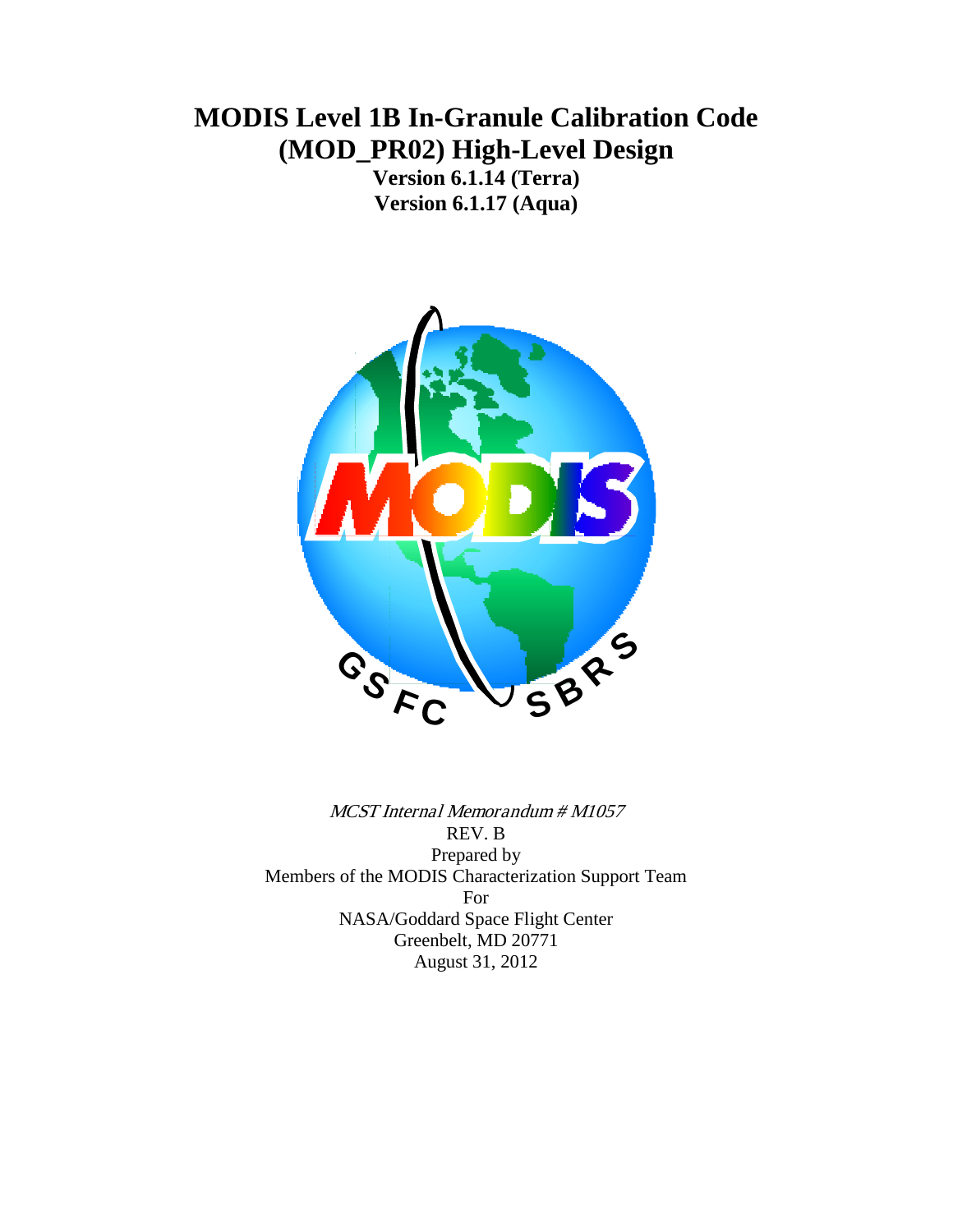# **Version History**

| Terra/Aqua<br>Version                                         | Written by:                                                                                        | Date       |
|---------------------------------------------------------------|----------------------------------------------------------------------------------------------------|------------|
| Original<br>V4.3.0/4.3.1<br>M1037                             | <b>MCST</b>                                                                                        | 12/01/2003 |
| Update for L1B<br>Version 5<br>V5.0.6/5.0.7<br>M1057          | <b>MCST</b>                                                                                        | 08/16/2006 |
| Update for<br>L1B version 6:<br>V6.1.0/V6.1.1<br>M1057 REV. A | <b>MCST</b>                                                                                        | 02/27/2009 |
| Revised to<br>V6.1.14 (Terra)<br>and V6.1.17<br>(Aqua), REV B | Members of MCST, including Xu Geng,<br>Principal Engineer, L1B Software<br>Sigma Space Corporation | 08/31/2012 |
|                                                               | Approved by:                                                                                       |            |
|                                                               | Dr. Jack Xiong<br><b>MCST Project Scientist</b><br>Tark Hun                                        | 08/31/2012 |
|                                                               |                                                                                                    |            |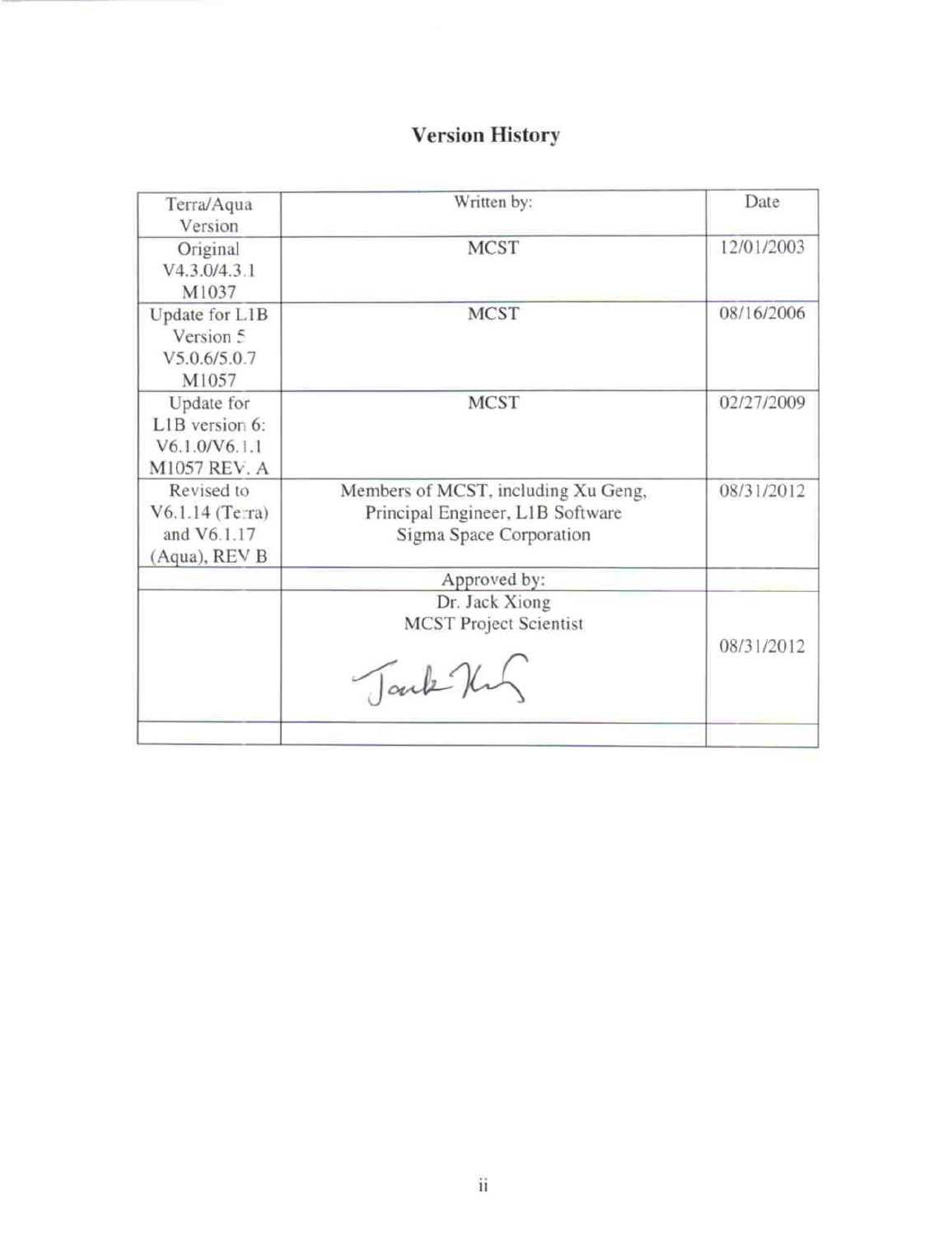# **Table of Contents**

| 1.1              |                                                                          |    |
|------------------|--------------------------------------------------------------------------|----|
| 1.2              |                                                                          |    |
| 1.3              |                                                                          |    |
| <b>Section 2</b> |                                                                          |    |
| 2.1              |                                                                          |    |
| $2.2^{\circ}$    |                                                                          |    |
| 2.2.1            |                                                                          |    |
| 2.2.2<br>2.2.3   |                                                                          |    |
| 2.2.4            |                                                                          |    |
| 2.2.5            |                                                                          |    |
| 2.2.6            | MOD03 Input Granule 13                                                   |    |
| 2.3              | Code Language and Library Usage<br><u>Language and Library Usage</u>     |    |
| 2.4              |                                                                          |    |
| 2.5              |                                                                          |    |
| <b>Section 3</b> |                                                                          |    |
| 3.1              | Short Descriptions of "main" and its Immediate Child Functions ______ 17 |    |
| 3.2              | Flow charts or PDL for "main" and Important Child Functions ________ 21  |    |
| <b>Section 4</b> | $Code Function Tree$ $200$                                               |    |
| <b>Section 5</b> |                                                                          |    |
| 5.1              | Variance and Standard Deviation Formulas Used in Level 1B ________ 32    |    |
| 5.2              |                                                                          |    |
| 5.3              |                                                                          |    |
| 5.4              | <b>Detector Order Conventions</b>                                        | 34 |
| 5.5              |                                                                          | 35 |
| 5.6              |                                                                          | 36 |
| Section 6        | A <b>cronyms</b>                                                         | 37 |
| <b>Section 7</b> |                                                                          | 39 |
| 7.1              |                                                                          | 39 |
|                  |                                                                          |    |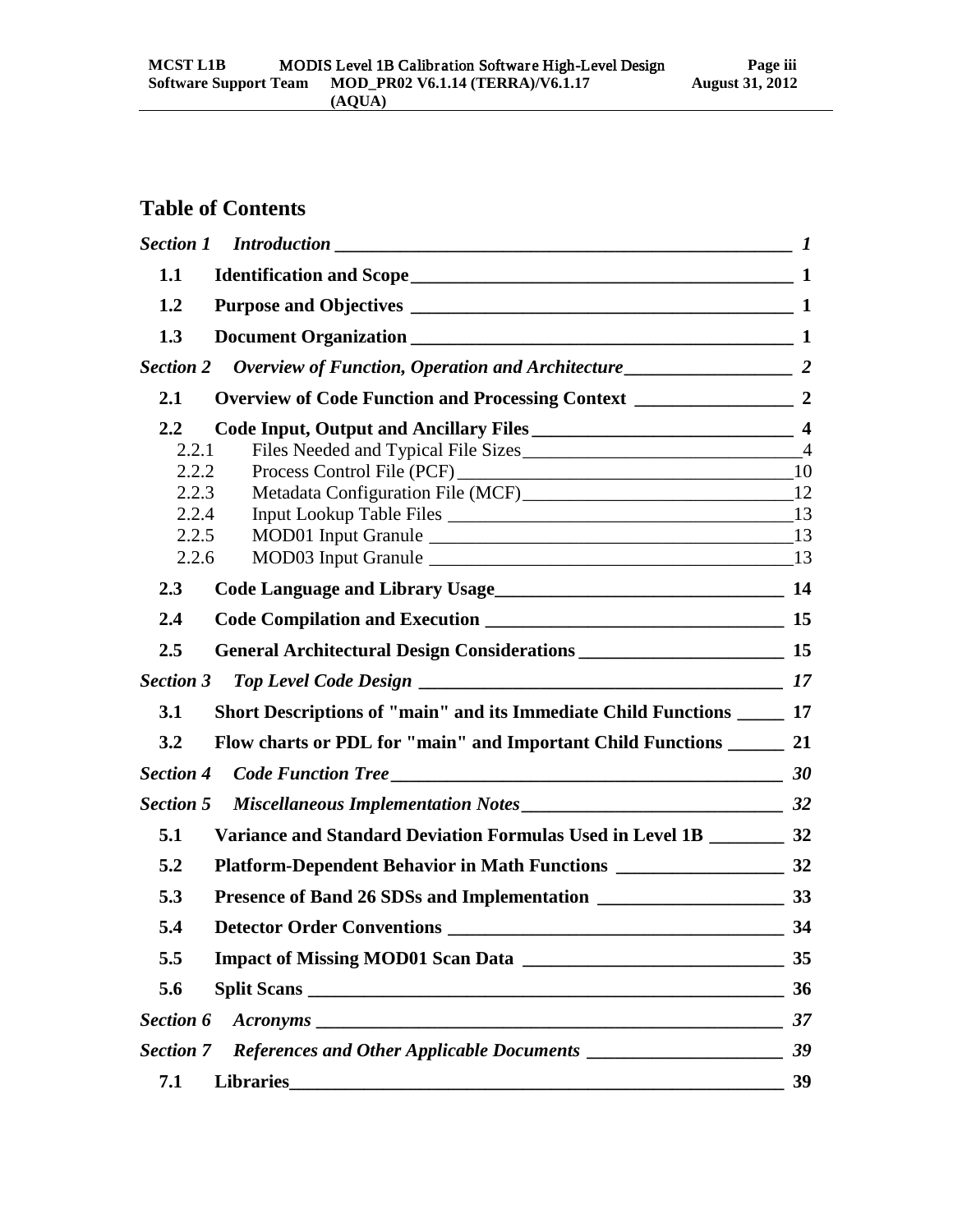| 7.2 | <b>File Specifications</b>        | 39 |
|-----|-----------------------------------|----|
| 7.3 | <b>Algorithm Documents</b>        | 40 |
| 7.4 | <b>Other documents</b>            |    |
| 7.5 | <b>Standards and Requirements</b> |    |

# **FIGURES**

| Figure 2.1 Processing Context of the Level 1B code (MOD_PR02) |  |
|---------------------------------------------------------------|--|
| Figure 2.2 Illustration of principal input and output files   |  |

# **TABLES**

| Table 2.1         | <b>MOD_PR02 Input-Related Files</b>                                  | 5  |
|-------------------|----------------------------------------------------------------------|----|
| Table 2.2         | Output generated by MOD_PR02                                         | 6  |
| Table 2.3         | <b>Typical File Sizes of MOD_PR02 Input and Output Related Files</b> | 6  |
| Table 2.4         | Data Volume Breakdown in MOD01 granule (any number of scans) 7       |    |
| Table 2.5         | Approximate Data Volume in 203-Scan L1B 250m EV product              |    |
|                   | (MOD02QKM)                                                           | 7  |
| Table 2.6         | Approximate Data Volume in 203-Scan L1B 500m EV product              |    |
|                   | (MOD02HKM)                                                           | 7  |
| Table 2.7         | Approximate Data Volume in 203-Scan L1B 1km EV product               |    |
|                   | (MOD021KM)                                                           | 8  |
| Table 2.8         | Data Volume Breakdown in 203-scan L1B On-Board Calibrator            |    |
|                   | product (MOD02OBC)                                                   | 8  |
| Table 2.9         | <b>Significant Process Control File (PCF) Logical Units Used by</b>  |    |
|                   | <b>MOD PR02</b>                                                      | 11 |
| <b>Table 2.10</b> | <b>MOD PR02 Source Files</b>                                         | 16 |
| Table 5.1         | <b>Summary of Detector Order Convention in Files related to</b>      |    |
|                   | <b>MOD_PR02</b>                                                      | 34 |
|                   |                                                                      |    |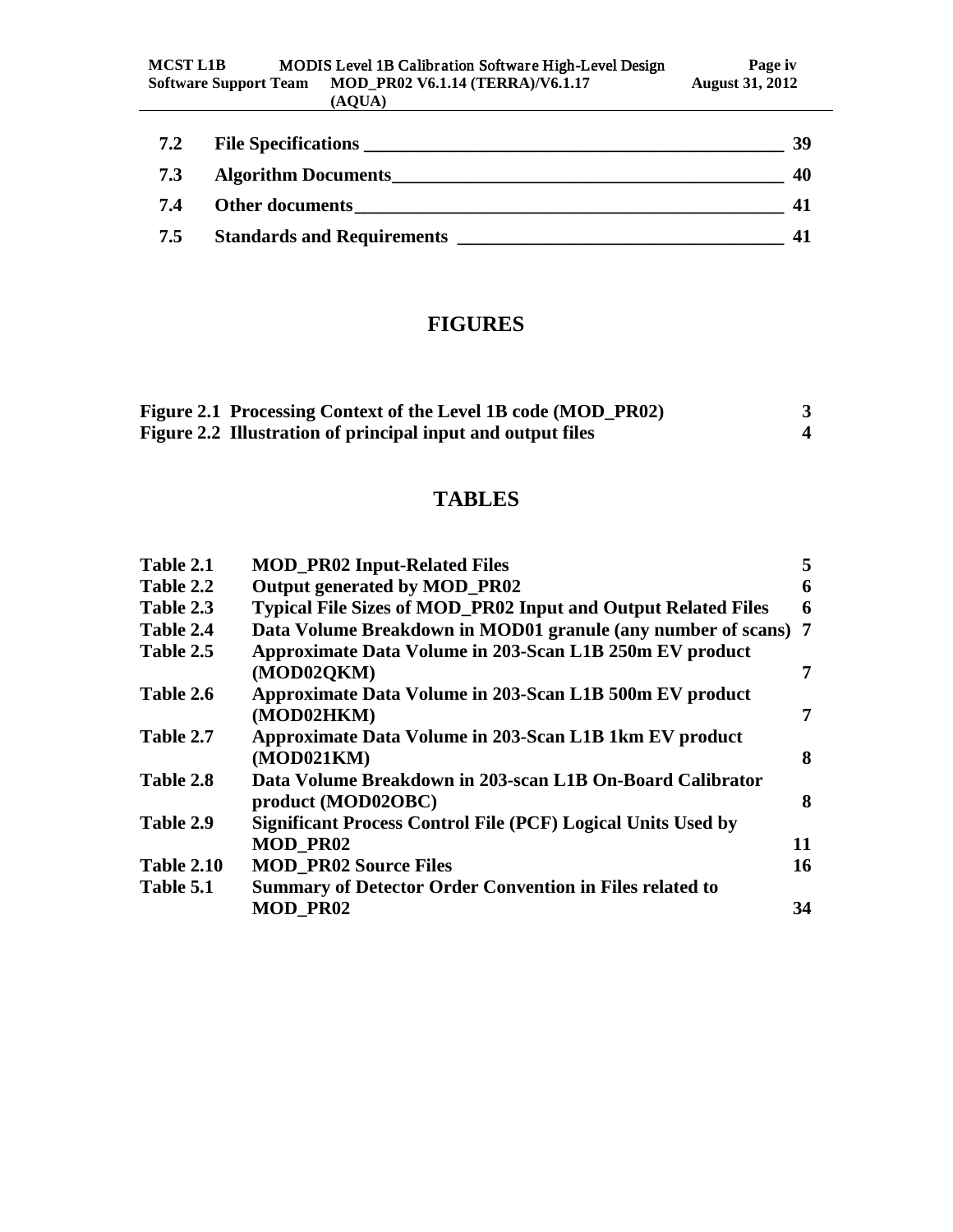<span id="page-4-1"></span><span id="page-4-0"></span>*Section 1 Introduction*

# **1.1 Identification and Scope**

This document describes the high-level design of the Level 1B in-granule calibration code designated as MOD\_PR02 which is used in the processing of MODIS data from both the Terra (PFM) and Aqua (FM1) platforms. The MODIS Characterization Support Team (MCST) is responsible for development of the Level 1B calibration algorithms and the implementation of those algorithms in MOD\_PR02.

MOD\_PR02 is run by the NASA Goddard Space Flight Center MODIS Adaptive Processing System (MODAPS) and generates the calibrated Earth view products archived at ECS and available to users. Also run by MODAPS but not within the scope of this document is the Level 1B QA code, MOD\_PR02QA, which copies metadata from the Earth view products to relatively small, ASCII file products. Other parts of the Level 1B calibration system, such as the cross-granule Solar diffuser processing code, are run at MCST and generate internal products used to support MCST data analysis, lookup table generation and validation. These other parts are also not included within the scope of this document.

Separate platform-specific versions of the code exist for use (Version 6.1.14 for the Terra/PFM platform and Version 6.1.17 for the Aqua/FM1 platform), but the number of differences between the code versions is small. Differences between Terra and Aqua implementations, when they exist, are clearly marked in this document.

# <span id="page-4-2"></span>**1.2 Purpose and Objectives**

<span id="page-4-3"></span>The main objective of this document is to record high-level design information about the current architecture of MOD\_PR02. Included are descriptions of the processing context of the code, code inputs and outputs and code execution.

# **1.3 Document Organization**

The major sections of the document are as follows:

- Section 1 Introduction (this section)
- **Section 2** Overview of the Function, Operation and Architecture
- Section 3 References and Other Applicable Documents
- Section 4 Top-Level Code Design
- Section 5 Code Function Tree
- Section 6 Miscellaneous implementation notes
- Section 7 Acronyms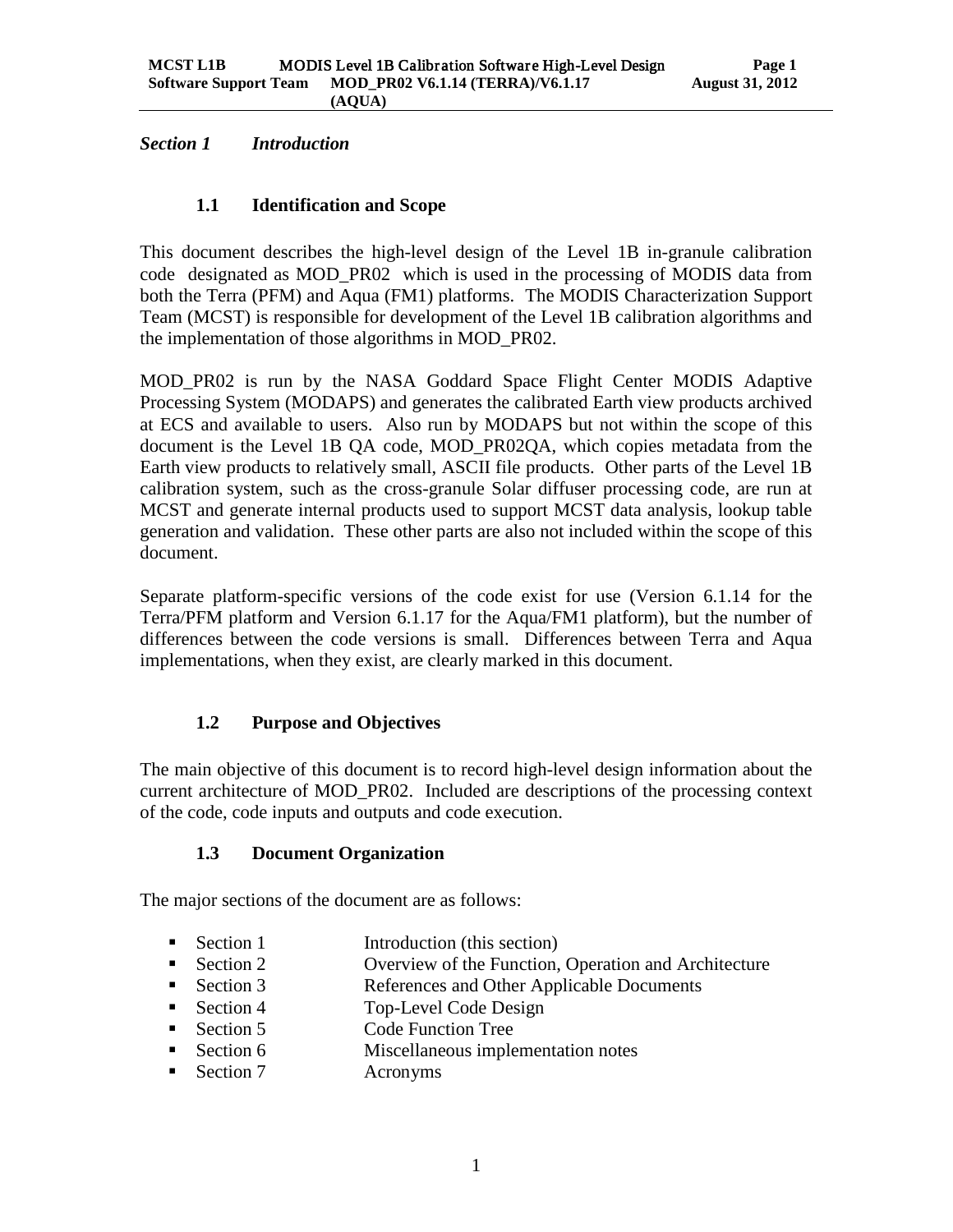### <span id="page-5-0"></span>**Section** *2 Overview of Function, Operation and Architecture*

In this section we describe:

- an overview of the code function and processing context,
- code input, output and ancillary files used,
- how the code is executed,
- $\blacksquare$  the code language (C) and library usage, and
- <span id="page-5-1"></span>**EXECUTE:** general architectural design considerations.

# **2.1 Overview of Code Function and Processing Context**

Figure 2.1 illustrates the general flow of data products through MOD\_PR02. The function of the Level 1A code (MOD PR01) is to decommutate the telemetry packets in the binary Level 0 file, containing approximately 2 hours of raw MODIS data, into a set of Hierarchical Data Format (HDF) files, each containing 5 minutes of MODIS data. The geolocation code (MOD\_PR03) calculates geolocation parameters, adds data to the intermediate L1A granule (producing the final L1A granule) and writes the geolocation granule. MOD\_PR01 and MOD\_PR03 are run together by MODAPS within PGE01.

The function of MOD\_PR02 is to apply calibration algorithms to the data in one L1A granule to produce three Earth view (EV) HDF product files and one on-board calibrator (OBC) HDF product file. Downstream Level 2 processes use the EV products. The OBC product is used by MCST to support analysis and generation of lookup tables (input parameters). The Level 1B QA code, MOD\_PR02QA, copies ECS and other metadata from the 1km EV product into a separate ASCII file. MOD\_PR02QA was derived from a similar code used by the LAND team, and will not be discussed further in this document.

Not shown in Figure 2.1 is the fact that MOD\_PR02 may use data from the leading and following (in time) L1A files. This is explained later in this document. The ASCII ".met" files generated along with each HDF file are also not shown. These ASCII metadata files contain a copy of the ECS core and archive metadata that are present in the associated HDF file. These metadata files are inserted into the ECS database.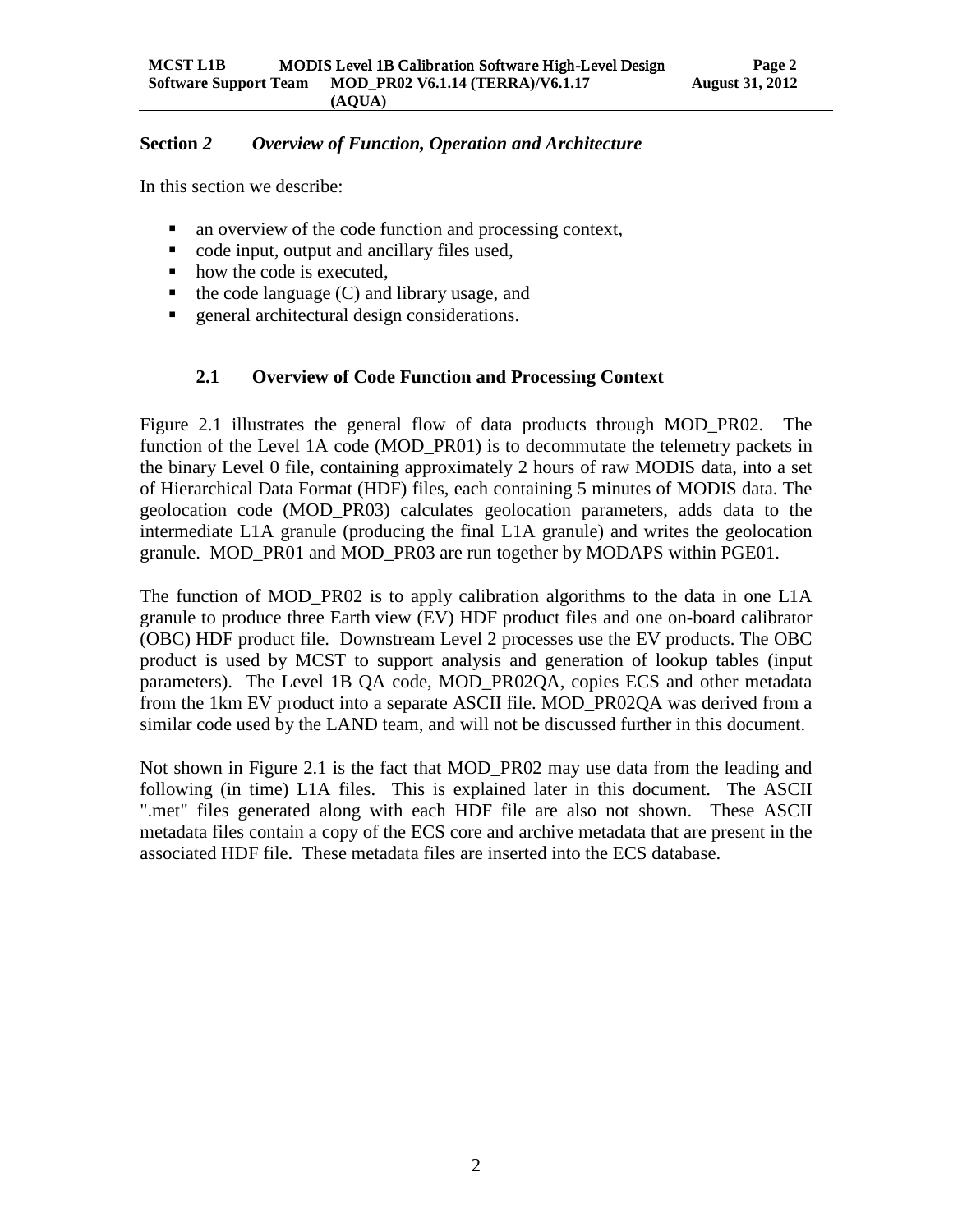

<span id="page-6-0"></span>**Figure 2.1 Processing Context of the Level 1B code (MOD\_PR02).** Diagram does not show that three consecutive L1A granules may be input to MOD\_PR02 and that the cross-granule code may require several successive OBC files.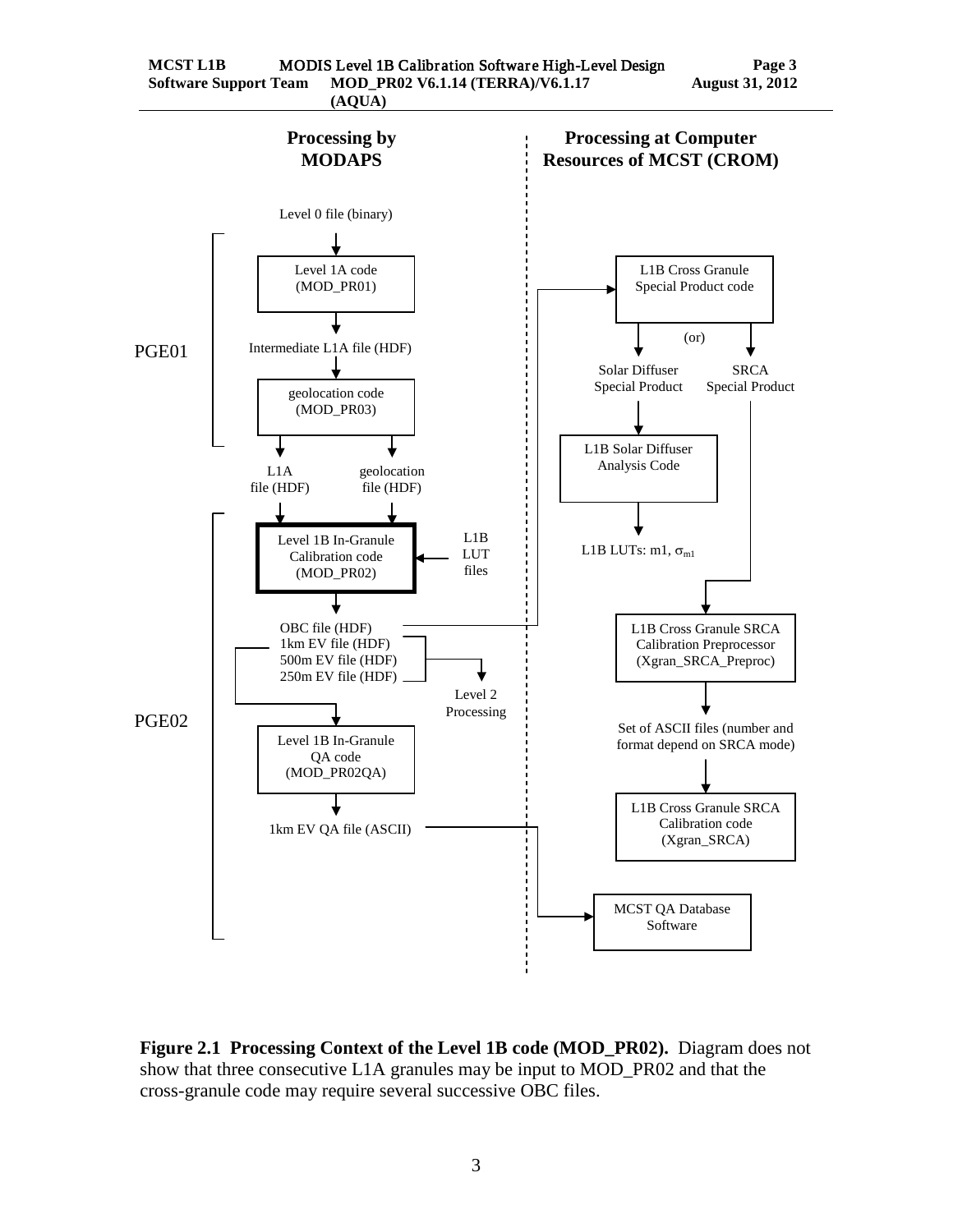### <span id="page-7-0"></span>**2.2 Code Input, Output and Ancillary Files**

#### 2.2.1 Files Needed and Typical File Sizes

<span id="page-7-1"></span>Figure 2.2, below, summarizes the inputs and outputs for MOD\_PR02 when run with Terra data. Inputs include three MOD01 granules, one MOD03 granule, three lookup table files and four metadata configuration files. The previous and following MOD01 granules are optional. Outputs include four product files, each accompanied by an associated metadata file. (Production of 500m and 250m resolution output files may be turned off for "night mode" data through the Process Control File or PCF. For details, see below.) For Aqua data processing, replace "MOD" with "MYD" on all input and output data, LUT files and MCF files. (For the remainder of this document, file names will be described in terms of the Terra file names.)

#### **Data from MOD\_PR01 and MOD\_PR03:**



<span id="page-7-2"></span>**Figure 2.2 Illustration of principal input and output files** for one execution of MOD\_PR02 on Terra data (for Aqua data processing, replace "MOD" with "MYD" for all input data, output data, LUT, and MCF file names).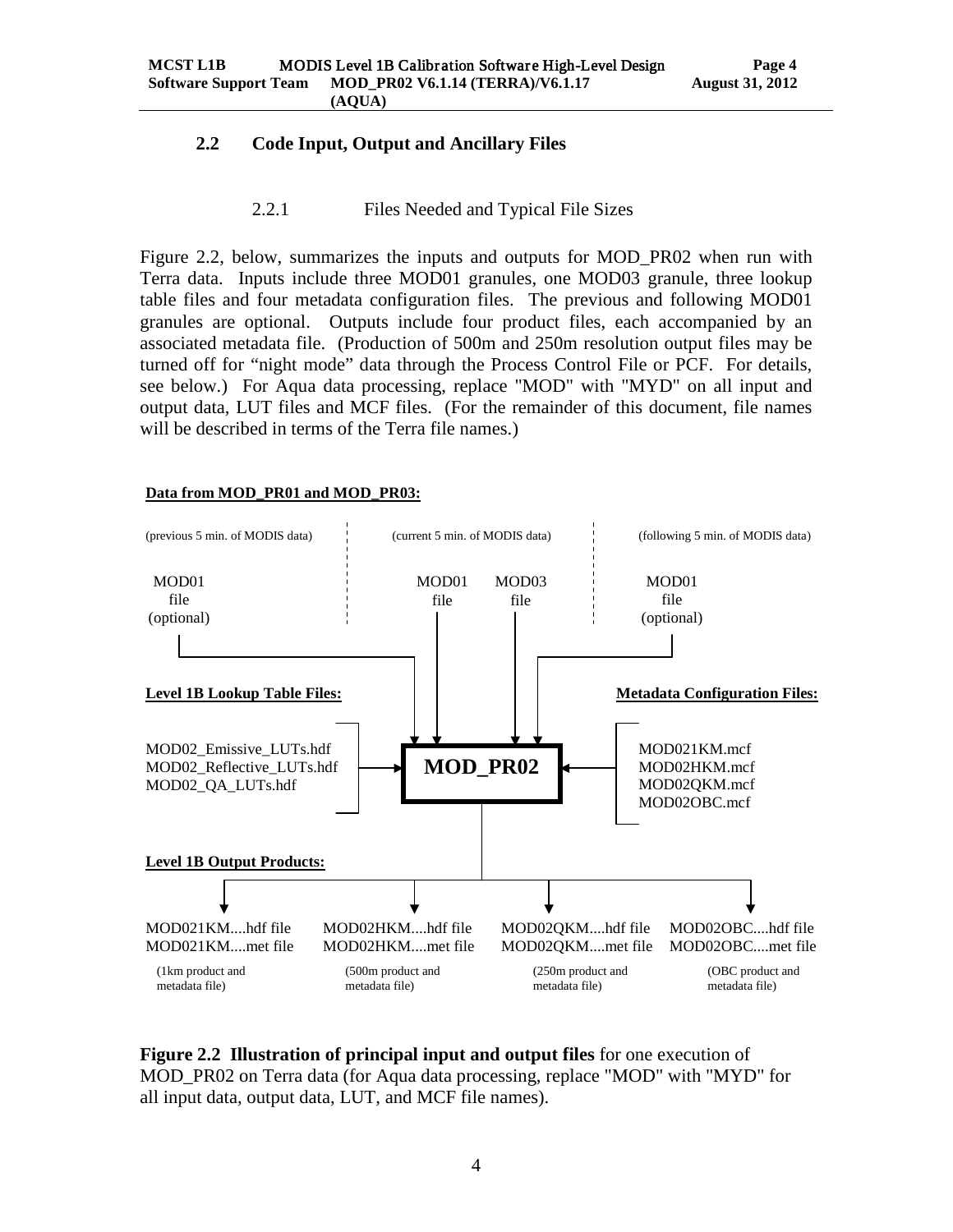Not illustrated in Figure 2.2 are the process control file (PCF) and the message log files. The PCF contains the names of all input and output files. The log files post library and error messages.

Tables 2.1 and 2.2 summarize the file format, origin and meaning of each of the MOD\_PR02 input and output related files. Subsequent subsections will provide more information about the input-related files. Output files are described by the file specifications.

| File                           | Format       | <b>Source</b>              | <b>Meaning</b>                           |
|--------------------------------|--------------|----------------------------|------------------------------------------|
| Process control file (PCF)     | <b>ASCII</b> | hand edit or automatically | Contains names of all files and other    |
| $[LIB-3]$                      |              | generate from template     | items needed for the process.            |
| 250m product metadata          | <b>ASCII</b> | approved version supplied  | Defines fields for ECS core and archive  |
| configuration file (MCF)       |              | by ECS                     | metadata for the 250m product.           |
| $[LIB-3]$                      |              |                            |                                          |
| 500m product MCF [LIB-3]       | <b>ASCII</b> | approved version supplied  | Defines fields for ECS core and archive  |
|                                |              | by ECS                     | metadata for the 500m product.           |
| 1km product MCF [LIB-3]        | <b>ASCII</b> | approved version supplied  | Defines fields for ECS core and archive  |
|                                |              | by ECS                     | metadata for the 1km product.            |
| OBC product MCF [LIB-3]        | <b>ASCII</b> | approved version supplied  | Defines fields for ECS core and archive  |
|                                |              | by ECS                     | metadata for the OBC product.            |
| Emissive LUTs file [FS-7]      | <b>HDF</b>   | generated at MCST and      | Contains input parameters related to     |
|                                |              | delivered to operations    | calibration of emissive bands.           |
| Reflective LUTs file [FS-7]    | <b>HDF</b>   | generated at MCST and      | Contains input parameters related to     |
|                                |              | delivered to operations    | calibration of reflective solar bands.   |
| QA LUTs file [FS-7]            | <b>HDF</b>   | generated at MCST and      | Contains input parameters related to     |
|                                |              | delivered to operations    | quality assurance (QA) calculations.     |
| MOD01                          | <b>HDF</b>   | $MOD$ PR01 +               | The 5-minute granule of MODIS data that  |
| Previous Level 1A file [FS-1]  |              | MOD_PR03                   | precedes the granule being calibrated    |
| MOD <sub>01</sub>              | <b>HDF</b>   | $MOD$ PR01 +               | Contains MODIS data being calibrated by  |
| Current Level 1A file [FS-1]   |              | MOD_PR03                   | this execution of MOD_PR02               |
| MOD <sub>01</sub>              | <b>HDF</b>   | $MOD$ PR01 +               | The 5-minute granule of MODIS data that  |
| Following Level 1A file [FS-1] |              | MOD_PR03                   | follows the granule being calibrated     |
| MOD <sub>03</sub>              | <b>HDF</b>   | MOD_PR03                   | Contains refined geolocation data        |
| Geolocation file [FS-2]        |              |                            | corresponding to the current MOD01 file. |

## <span id="page-8-0"></span>**Table 2.1 MOD\_PR02 Input-Related Files**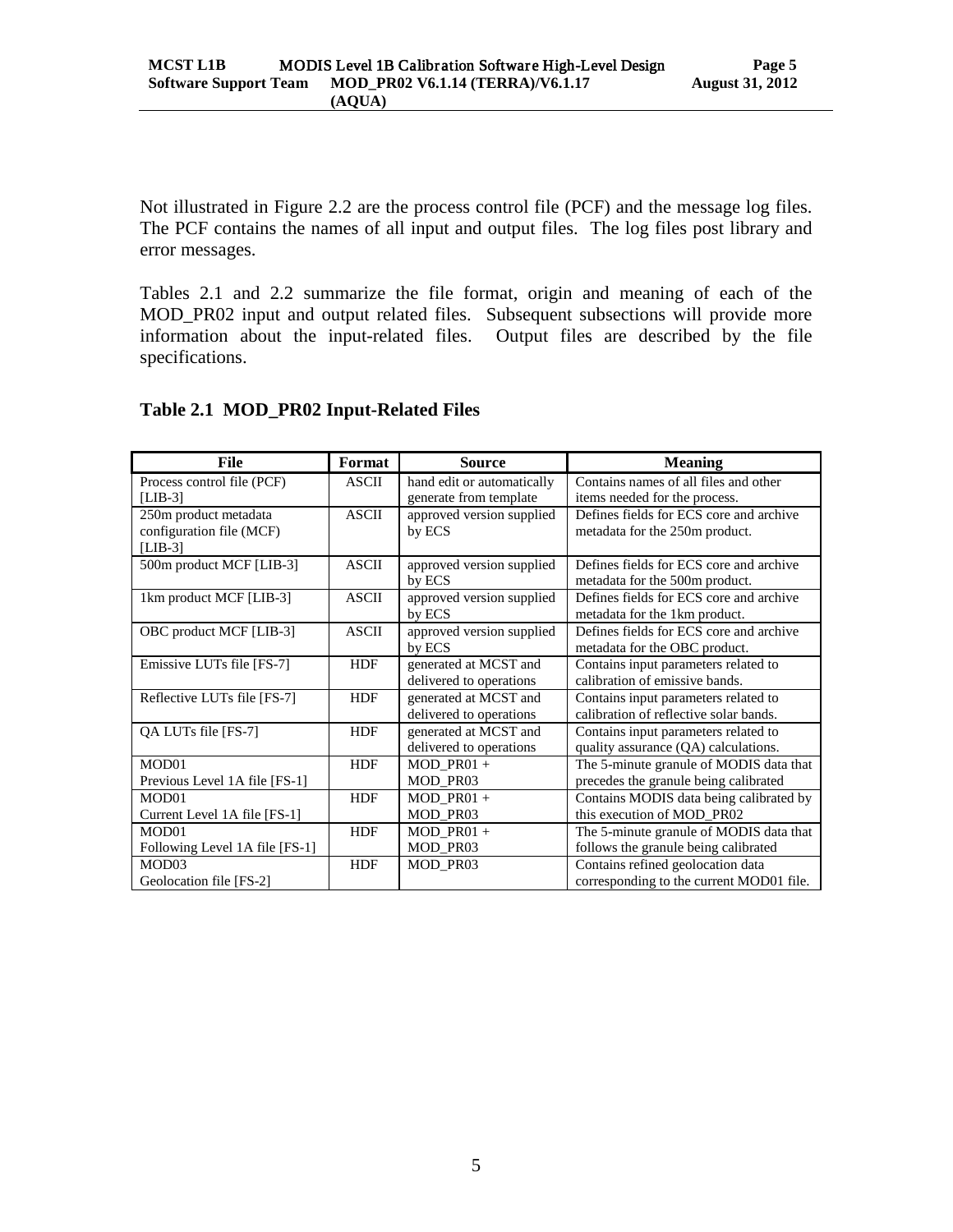| File                    | Format       | <b>Meaning</b>                                                             |
|-------------------------|--------------|----------------------------------------------------------------------------|
| MOD02OKM                | <b>HDF</b>   | Earth view calibrated product for 250m resolution bands.                   |
| $250m$ EV file [FS-3]   |              |                                                                            |
| MOD02HKM                | <b>HDF</b>   | Earth view calibrated product for 500m resolution bands (includes 250m     |
| $500m$ EV file [FS-4]   |              | bands aggregated to appear at 500m resolution).                            |
| MOD021KM                | <b>HDF</b>   | Earth view calibrated product for 1 km resolution bands (includes 250m)    |
| 1 km EV file [FS-5]     |              | and 500m bands aggregated to appear at 1 km resolution).                   |
| MOD02OBC                | <b>HDF</b>   | Engineering telemetry and raw digital numbers for the blackbody (BB),      |
| On-board-calibration    |              | space-view (SV), spectroradiometric calibration assembly (SRCA) and        |
| $(OBC)$ product [FS-6]  |              | Solar diffuser (SD).                                                       |
| [250m EV file name].met | <b>ASCII</b> | Copy of ECS core and archive metadata from 250m HDF file.                  |
| [500m EV file name].met | <b>ASCII</b> | Copy of ECS core and archive metadata from 500m HDF file.                  |
| [1 km EV file name].met | <b>ASCII</b> | Copy of ECS core and archive metadata from 1 km HDF file.                  |
| [OBC file name].met     | <b>ASCII</b> | Copy of ECS core and archive metadata from OBC HDF file.                   |
| LogReport, LogStatus,   | <b>ASCII</b> | Files that support the Status message facility (SMF). The LogStatus and    |
| LogUser                 |              | LogReport files contain error messages written explicitly by the code (the |
|                         |              | same message is written to both files). Other messages (such as toolkit    |
|                         |              | version and local time) are written to these files by the SDP toolkit.     |

# <span id="page-9-0"></span>**Table 2.2 Output generated by MOD\_PR02**

Some of the MOD\_PR02 input and output files are large in volume and have a significant impact on the design of the code. Table 2.3 displays typical file sizes for the types of files listed in Tables 2.1 and 2.2. When commanded to operate in "night-mode", the Terra and Aqua satellites only transmit MODIS Band 20 through 36 data. The mechanism causing this is discussed later in this section.

<span id="page-9-1"></span>

|  |  | Table 2.3 Typical File Sizes of MOD_PR02 Input and Output Related Files |
|--|--|-------------------------------------------------------------------------|
|  |  |                                                                         |

| <b>File or File Type</b>                                                                                                                                                                                               | Format       | Day mode<br>(MB) | Night mode (MB)<br>(if different) |  |  |  |  |
|------------------------------------------------------------------------------------------------------------------------------------------------------------------------------------------------------------------------|--------------|------------------|-----------------------------------|--|--|--|--|
| Input-related                                                                                                                                                                                                          |              |                  |                                   |  |  |  |  |
| Process control file (PCF)                                                                                                                                                                                             | <b>ASCII</b> | 0.03             |                                   |  |  |  |  |
| Any product MCF                                                                                                                                                                                                        | <b>ASCII</b> | 0.01             |                                   |  |  |  |  |
| Emissive Lookup Tables file                                                                                                                                                                                            | <b>HDF</b>   | 0.23             |                                   |  |  |  |  |
| Reflective Lookup Tables file                                                                                                                                                                                          | <b>HDF</b>   | 1.93             |                                   |  |  |  |  |
| QA Lookup Tables file                                                                                                                                                                                                  | <b>HDF</b>   | 0.05             |                                   |  |  |  |  |
| MOD01 (203-scan)                                                                                                                                                                                                       | <b>HDF</b>   | 574.14           | 189.76                            |  |  |  |  |
| MOD <sub>03</sub>                                                                                                                                                                                                      | <b>HDF</b>   | 60.67            |                                   |  |  |  |  |
| Output-related                                                                                                                                                                                                         |              |                  |                                   |  |  |  |  |
| MOD02QKM                                                                                                                                                                                                               | <b>HDF</b>   | 286.05           | 22.19*                            |  |  |  |  |
| MOD02HKM                                                                                                                                                                                                               | <b>HDF</b>   | 275.06           | $22.19*$                          |  |  |  |  |
| MOD021KM                                                                                                                                                                                                               | <b>HDF</b>   | 343.36           | 142.71                            |  |  |  |  |
| MOD02OBC                                                                                                                                                                                                               | <b>HDF</b>   | 58.94            |                                   |  |  |  |  |
| Any ".met" file                                                                                                                                                                                                        | <b>ASCII</b> | 0.02             |                                   |  |  |  |  |
| Log files                                                                                                                                                                                                              | <b>ASCII</b> | $***$            |                                   |  |  |  |  |
| Are not produced in night mode if production of high resolution data in night mode is<br>$\ast$<br>turned off.                                                                                                         |              |                  |                                   |  |  |  |  |
| The file size of each "Log" file is very small assuming that the contents of previous<br>$**$<br>executions of MOD_PR02 are not retained. If the Log files are cumulative, they can<br>grow to be quite large in size. |              |                  |                                   |  |  |  |  |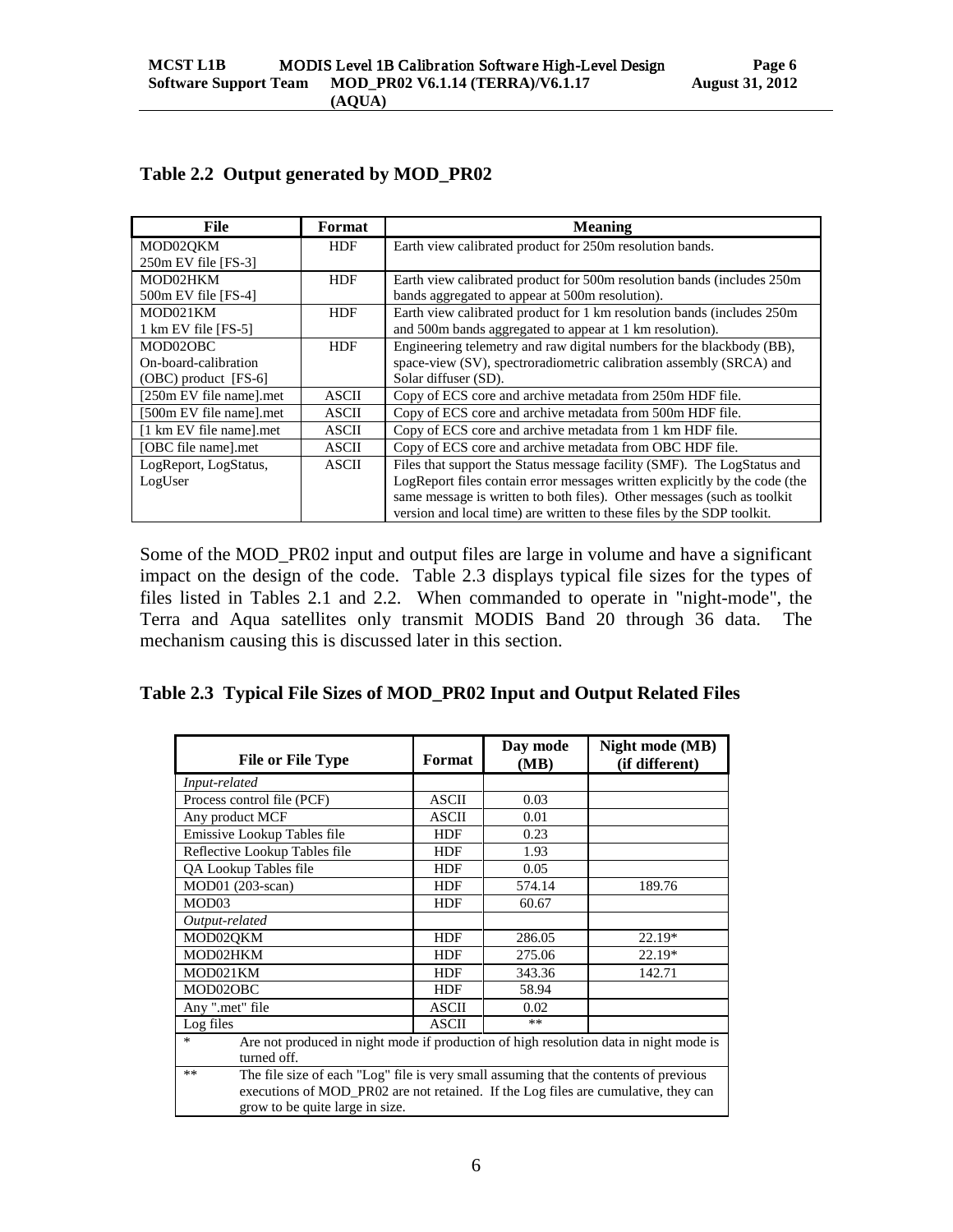Tables 2.4 through 2.8 summarize the major data sets within these files that contribute to their large sizes. Note that data set sizes in the MOD01 granule accommodate the maximum number of scans and are over-sized in terms of the number of frames. For the MOD02 granules, data set sizes are based on the actual number of scans and actual number of frames.

<span id="page-10-0"></span>

| Table 2.4 Data Volume Breakdown in MOD01 granule (any number of scans) |  |  |  |  |
|------------------------------------------------------------------------|--|--|--|--|
|                                                                        |  |  |  |  |

| SDS Name (or other data description)                                               | Data<br><b>Type</b> | <b>Dimensions</b> | Day Size<br>(MB) | <b>Night Size</b><br>(MB) |
|------------------------------------------------------------------------------------|---------------------|-------------------|------------------|---------------------------|
| EV 250m                                                                            | int16               | [8160, 2, 5600]   | 174.32           | $\theta$                  |
| EV 500m                                                                            | int16               | [4080, 5, 2800]   | 108.95           |                           |
| EV_1km_day                                                                         | int16               | [2040, 14, 1400]  | 76.26            | 0                         |
| EV 1km night                                                                       | int16               | [2040, 17, 1400]  | 92.61            | 92.61                     |
| (the next set are repeated for each OBC sector,<br>$[OBC] = SD$ , BB, SRCA and SV) |                     |                   |                  |                           |
| [OBC] 250m                                                                         | int16               | [8160, 2, 256]    | 7.97             | 7.97                      |
| [OBC] 500m                                                                         | int16               | [4080, 5, 128]    | 4.98             | 4.98                      |
| [OBC] 1km day                                                                      | int16               | [2040, 14, 64]    | 3.49             | 3.49                      |
| [OBC] 1km night                                                                    | int16               | [2040, 17, 64]    | 4.23             | 4.23                      |
| All other data (combined)                                                          |                     |                   | 3.01             | 3.01                      |
| Total granule size (includes all OBC sectors)                                      |                     |                   | 537.83           | 178.30                    |

# <span id="page-10-1"></span>**Table 2.5 Approximate Data Volume in 203-Scan L1B 250m EV product (MOD02QKM)**

| SDS Name (or other data description) | Data<br><b>Type</b>      | <b>Dimensions</b> | Day Size<br>(MB) | <b>Night Size</b><br>(MB) |
|--------------------------------------|--------------------------|-------------------|------------------|---------------------------|
| EV 250 RefSB                         | uint16                   | [2, 8120, 5416]   | 167.76           |                           |
| EV 250 RefSB Uncert Indexes          | uint <sub>8</sub>        | [2, 8120, 5416]   | 83.88            |                           |
| Latitude                             | float <sub>32</sub>      | [2030, 1354]      | 10.49            | 10.49                     |
| Longitude                            | float <sub>32</sub>      | [2030, 1354]      | 10.49            | 10.49                     |
| all other data (combined)            | $\overline{\phantom{0}}$ |                   | 0.22             | 0.22                      |
| Total granule size                   | 272.84                   | 21.20             |                  |                           |

# <span id="page-10-2"></span>**Table 2.6 Approximate Data Volume in 203-Scan L1B 500m EV product (MOD02HKM)**

| SDS Name (or other data description) | Data<br>Type             | <b>Dimensions</b> | Day Size<br>(MB) | <b>Night Size</b><br>(MB) |
|--------------------------------------|--------------------------|-------------------|------------------|---------------------------|
| $EV_250$ Aggr500 RefSB               | uint16                   | [2, 4060, 2708]   | 41.94            |                           |
| EV_250_Aggr500_RefSB_Uncert_Indexes  | uint <sub>8</sub>        | [2, 4060, 2708]   | 20.97            | 0                         |
| EV_250_Aggr500_RefSB_Samples_Used    | int <sub>8</sub>         | [2, 4060, 2708]   | 20.97            |                           |
| EV 500 RefSB                         | uint16                   | [5, 4060, 2708]   | 104.85           |                           |
| EV_500_RefSB_Uncert_Indexes          | uint <sub>8</sub>        | [5, 4060, 2708]   | 52.43            |                           |
| Latitude                             | float <sub>32</sub>      | [2030, 1354]      | 10.49            | 10.49                     |
| Longitude                            | float <sub>32</sub>      | [2030, 1354]      | 10.49            | 10.49                     |
| all other data (combined)            | $\overline{\phantom{a}}$ |                   | 0.22             | 0.22                      |
| Total granule size                   | 262.36                   | 21.20             |                  |                           |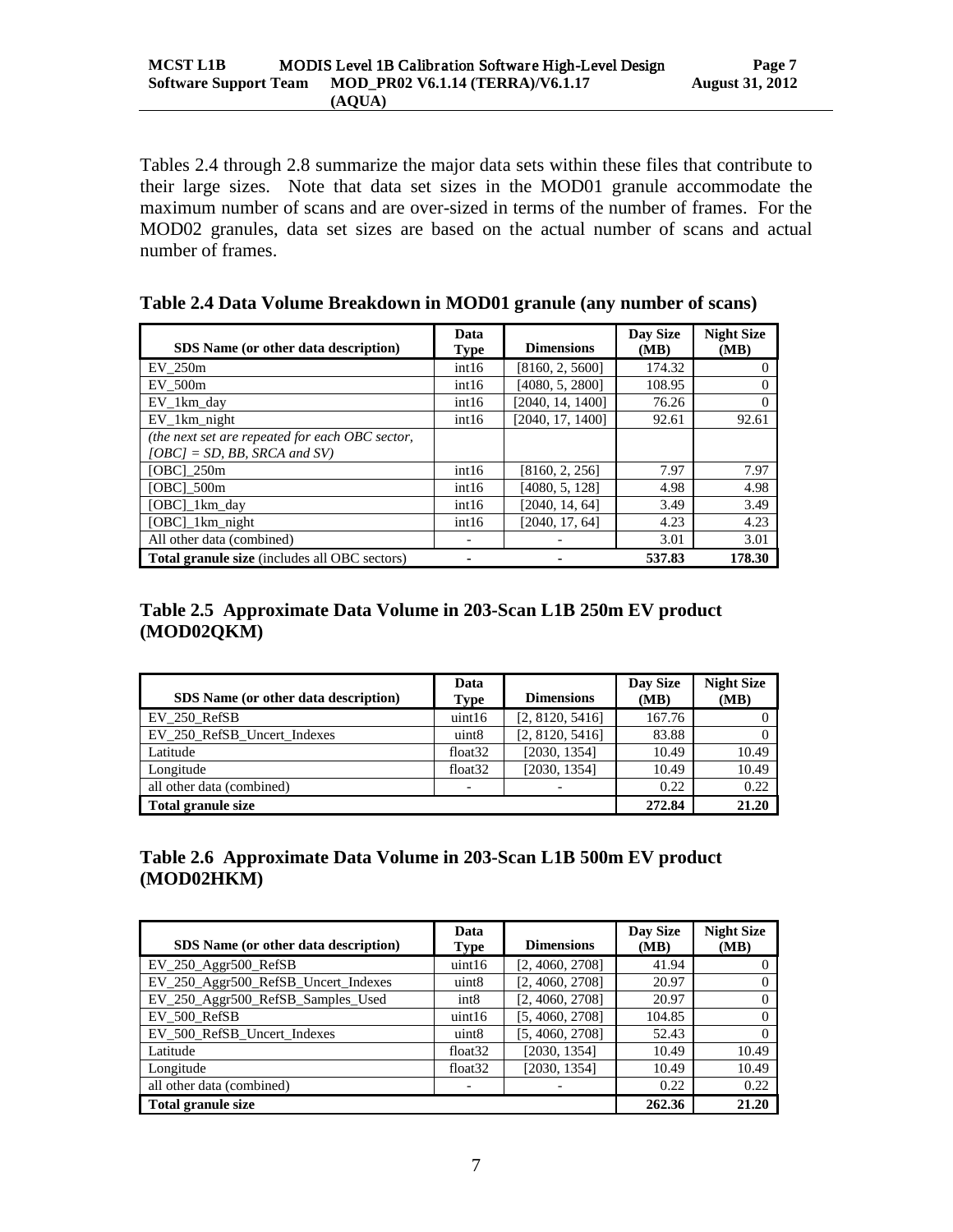# <span id="page-11-0"></span>**Table 2.7 Approximate Data Volume in 203-Scan L1B 1km EV product (MOD021KM)**

| SDS Name (or other data description) | Data<br><b>Type</b>      | <b>Dimensions</b> | Day Size<br>(MB) | <b>Night Size</b><br>(MB) |
|--------------------------------------|--------------------------|-------------------|------------------|---------------------------|
| EV_250_Aggr1km_RefSB                 | uint16                   | [2, 2030, 1354]   | 10.49            | 0                         |
| EV_250_Aggr1km_RefSB_Uncert_Indexes  | uint8                    | [2, 2030, 1354]   | 5.24             | $\Omega$                  |
| EV_250_Aggr1km_RefSB_Samples_Used    | int <sub>8</sub>         | [2, 2030, 1354]   | 5.24             | $\Omega$                  |
| EV_500_Aggr1km_RefSB                 | uint16                   | [5, 2030, 1354]   | 26.21            | $\Omega$                  |
| EV_500_Aggr1km_RefSB_Uncert_Indexes  | uint <sub>8</sub>        | [5, 2030, 1354]   | 13.11            | $\Omega$                  |
| EV_500_Aggr1km_RefSB_Samples_Used    | int <sub>8</sub>         | [5, 2030, 1354]   | 13.11            | $\Omega$                  |
| EV_1KM_RefSB                         | uint16                   | [15, 2030, 1354]  | 78.64            | $\Omega$                  |
| EV_1KM_RefSB_Uncert_Indexes          | uint <sub>8</sub>        | [15, 2030, 1354]  | 39.32            | $\Omega$                  |
| EV_1KM_Emissive                      | uint16                   | [16, 2030, 1354]  | 83.88            | 83.88                     |
| EV 1KM Emissive Uncert Indexes       | uint8                    | [16, 2030, 1354]  | 41.94            | 41.94                     |
| EV Band26                            | uint16                   | [2030, 1354]      | 5.24             | 5.24                      |
| EV Band26 Uncert Indexes             | uint <sub>8</sub>        | [2030, 1354]      | 2.62             | 2.62                      |
| all geolocation SDSs (combined)      |                          | [406, 271] each   | 2.20             | 2.20                      |
| all other data (combined)            | $\overline{\phantom{a}}$ |                   | 0.22             | 0.22                      |
| Total granule size-                  |                          |                   | 327.46           | 136.10                    |

<span id="page-11-1"></span>**Table 2.8 Data Volume Breakdown in 203-scan L1B On-Board Calibrator product (MOD02OBC)**

| SDS Name (or other data description)                                       | Data<br><b>Type</b> | Dimensions*    | <b>Size</b><br>(MB) |  |  |
|----------------------------------------------------------------------------|---------------------|----------------|---------------------|--|--|
| SRCA 250m                                                                  | int16               | [8120, 2, 40]  | 1.24                |  |  |
| SRCA 500m                                                                  | int16               | [4060, 5, 20]  | 0.77                |  |  |
| SRCA 1km day                                                               | int16               | [2030, 14, 10] | 0.54                |  |  |
| SRCA 1km night                                                             | int16               | [2030, 17, 10] | 0.66                |  |  |
| (the next set apply to BB, SD and SV sectors,<br>$[OBC] = SD$ , BB, or SV) |                     |                |                     |  |  |
| [OBC] 250m                                                                 | int16               | [8120, 2, 200] | 6.20                |  |  |
| [OBC] 500m                                                                 | int16               | [4060, 5, 100] | 3.87                |  |  |
| [OBC]_1km_day                                                              | int16               | [2030, 14, 50] | 2.71                |  |  |
| [OBC] 1km night                                                            | int16               | [2030, 17, 50] | 3.29                |  |  |
| all other data (combined)                                                  |                     |                | 4.99                |  |  |
| Total granule size (includes all OBC sectors)<br>56.41                     |                     |                |                     |  |  |
| There is no difference between day and night mode for OBC files sizes.     |                     |                |                     |  |  |

The differences between the "day mode" and "night mode" file sizes are due to HDF support for "fill values". Each scientific data set (SDS) has a fill value, either chosen by the user or chosen by the HDF library as a default value. When the SDS is initially defined in the file, the name, dimensions, and fill value are actually written to the disk file, but individual elements (which occupy the bulk of the data volume) are not written.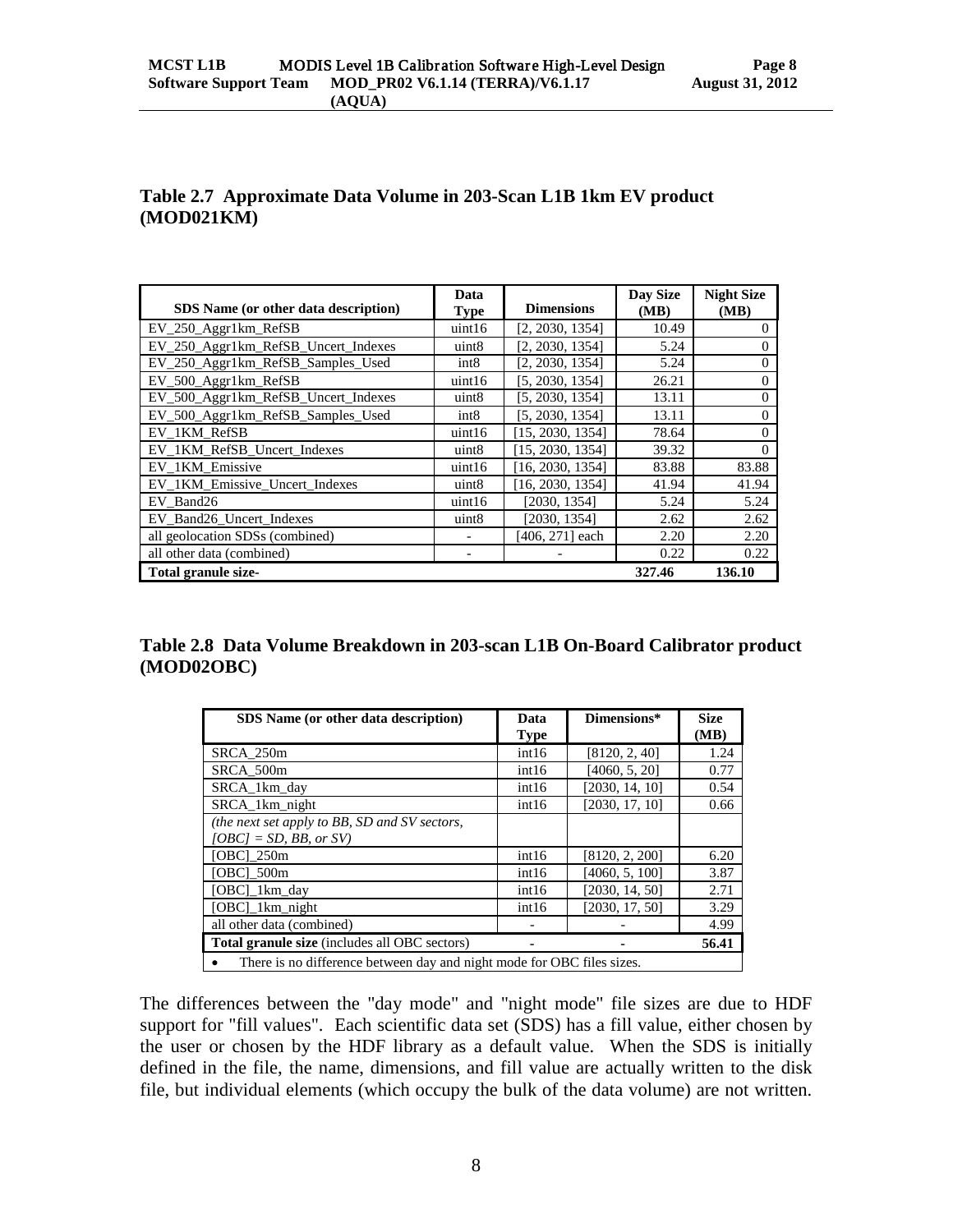The SDS remains empty until the library is called to write actual data values. When one or more elements are actually written to the array on the disk, HDF library routines will go ahead and write the fill value to any elements not explicitly written, causing the disk file to include the full volume of the SDS. However, if no elements are written, the SDS remains empty and HDF library routines recognize this case and assume all the values of the SDS to be the designated fill value. In the case of MOD01 or MOD02 "night mode" SDSs, these SDSs are defined in the file for 250m and 500m resolution data but the arrays are never actually written. Hence, they occupy no significant disk space. The user also has the option to turn off production of "night mode" 250m and 500m resolution output files entirely, since no high resolution data are produced for "night mode" scans. See the discussion of the Process Control File (PCF) for specifics.

The large volumes in the Earth view data sets in the MOD01 input granules and the MOD02 output granules make it impractical to hold these data sets entirely in memory (either reading in the data sets or writing out the data sets). Thus, MOD\_PR02 is designed to loop through scans, accomplishing the processing one scan at a time. HDF library calls are used to read subsets of data from the MOD01 granule and write the corresponding subsets of data to the MOD02 output granules. In this way, the actual memory requirements for the code are greatly reduced from a design where an entire data set is held in memory. For both MODIS instruments, the algorithms that involve averaging of data over scan utilize data from either the OBC sectors or engineering telemetries (specifically, temperatures). Thus, these averaging-over-scan calculations can be done in memory.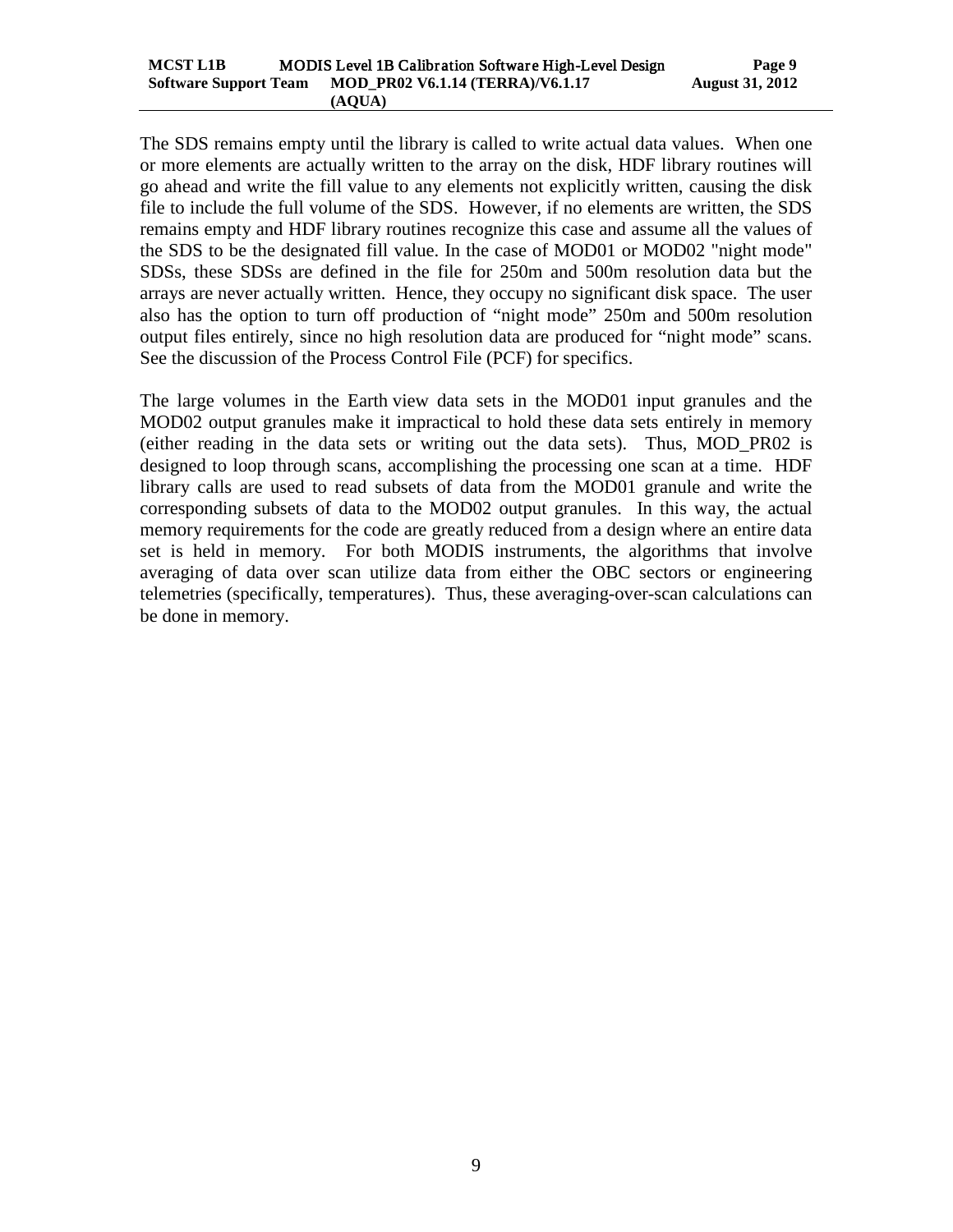# 2.2.2 Process Control File (PCF)

<span id="page-13-0"></span>The process control file [Appendix C in LIB-3] is the single most important "input" file to MOD\_PR02. It contains the names of all other input and output files. The name of the PCF is supplied to the SDP Toolkit library by a UNIX environment variable. SDP toolkit library [LIB-3] functions are used to read data from the PCF. The format of the PCF comes from a template supplied by ECS in each new SDP toolkit version. Developers add information to the format (as described below) but may not remove items. Appendix C in reference [LIB-3] and Appendix H of [STD-2] provide examples of the PCF.

The directory locations and file names of all other input files, the four HDF output files and the three log files must be placed into the PCF file. In addition to the physical file names, the MOD01 input granules, MOD03 input granule and the lookup table (LUT) input files also need universal reference (UR) names entered in the PCF file. These URs are placed in the ECS core metadata (InputPointer and AncillaryInputPointer fields). Within the ECS database, the URs provide the means to trace back to the individual input granules.

The information for each file is placed on one line of the PCF, which begins with a logical identifier number. Developers cannot arbitrarily change the logical identifiers, even if the code will work on the development platform. When new information is added to the PCF, SDST is the single point of contact with ECS for defining the actual values of the new logical identifiers.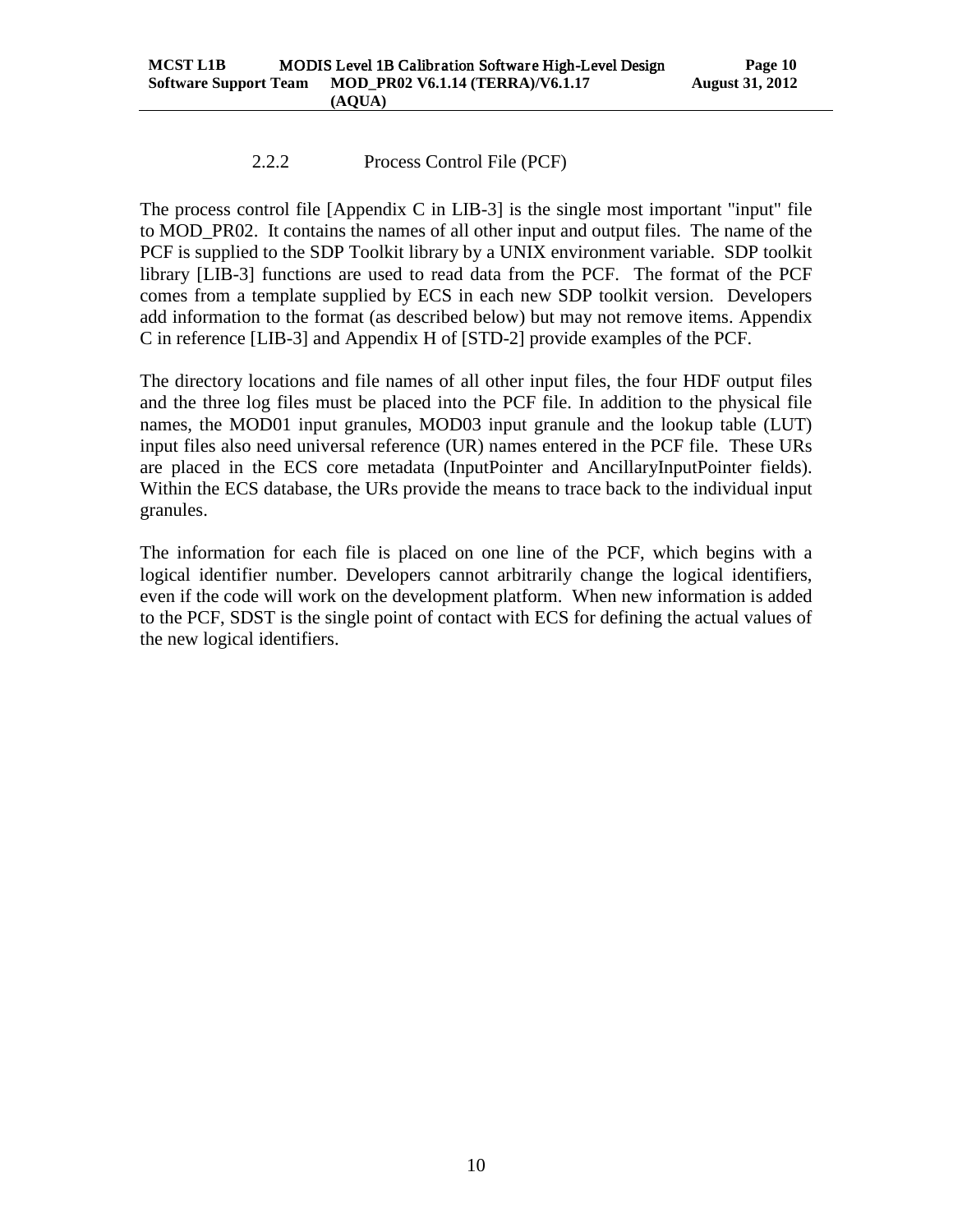# <span id="page-14-0"></span>**Table 2.9 Significant Process Control File (PCF) Logical Units Used by MOD\_PR02**

| Logical Unit # | <b>Example</b>                                                                                                                                         | <b>Remarks</b>                      |
|----------------|--------------------------------------------------------------------------------------------------------------------------------------------------------|-------------------------------------|
| 500000         | MOD01.A2002176.0625.003.2002176200522.hdf  /L1A  <br> UR_MOD01.A2002176.0625.003.2002176200522.hdf<br> MOD01.A2002176.0625.003.2002176200522.hdf  1    | Optional Leading L1A Input Granule  |
| 500001         | MOD01.A2002176.0630.003.2002176200906.hdf  /L1A  <br>IUR MOD01.A2002176.0630.003.2002176200906.hdf<br>IMOD01.A2002176.0630.003.2002176200906.hdf  1    | L <sub>1</sub> A Input Granule      |
| 500002         | MOD01.A2002176.0635.003.2002176201226.hdf  /L1A  <br> UR_MOD01.A2002176.0635.003.2002176201226.hdf<br> MOD01.A2002176.0635.003.2002176201226.hdf  1    | Optional Trailing L1A Input Granule |
| 600000         | MOD03.A2002176.0625.003.2002176200522.hdf  /L1AGEO  <br> UR_MOD03.A2002176.0625.003.2002176200522.hdf<br> MOD03.A2002176.0625.003.2002176200522.hdf  1 | L1A Geolocation Input Granule       |

#### **Input Data Files**

#### **Static Input files**

| Logical Unit # | <b>Example</b>                                                                          | <b>Remarks</b>                                              |
|----------------|-----------------------------------------------------------------------------------------|-------------------------------------------------------------|
| 700050         | MOD02 Reflective LUTs.hdf //SRCA/MOD PR02 TERRA  <br> UR MOD02 Reflective LUTs.hdf    1 | Reflective Lookup Tables File                               |
| 700060         | MOD02 Emissive LUTs.hdf  /SRCA/MOD PR02 TERRA  <br> UR MOD02 Emissive LUTs.hdf    1     | Emissive Lookup Tables File                                 |
| 700070         | MOD02 QA LUTs.hdf  /SRCA/MOD PR02 TERRA  <br> UR MOD02 QA LUTs.hdf  1                   | Quality Assurance Lookup Tables File                        |
| 700250         | MOD02QKM.mcf //SRCA/MOD PR02 TERRA         1                                            | 250m resolution output metadata configuration file<br>(MCF) |
| 700251         | MOD02HKM.mcf //SRCA/MOD PR02 TERRA         1                                            | 500m resolution output MCF                                  |
| 700252         | MOD021KM.mcf  /SRCA/MOD PR02 TERRA                                                      | 1km resolution output MCF                                   |
| 700253         | MOD02OBC.mcf  /SRCA/MOD PR02 TERRA        1                                             | On-board calibration data MCF                               |

#### **Output Files**

| Logical Unit # | <b>Example</b>                                                                                                               | <b>Remarks</b>                   |
|----------------|------------------------------------------------------------------------------------------------------------------------------|----------------------------------|
| 700000         | MOD02QKM.2002176.0630.4.1.1x.hdf  /V4.1.1x  <br> UR_MOD02QKM.2002176.0630.4.1.1x.hdf<br> MOD02QKM.2002176.0630.4.1.1x.hdf  1 | 250m resolution output file      |
| 700001         | MOD02HKM.2002176.0630.4.1.1x.hdf  /V4.1.1x  <br> UR_MOD02HKM.2002176.0630.4.1.1x.hdf<br> MOD02HKM.2002176.0630.4.1.1x.hdf  1 | 500m resolution output file      |
| 700002         | MOD021KM.2002176.0630.4.1.1x.hdf  /V4.1.1x  <br> UR_MOD021KM.2002176.0630.4.1.1x.hdf<br> MOD021KM.2002176.0630.4.1.1x.hdf  1 | 1 km resolution output file      |
| 700010         | MOD02OBC.2002176.0630.4.1.1x.hdf  /V4.1.1x  <br> UR_MOD02OBC.2002176.0630.4.1.1x.hdf<br> MOD02OBC.2002176.0630.4.1.1x.hdf  1 | On-board calibration output file |

#### **Other LUNs**

| Logical  | <b>Name</b>                 | <b>Example</b>                   | <b>Remarks</b>                                                                                                                                                                                                                                        |
|----------|-----------------------------|----------------------------------|-------------------------------------------------------------------------------------------------------------------------------------------------------------------------------------------------------------------------------------------------------|
| Unit $#$ |                             |                                  |                                                                                                                                                                                                                                                       |
| 800510   | Satellite                   | AM1M                             | AM1M=Terra, PM1M=Aqua                                                                                                                                                                                                                                 |
| 800600   | ReprocessingPlanned         | further update is<br>anticipated | Set by MCST management                                                                                                                                                                                                                                |
| 800605   | ReprocessingActual          | processed once                   | Set by MCST management                                                                                                                                                                                                                                |
| 800610   | <b>MCSTLUTVersion</b>       | 3.1.0.1 Terra                    | The MCST Version number, which is checked against<br>the LUT version number in the LUT HDF files.                                                                                                                                                     |
| 800615   | Write Night Mode HiRes Data | $\Omega$                         | This parameter determines whether the 250m and 500m<br>data sets are created when all scans in a granule are<br>NIGHT mode. $1 =$ Create night mode High Resolution<br>data; $0 =$ Creation disabled. Typically set to 0 in<br>production processing. |
| 800620   | ProcessingCenter            | <b>GSFC</b>                      | Set by data processing location.                                                                                                                                                                                                                      |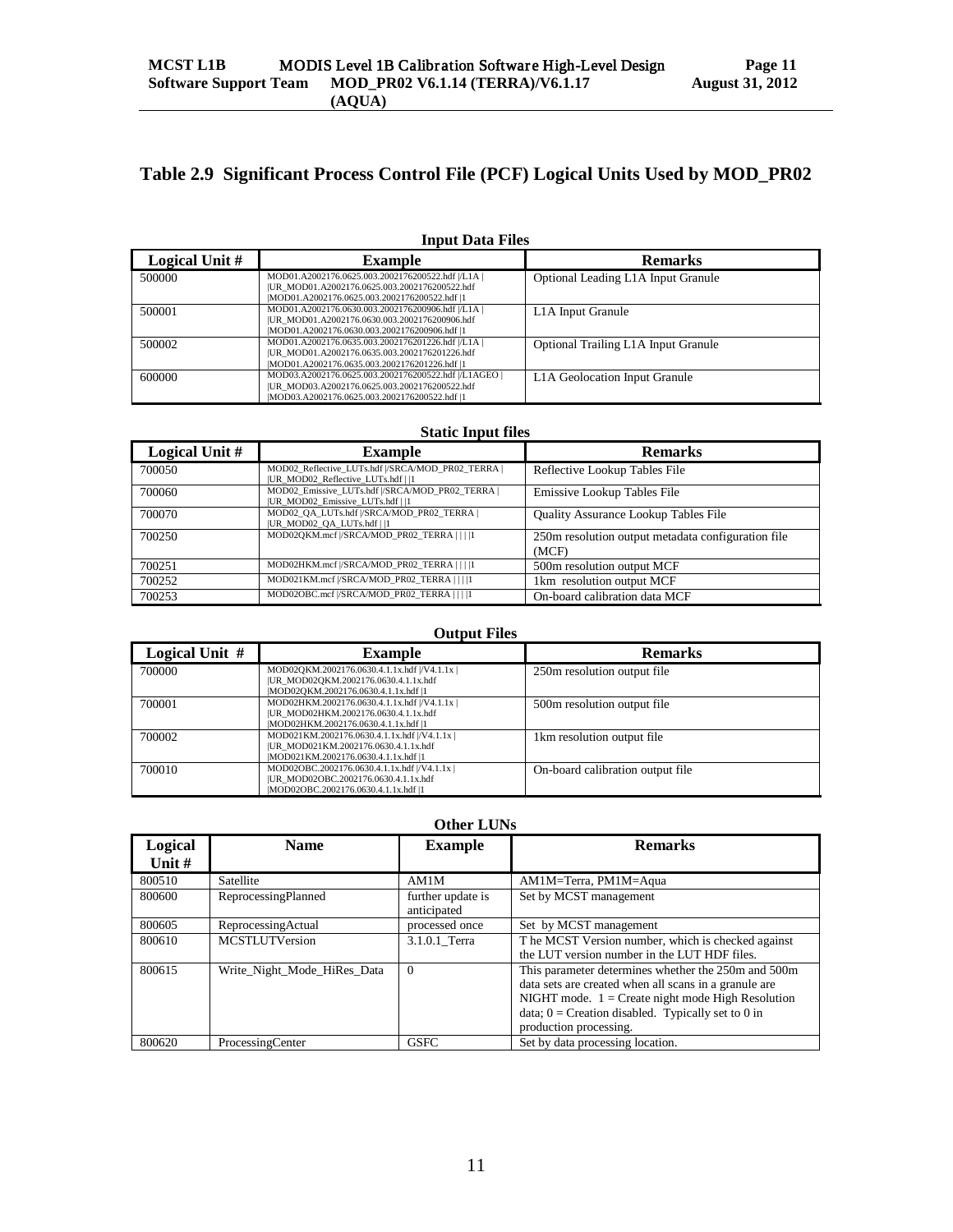#### 2.2.3 Metadata Configuration File (MCF)

<span id="page-15-0"></span>The metadata configuration file (MCF) is an ASCII file with an easily identifiable format. There is one MCF for each output product of MOD\_PR02. Each MCF identifies all mandatory and optional fields in the ECS core and archive metadata for the associated product. The difference between core and archive metadata is that the fields of the core metadata are (in principle) searchable by users through the LADS web site. Archive metadata are not searchable. Each field in either core or archive metadata is registered in the ECS data base and developers cannot arbitrarily add or delete fields or the product will be rejected (it will not insert into the data base). SDST is the point of contact for adding or deleting fields from either core or archive metadata. Because of the need to promote stability in the ECS system, additions or deletions to the metadata will be made only infrequently.

If additions or deletions from the metadata are required, the developer can hand-edit the MCF for testing purposes. However, ultimately, all changes have to be approved by ECS. When approved, ECS will deliver (to SDST) new MCFs to be used with the code. The developer should then re-test the code with these official MCFs and deliver these with the code for any future code deliveries.

In the MCF, the "Data Location" identifies who is responsible for supplying the data to the core or archive metadata. For the developers of MOD\_PR02, those fields with Data Location  $=$  "PGE" must be explicitly assigned within the code. Any field that has Mandatory  $=$  "True" in the MCF must appear in the product or it will not insert into the ECS database when run in MODAPS. Fields with Mandatory  $=$  "False" may be optionally assigned.

The MCF is read within the call to the SDP toolkit function PGS\_MET\_Init (where the appropriate logical identifier is passed into the function). When this occurs, any value that is defined in the MCF (has a "Value  $=$  ..." included) becomes initialized and will be written to the product metadata without any explicit code statements. Examples of this feature in MOD\_PR02, are the ECS core metadata fields "ShortName" and "VersionID".

The SDP toolkit functions treat the ECS core metadata as one block of text containing textual representations of all field values. Similarly, the archive metadata is treated as one block of text. When metadata are determined within the code itself, they must be placed in strings and then "inserted" into the core or archive metadata using calls to SDP toolkit functions. When the ECS core and archive metadata appear in the HDF product files, they each are implemented as one file attribute (of type char8), where all field values of the appropriate metadata are lumped together in the attribute.

In addition to [LIB-3], see the SDST MODIS Science Computing Facility Software Delivery Guide [STD-2] for more information about ECS metadata in the MODIS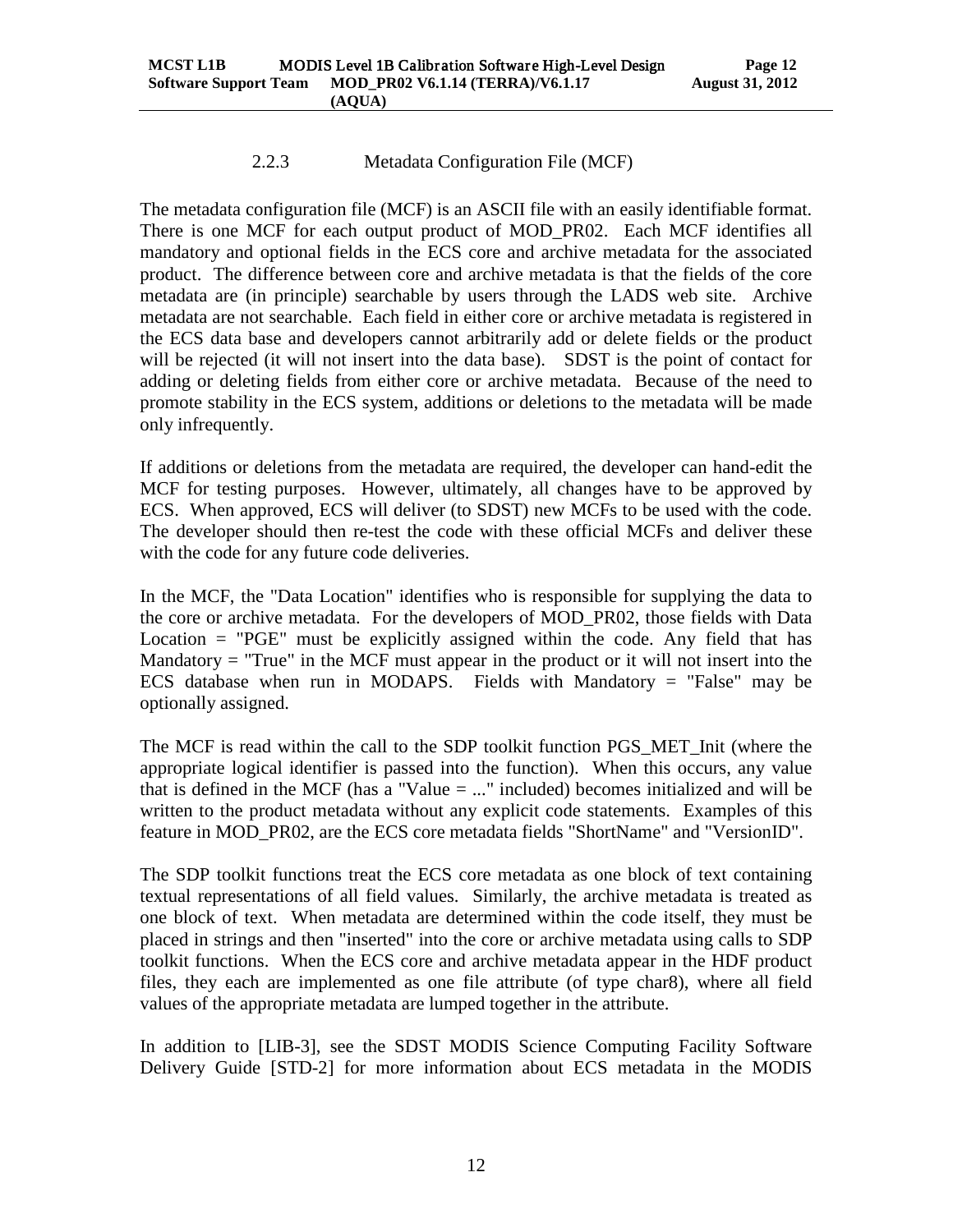<span id="page-16-0"></span>products and the toolkit functions used. This document contains formats for some of the metadata values, such as the LocalGranuleID (naming convention for the product files).

## 2.2.4 Input Lookup Table Files

The MOD\_PR02 lookup table (LUT) files contain input parameters that affect the calibration algorithms or affect values that are written to the output products. The three lookup table files are standard HDF-4 files and are described in reference [FS-7]. The information that defines each LUT is placed in the MOD\_PR02 source files: L1B Tables.c and .h. The LUT files are generated by MCST using the utility program "generate\_luts", which also links to certain MOD\_PR02 source files.

## 2.2.5 MOD01 Input Granule

<span id="page-16-1"></span>Normally, there are three MOD01 input granules defined in the PCF file for MOD\_PR02. These three granules represent successive 5-minute chunks of MODIS data. A MOD\_PR02 execution has the purpose of calibrating the raw data input from the "middle" or "current" MOD01 granule. The reason that the previous and following granules are supplied as input to MOD\_PR02 is that the emissive bands calibration algorithm refreshes the linear calibration coefficients on each scan through a moving average of OBC blackbody measurements. Data from the previous and following granules, if available, are used to supply the full baseline in calculating these averages.

MOD\_PR02 checks the data collection times of the previous and following granules against the collection time of the input granule. If the previous/following granule does not have a collection time immediately preceding/following (respectively) that of the input granule, it is treated as a missing granule and not used for emissive calibration. If there are up to 5 scans dropped between the previous/following granule and the middle granule, the previous/following granule may still be used for emissive calibration.

# 2.2.6 MOD03 Input Granule

<span id="page-16-2"></span>The main purpose of ingesting the MOD03 granule that coincides with the current MOD01 granule is to supply subsets of geolocation information to the MOD\_PR02 output files. Additionally, two algorithms in MOD\_PR02 utilize information from the MOD03 granule:

- Determining if the moon is in the space-view port (uses the Moon Vector)
- Determining if day mode bands are telemetered at night (uses SD Sun azimuth and zenith)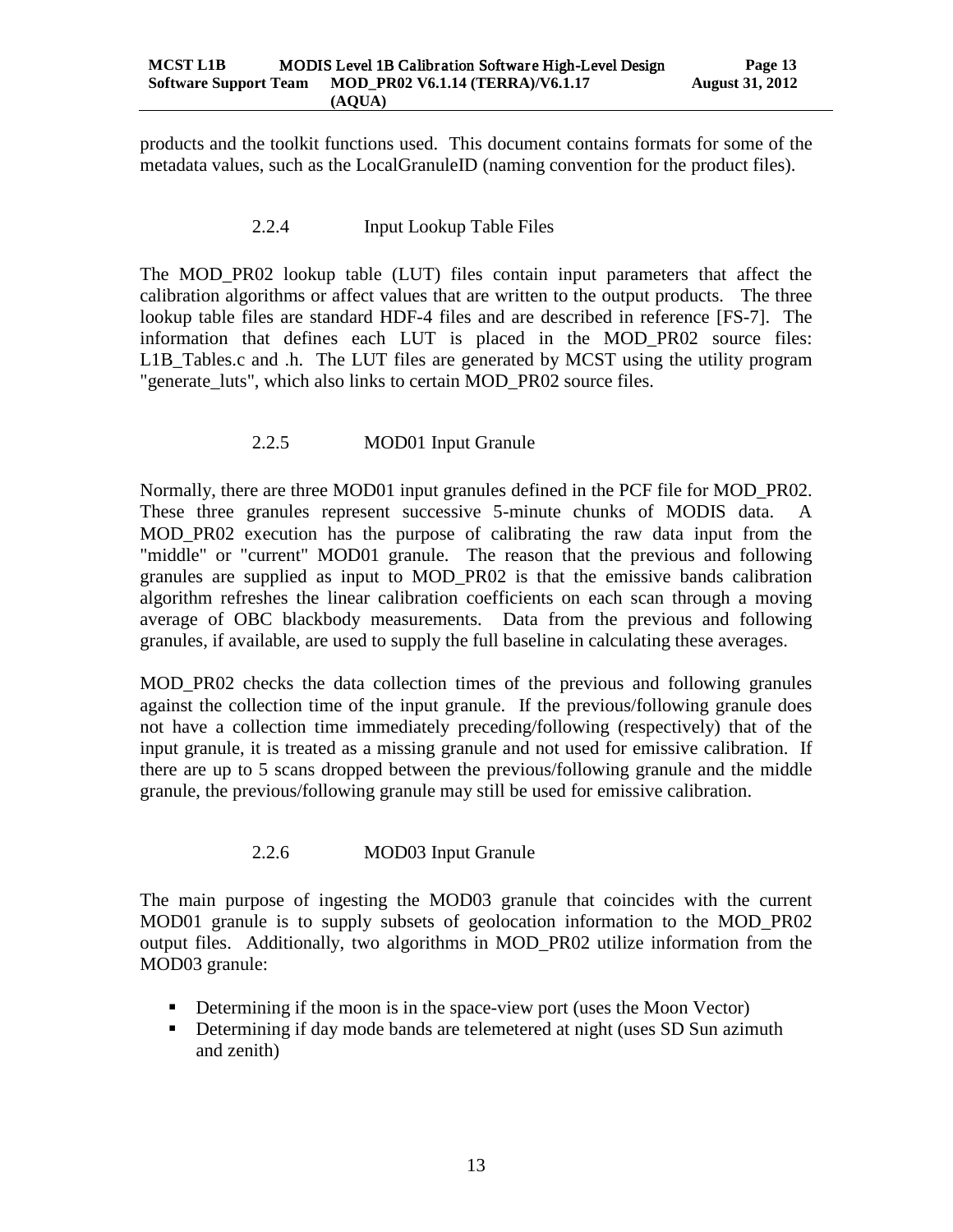The only consistency checks that are made in MOD\_PR02 between the input MOD03 granule and the current MOD01 granule are that the number of scans must be the same in each and that the satellite must be the same. Thus, for some local testing purposes, the MOD PR02 developer can use any geolocation file that has the correct number of scans and the correct satellite platform. For generation of delivery comparison files, however, the geolocation file must match the current MOD01 file.

# <span id="page-17-0"></span>**2.3 Code Language and Library Usage**

The MOD\_PR02 code is written in ANSI C and uses the HDF [LIB-1], HDF-EOS [LIB-2] and the SDP Toolkit [LIB-3] libraries.

The developer cannot use the full complement of the C language and must conform to certain in-code documentation standards specified by ECS. In general, all file access (opening, closing, reading, and writing) must be accomplished using calls to the three libraries defined above. The developer cannot use the standard I/O C library (stdio.h). The MODIS Software Development Standards and Guidelines document [STD-1] describes the proper format for prologs to functions and include files, prohibited functions and other general restrictions. Additionally, prohibited functions cannot be made legal by putting them inside preprocessor statements [STD-3].

Although not prohibited, the use of "malloc" to dynamically allocate memory in-line has been discouraged by SDST to maximize robustness when running in the ECS operations environment. Consequently, "malloc" is rarely used in MOD\_PR02 and is not used for any substantial memory allocation. Rather, all variables requiring appreciable random access memory are created using explicitly defined arrays -- either individually or as structure members. These arrays become allocated as automatic variables when functions are invoked. According to SDST staff, when a UNIX process requests more memory through automatic-variable allocation, the process will automatically go into a "wait" mode if the memory is not immediately available. When memory becomes available, then the process can latch onto the memory and continue running. On the other hand, if memory is not available when malloc is invoked, the code developer must either:

- **terminate the code with an "out of memory" error message, or**
- write additional code, which accomplishes the "waiting" function, thereby attempting the re-allocation at a later time.

The problem with simply killing a major process like MOD\_PR02 in a production environment is that the following-on processes which need the outputs of the process that is killed will also die. Consequently, processing halts and the restart of the chain of processes may be difficult.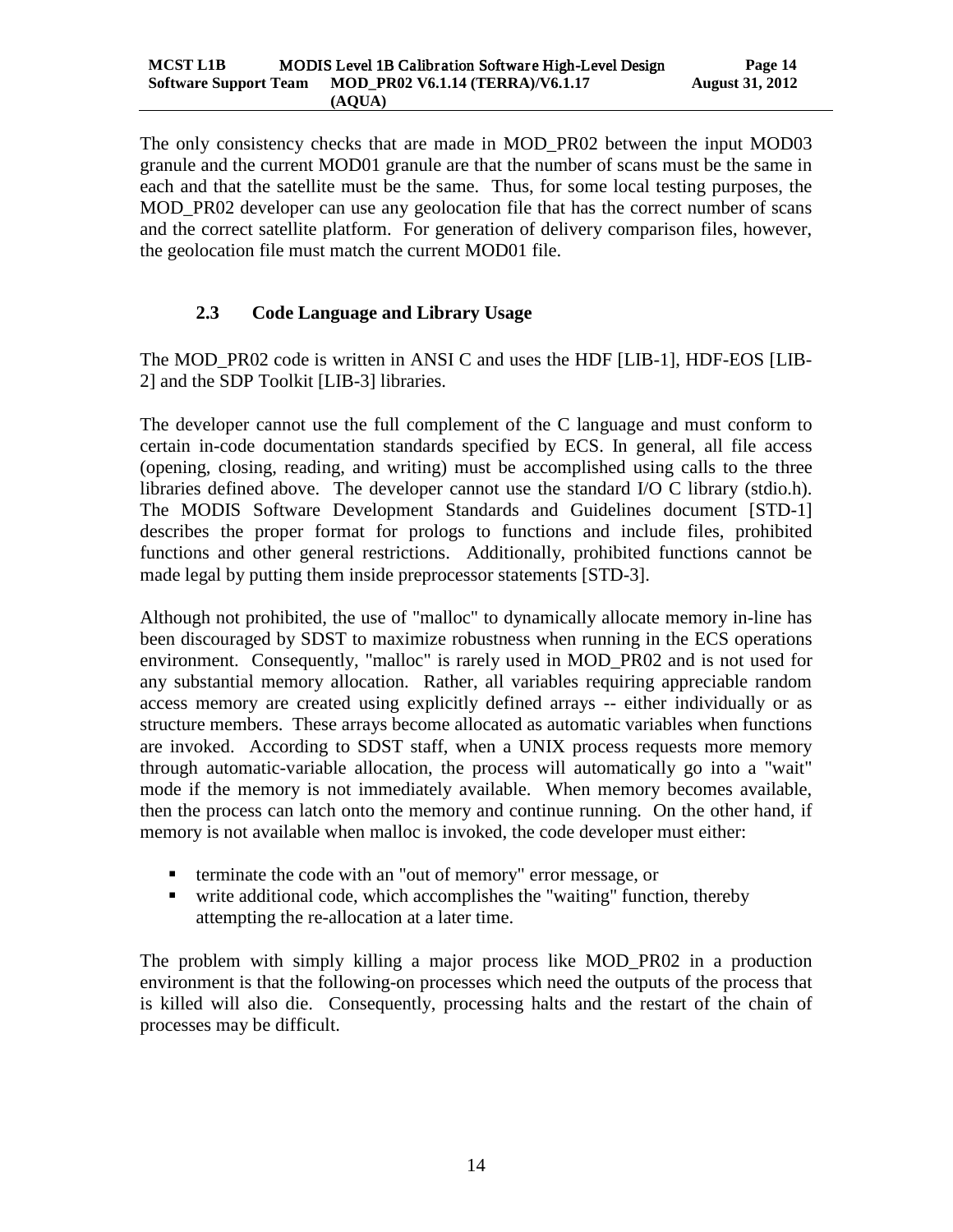# **2.4 Code Compilation and Execution**

<span id="page-18-0"></span>In order to compile and execute MOD\_PR02, various environment variables need to be defined (these are related to the HDF, HDF-EOS and SDP libraries). Within a UNIX "C" shell (csh), the user needs to "source" two files which contain these environment variables (NOTE: path names may be machine dependent):

source /usr/local/SDPTK/TOOLKIT/bin/dec/pgs-dev-env.csh source /usr/local/SDPTK/TOOLKIT/hdfeos/bin/dec/hdfeos\_env.csh

Examples of the compilation-related environment variables that become defined are:

CC -- defines the platform C compiler CFLAGS -- defines compilation flags for the platform HDFINC -- defines location of HDF include files HDFLIB -- defines location of HDF libraries

There are also environment variables for the HDF-EOS and SDP Toolkit libraries. The compilation-related environment variables are used within the makefile that accompanies the source code.

Prior to executing the code, the user must develop a process control file (PCF), as described earlier in this section. The name of the PCF is supplied to the code through the environment variable "PGS\_PC\_INFO\_FILE". Names of all other files are contained in the PCF.

After creating the PCF and defining the PGS\_PC\_INFO\_FILE environment variable, the user simply enters the name of the code executable on the command line to actually execute the code.

Within MCST, MOD PR02 has been successfully compiled and executed on SGI, Linux, and DEC ALPHA machines. Execution times on a single processor are on the order of 15 to 20 minutes of CPU (20 to 30 minutes of clock time because of intensive I/O operations). RAM requirements are on the order of 70 MB.

If a fatal error occurs when executing MOD PR02, any files that have been generated should be discarded. This is due to the fact that open HDF accesses and files are not closed in a fatal error termination. Thus, files that may have been created could appear to be empty or defective and may occupy a large volume on the disk.

# <span id="page-18-1"></span>**2.5 General Architectural Design Considerations**

MOD PR02 is designed and coded as a top-down, sequential processing code. There are no substantial object-oriented design features.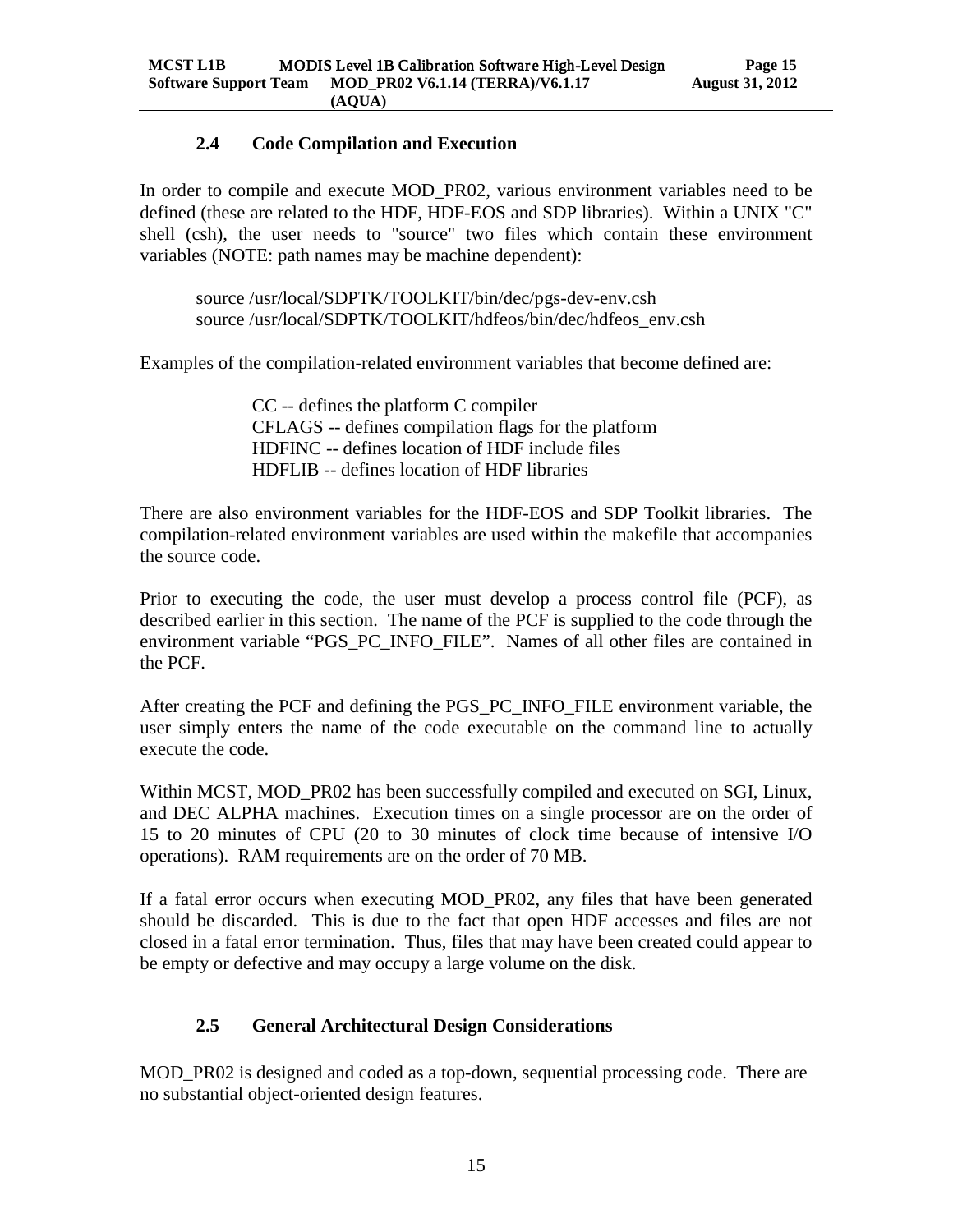The MOD\_PR02 code is organized into modules that roughly subdivide the functional requirements of the calibration process. Table 2.10 summarizes the source files in terms of the intended functionality.

#### <span id="page-19-0"></span>**Table 2.10 MOD\_PR02 Source Files**

| <b>Module</b>     | <b>Purpose</b>                                                                               |
|-------------------|----------------------------------------------------------------------------------------------|
| L1B.c             | Contains "main", controls overall flow in the code.                                          |
| L1B_Tables.c      | Read all lookup tables into arrays held in memory.                                           |
| L1B_Tables.h      |                                                                                              |
| Preprocess.c      | Opens the MOD01 middle granule (for duration of code) and reads essential data.              |
| Preprocess.h      | Accomplish pre-calibration calculations for emissive and or reflective processing; write the |
| PreprocessP.h     | bulk of the OBC file.                                                                        |
| $L1B$ Setup.c     | Open output EV granules, set up HDF-EOS swaths, calculate some metadata, and initialize      |
| L1B_Setup.h       | arrays used in calculating some QA statistics.                                               |
| L1B_SetupP.h      |                                                                                              |
| Emissive_Cal.c    | Calibrate one scan of EV pixels for thermal emissive bands                                   |
| Emissive Cal.h    |                                                                                              |
| Reflective Cal.c  | Calibrate one scan of EV pixels for reflective solar bands. Includes applying SWIR out of    |
| Reflective Cal.h  | band correction for SWIR bands $(5, 6, 7, 26)$ .                                             |
| Reflective_CalP.h |                                                                                              |
| Granule.c         | Contains functions to read a scan of MOD01 EV sector data, write a scan of MOD02             |
| Granule.h         | science data to output granules, post error message, close granules                          |
| GranuleP.h        |                                                                                              |
| Metadata.c        | Accomplish granule-level metadata calculations. Write the ECS core and archive metadata      |
| Metadata.h        |                                                                                              |
| MetadataP.h       |                                                                                              |
| HDF_Lib.c         | General purpose functions for reading and writing HDF-4 objects.                             |
| HDF_Lib.h         |                                                                                              |
| Fnames.h          | Define Logical Identifier Numbers (logical identifiers) used in the PCF                      |
| PGS_Error_Codes.h | Define macros for error codes that are used with the PGS error reporting system.             |
| PGS_MODIS_36100.h |                                                                                              |

The header files named "[module\_name].h" contain macros and other declarations that are used in other modules. The header files named "[module\_name]P.h" contain macros and declarations that are used only in the file "[module\_name].c". This organization helps to separate out those data that are used only within a given module.

Despite the seemingly logical organization indicated above, there is a significant amount of intertwining of the modules. For example, input and output files are often opened in one part of the code and closed in a different, unrelated part of the code. Thus, changes to MOD\_PR02 generally need to be designed by looking globally throughout the code. Ramifications of a change in one part of the code to other parts of the code must always be thoroughly examined.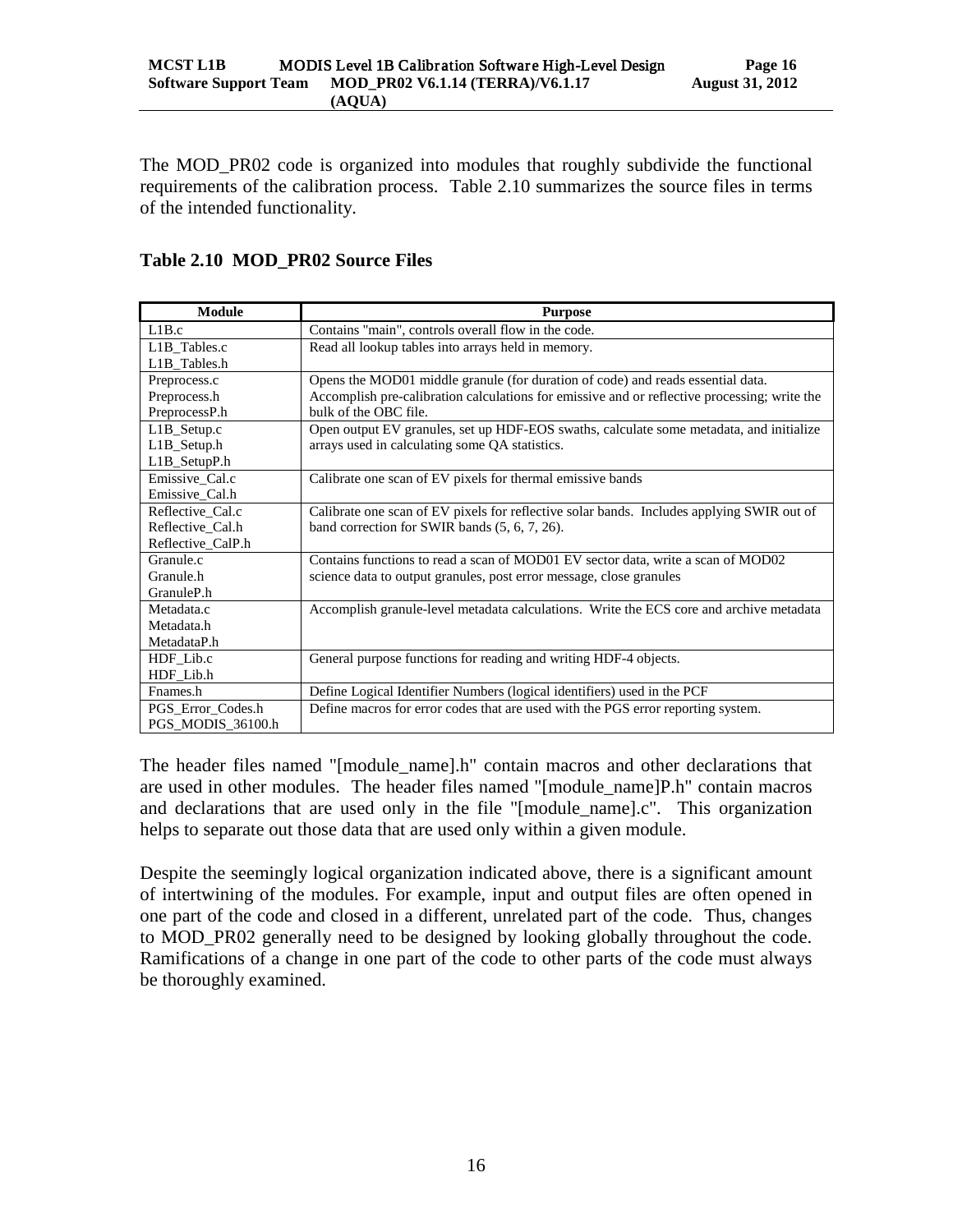## <span id="page-20-0"></span>*Section 3 Top Level Code Design*

This section will describe details of the design for a few of the top-level MOD\_PR02 functions. Specifically, "main" and its immediate child functions are described:

*main*

- Open\_and\_Read\_L1A
- Read L1B Tables
- Determine\_Other\_Missing\_Scans
- Preprocess L1A Data
- L1B\_Setup
- Read\_L1A\_EV\_Scan
- **Emissive Cal**
- **Reflective Cal**
- Aggregate L1B
- Band 26 Crosstalk Correction
- Copy\_Band\_26\_Data
- Write L1B EV Scan
- Write\_L1B\_ScanMeta
- Gran Meta Cal
- Write\_Gran\_Metadata
- Close L1A Granule
- Close\_L1B\_Granule

The next subsection will give brief descriptions of each of the above. Following that subsection, flow charts or program design language (PDL) are provided for some of the above.

# <span id="page-20-1"></span>**3.1 Short Descriptions of "main" and its Immediate Child Functions**

#### *main*

Controls the entire flow of calculations within MOD\_PR02.

#### *Open\_and\_Read\_L1A*

This function opens the L1A granule to be processed and reads in data for all members of the L1A\_granule\_t structure. The file remains open (both SD and Vdata) upon function exit.

#### *Read\_L1B\_Tables*

Read all lookup tables (LUTs) into arrays held in memory. These include emissive, reflective and QA LUTs. In a few cases, additional values are calculated from the LUT values read and assigned to arrays for later processing.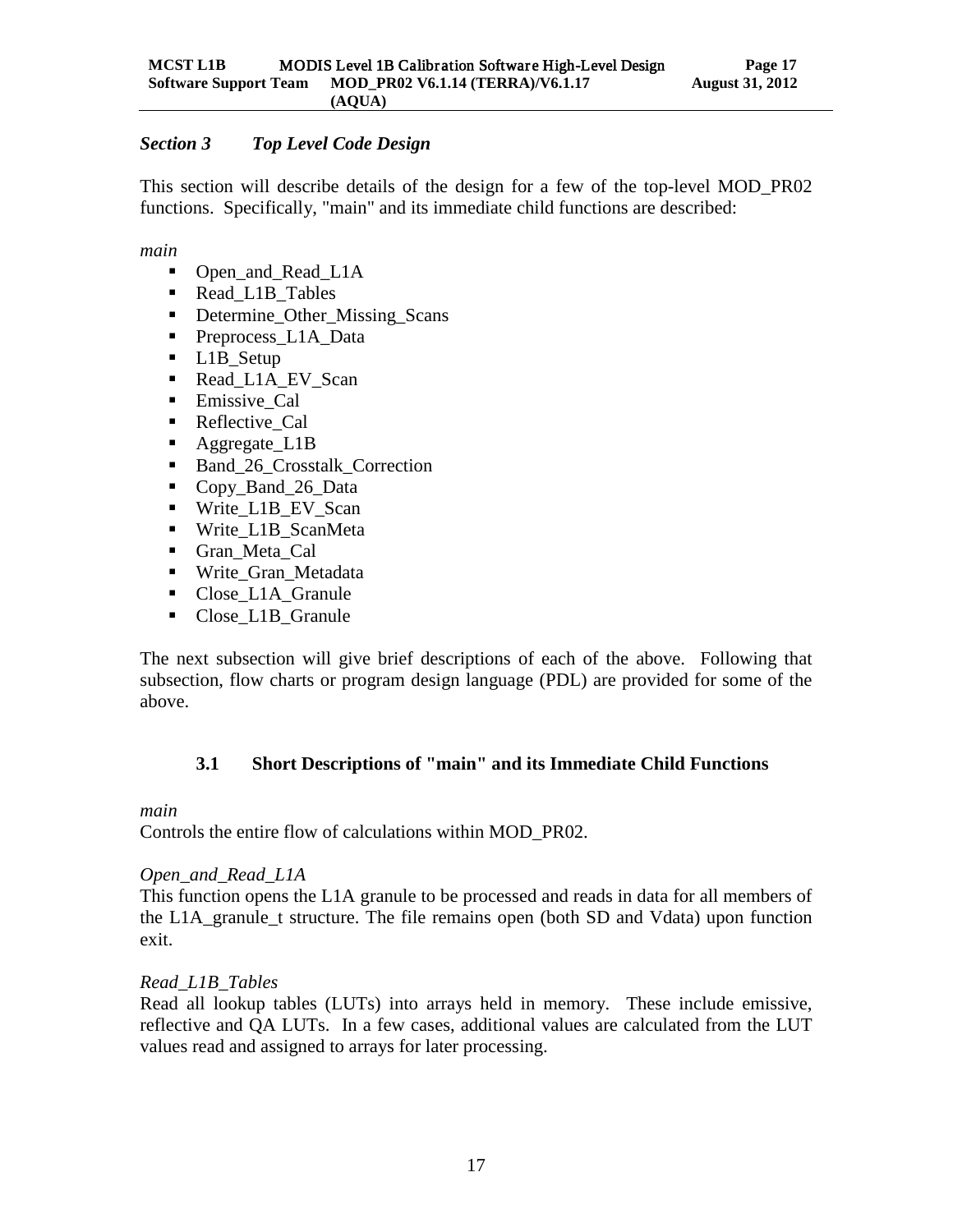#### *Determine\_Other\_Missing\_Scans*

This function examines validity of certain L1A data and, based on options defined in the LUTs, determines additional scans to be treated as completely missing (meaning that data will not be calibrated for any band of the scan).

#### *Preprocess\_L1A\_Data*

This routine performs a number of functions:

- Calculates the Response *vs*. Scan Angle (RVS) correction parameters for use in both emissive and reflective calibration.
- Reads OBC and engineering data from the MOD01 files
- Computes emissive band parameters with a sliding average over scan (necessitating the use of the previous and following MOD01 granules, if available).
- Computes temperature quantities in engineering units
- Calculates frame averaged SV counts and standard deviation with outlier rejection for all bands
- Writes the bulk of the OBC file (ECS and other metadata are added later). The OBC file is created within this function and closed upon exit. Other functions will re-open the OBC file to add additional data.
- Opens, reads calibration information from, and closes the previous and following MOD01 granules (if present).

# *L1B\_Setup*

This routine performs a variety of functions in preparation for EV calibration:

- **•** Opens SDS access to each of the four MOD01 file EV SDSs (which remain open after function exit)
- Calculates radiance and reflectance coefficients used in Reflective\_Cal
- Sets the radiance, reflectance and emissive scales and offsets for the L1B data products
- Creates HDFEOS Swaths and data fields for each MOD\_PR02 output file (file pointers remain open after function exit)
- Creates band-subsetting SDSs
- Opens SDS access for each of the EV SDSs in the MOD\_PR02 EV files and create attributes for all (accesses remain open after function exit)
- Reads subsampled SDSs from geolocation file and writes those data and their attributes into the 1km file
- Assigns nadir-frame latitude and longitude to members of L1B\_Scan\_Meta to be written later in Write\_L1B\_ScanMeta
- Assigns members of the L1B\_Scan\_Meta to be written to the L1B EV files later in Write\_L1B\_ScanMeta
- Initializes the QA values of total number of pixels, number of valid pixels, number of saturated pixels, number of missing pixels, pixels representing negative values below noise, and pixels for which Emissive calibration coefficients cannot be computed.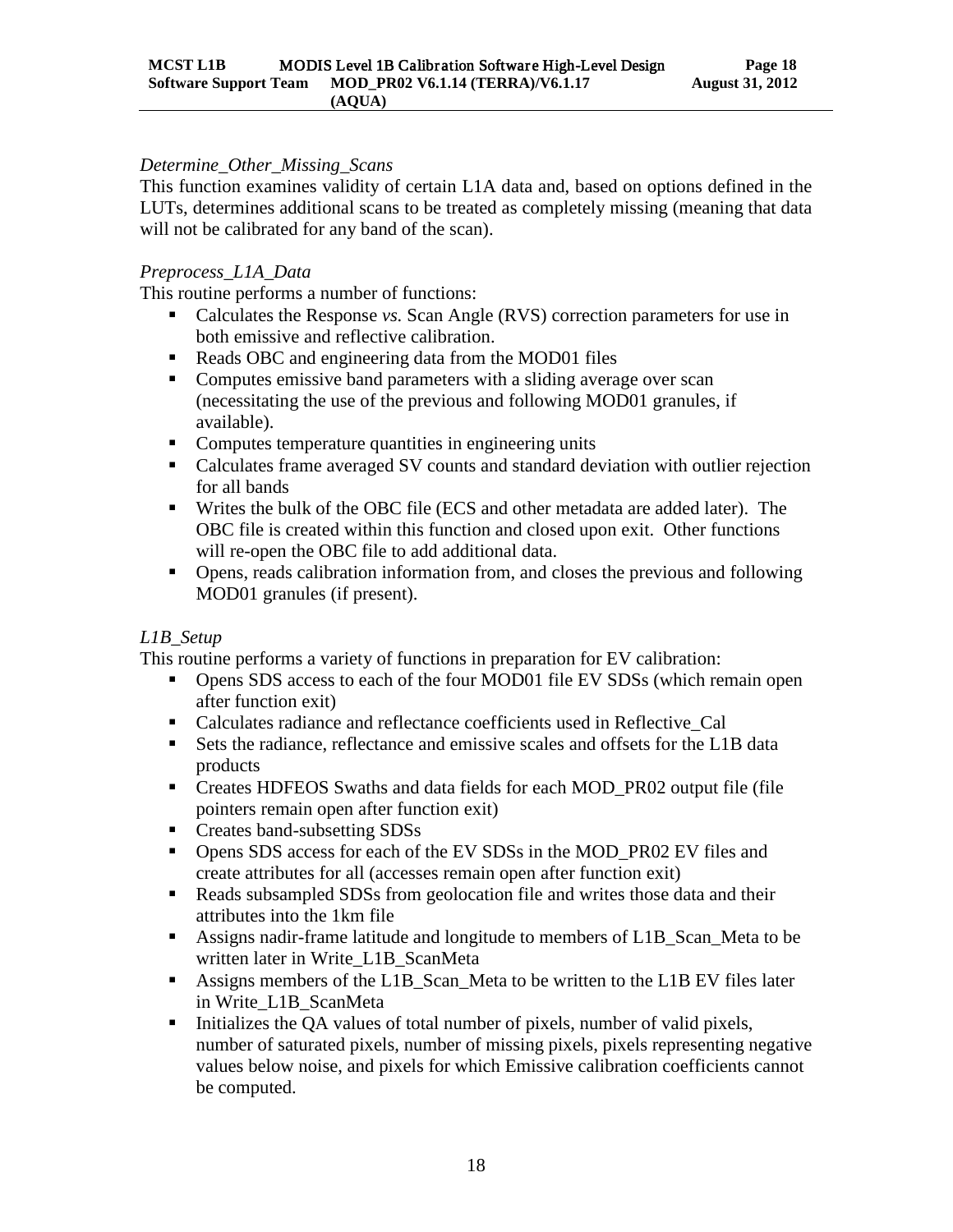#### *Read\_L1A\_EV\_Scan*

For the input scan index, S, corresponding to a "Day" mode, this routine reads Earth view (EV) data from the current MOD01 granule for that scan from each of the four L1A EV SDSs: EV\_250m, EV\_500m, EV\_1km\_day, EV\_1km\_night. If the scan is not a "Day" mode scan, then only the data from the EV 1km night SDS is read.

#### *Emissive\_Cal*

This routine accomplishes the calibration of one scan of EV pixels for Emissive bands. Corrections to the digital numbers are applied for electronic background and for the angular dependence of the response of the scan mirror (RVS). For the MODIS/Terra instrument (PFM), correction may also be applied for cross-talk for PC bands (the leak from band 31 to band 32, 33, 34, 35, and 36) depending on the switch value in the lookup table. The radiance is computed after the corrections. If the radiance can be computed and is in a valid range, it is converted to a scaled integer in the range of [0-32767]. If a valid value cannot be computed, the scaled integer is set to a value in the range of [32768- 65535]. Specific values in the range of [32768-65535] are used to denote why a valid value could not be obtained (a list of these is in the L1B file specifications). This routine also computes the uncertainty in the radiance product for every pixel, and converts the uncertainty to a 4-bit uncertainty index, stored in the 4 least significant bits of an 8-bit unsigned integer. Computed values for this scan are stored in memory and are written to the L1B product files in the function Write\_L1B\_EV\_Scan.

#### *Reflective\_Cal*

This routine accomplishes the calibration of one scan of EV pixels for Reflective Solar Bands. Raw digital signals, DN, are corrected for known instrumental effects to produce corrected digital signals, dn\* for every scan, frame, subframe, band and detector. Corrections are applied for the effect of instrument and focal plane temperature on detector responsivity, for the electronic background, for the angular dependence of the response of the scan mirror, for non-linearities in the Analog to Digital Converters, and for the effect of an out-of-band spectral leak in the SWIR bands 5, 6 and 7. Detectors within each spectral band are placed on a common scale by scaling dn\* by relative calibration coefficients of the detectors in each band, to produce  $dn^{**}$ . Each final  $dn^{**}$ value, if valid, is scaled to an integer in the range of [0-32767] and placed in an unsigned, 16-bit integer variable (which has a full range of [0-65535]). If a valid value cannot be computed, the scaled integer is set to a value in the range of [32768-65535]. Specific values in the range of [32768-65535] are used to denote why a valid value could not be obtained (a list of these is in the L1B file specifications). This routine also computes the uncertainty in the reflectance product for every pixel, and converts the uncertainty to a 4 bit uncertainty index, stored in the 4 least significant bits of an 8-bit unsigned integer. Computed values for this scan are stored in memory and are written to the L1B product files in the function Write\_L1B\_EV\_Scan.

*Aggregate\_L1B*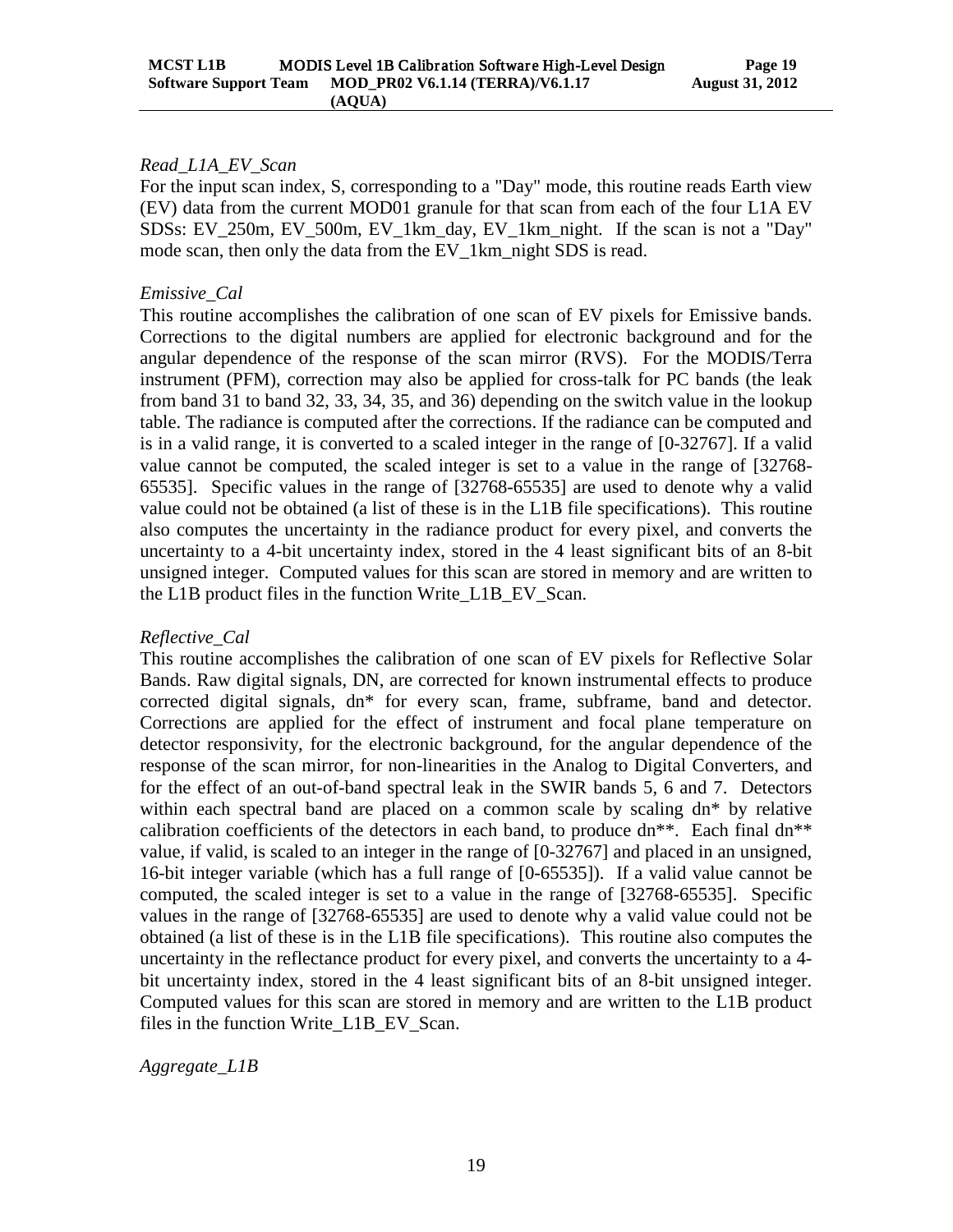For one "Day" mode scan of calibrated Earth view data, this routine performs spatial integration (or aggregation) of each of the higher resolution bands (250m or 500m) to the lower resolution appropriate for the 500m or 1km L1B granule products. In addition to aggregating the scaled integer and uncertainty index values, the number of samples used in the aggregation is saved for later writing to the L1B products. Computed values for this scan are stored in memory and are written to the L1B product files in the function Write\_L1B\_EV\_Scan.

#### *Band\_26\_Crosstalk\_Correction*

This function corrects Band 26 data. For one "Day" mode scan of calibrated Earth view data, a crosstalk correction is applied to the Band 26 data using the values of the aggregated Band 5 scaled integers and correction terms derived from a lookup table.

#### *Copy\_Band\_26\_Data*

This function copies band 26 data from the EV\_1km\_RefSB structure member of L1B\_Scan to the appropriate Band\_26 structure member. The values are written to the 1km product file in function Write\_L1B\_EV\_Scan. (See the implementation note on Band 26 SDS in Section 6)

#### *Write\_L1B\_EV\_Scan*

This routine writes one scan of L1B EV data, including scaled integers, uncertainty indices and samples used, as appropriate. For a day-mode scan, all resolutions are written. For a night mode scan, only data for the emissive bands and for the band 26 SDS are written.

#### *Write\_L1B\_ScanMeta*

This routine writes Level 1B scan metadata into the three Earth view (EV) L1B product files. The Level 1B scan metadata are implemented in the lone Vdata "Level 1B Swath Metadata" in the EV files. This routine also writes the "Bit QA Flags" into OBC file as an SDS. The OBC file is re-opened and subsequently closed for this operation.

#### *Gran\_Meta\_Cal*

This routine computes various statistics such as percent of missing data that are written to the MOD\_PR02 product files. Also, many values previously calculated are copied from different structures into the L1B\_Gran\_Meta structure.

#### *Write\_Gran\_Metadata*

This function writes many individual HDF file attributes of metadata to the MOD\_PR02 output products and also writes the ECS core and archive metadata. Many of the values for the ECS metadata are copied from in the current MOD01 granule within this function. Some values come from previous calculations within MOD\_PR02.

#### *Close\_L1A\_Granule*

This routine ends access to all L1A SDSs and ends the SD and Vdata interfaces to the current MOD01 granule file, closing the file.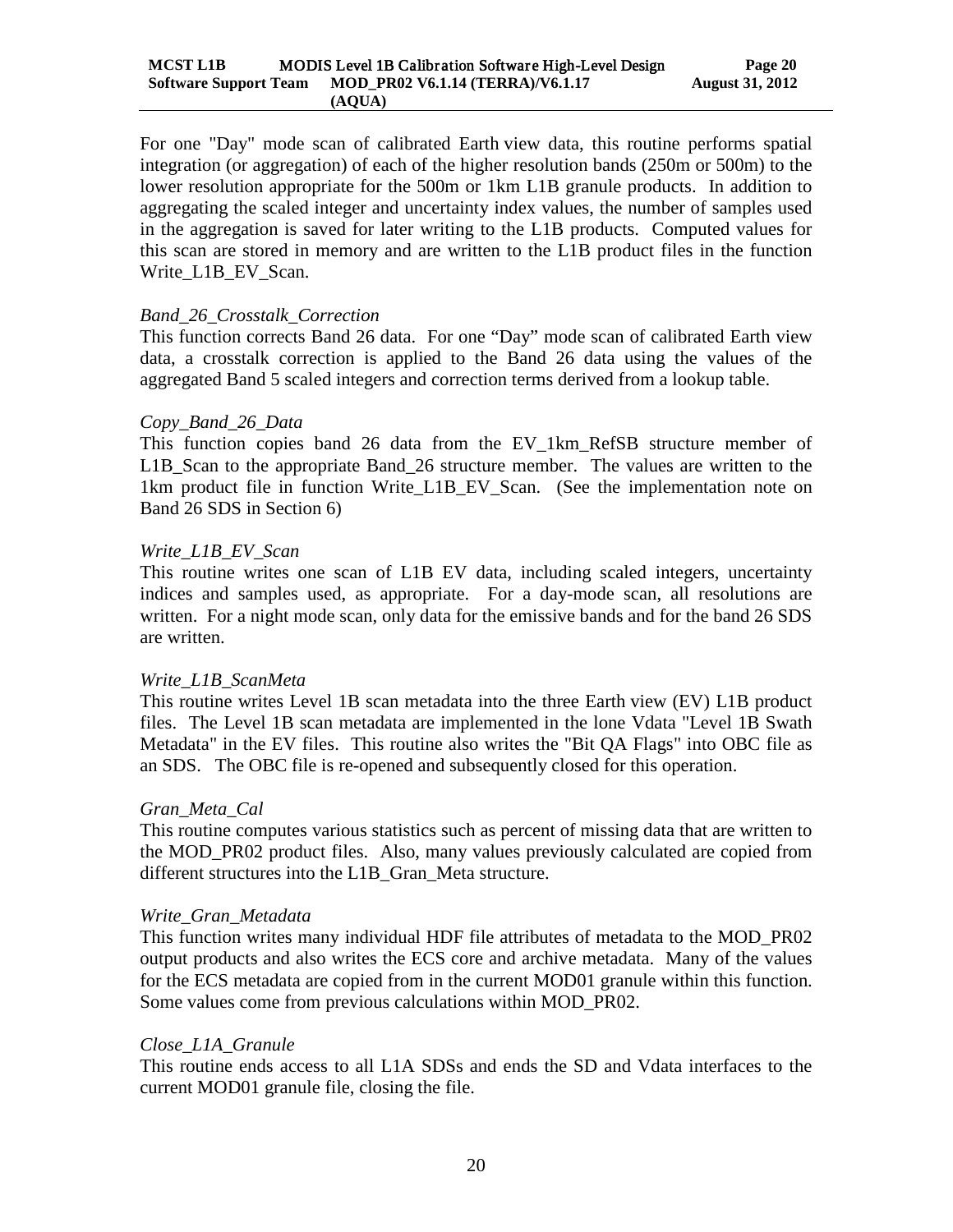*Close\_L1B\_Granule* This routine ends SDS access to all open MOD02 EV SDSs and ends swath interface to all MOD02 EV granule files.

# <span id="page-24-0"></span>**3.2 Flow charts or PDL for "main" and Important Child Functions**

The following pages contain flow charts or PDL for "main" and some of the immediate child functions of "main". The function tree in the next section indicates the full scope of MOD\_PR02 functions.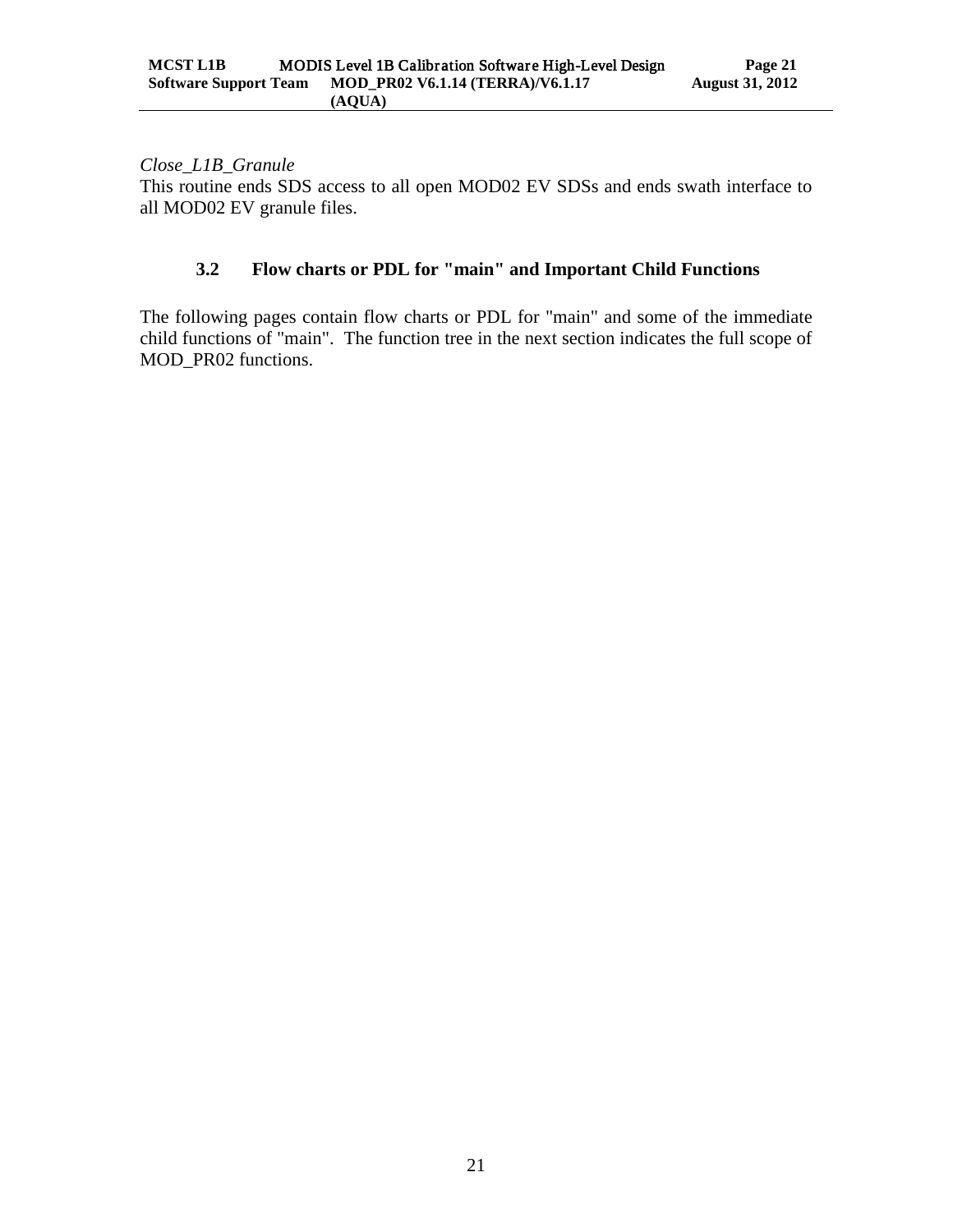

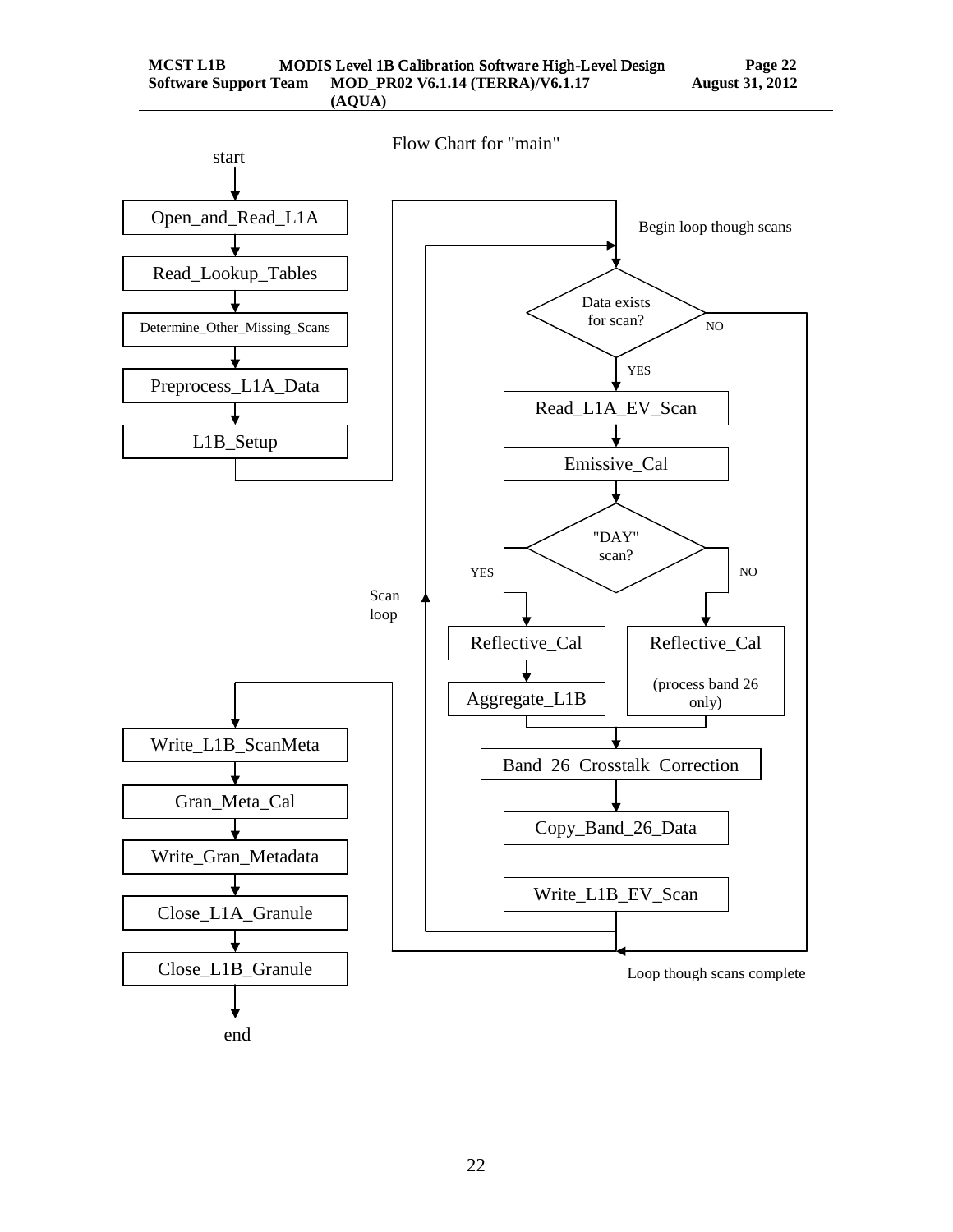Flow Chart for "Read\_Lookup\_Tables"



*Notes:*

The LUTs are defined in arrays of structure "LUT\_Definition\_t", defined in L1B\_Tables.h. There is one array per LUT file. The information in each member of one array defines one LUT. One member of the structure is assigned dynamically -- the "data" pointer. All other members remain at their initialization values.

Each of the child functions (Read\_Refl\_Tables, Read\_Emiss\_Tables and Read\_QA\_Tables) has the same basic architecture:

- Assign the address of each data pointer in the "LUT\_Definition\_t" variables to the address of the appropriate array in "ref\_tables\_t", "emiss\_tables\_t" or "QA tables t" (where the actual memory holding the LUT values resides).
- Call "Read LUT Tables", which generically reads an array of the "LUT\_Definition\_t" variables.
- Accomplish any LUT-specific checks on the values not automatically handled in "Read\_LUT\_Tables"

Note: the code "generate luts" links to the L1B Tables modules and uses the same "LUT\_Definition\_t" arrays to write out the LUTs to the HDF file. When the definition of a LUT changes or LUTs are added or deleted, the "generate luts" code needs to be recompiled.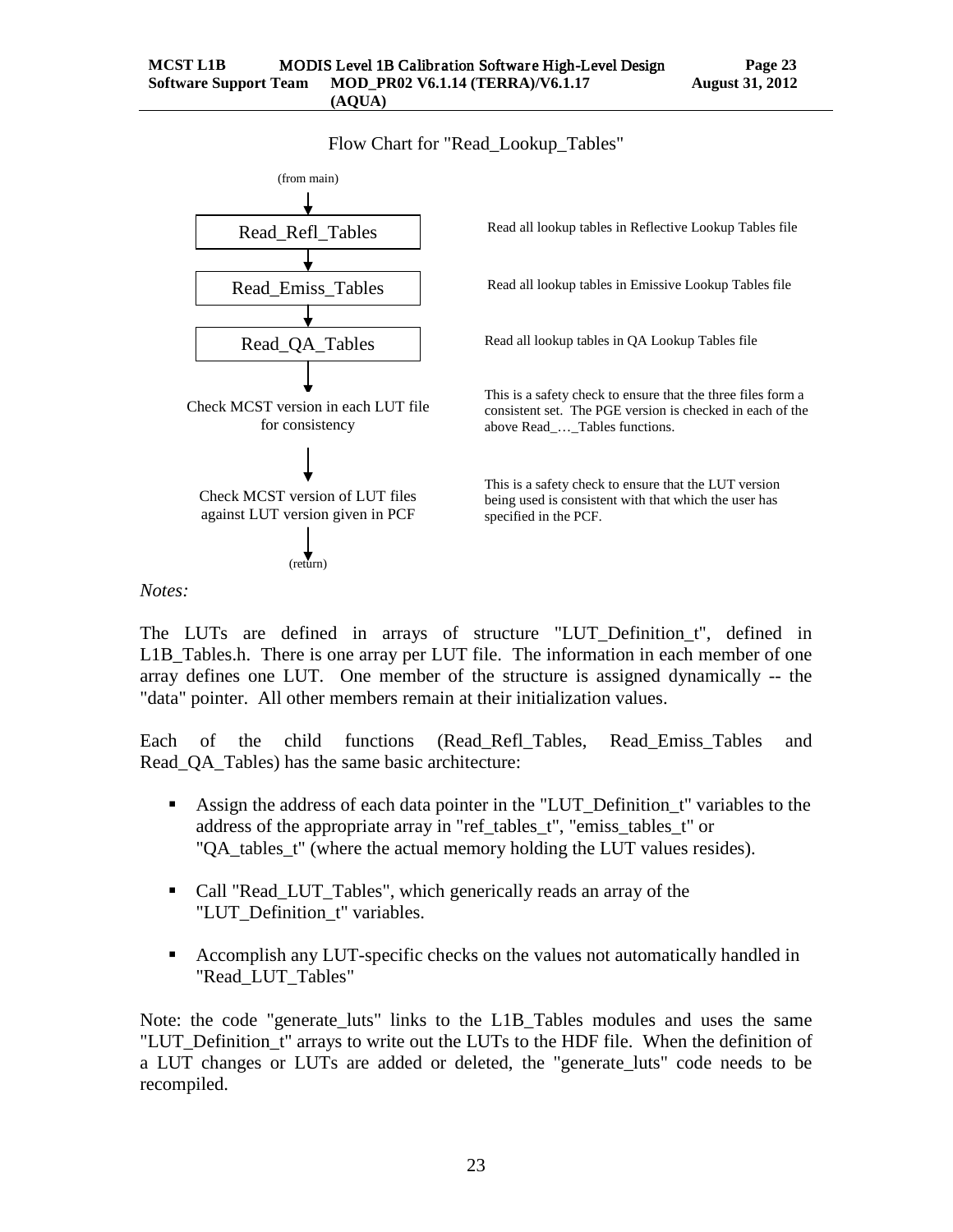Flow Chart for "Preprocess\_L1A\_Data"



(return)

Calculate the frame-by-frame RVS correction terms for the reflective solar bands and thermal emissive bands and store in the RSB\_Cal\_Coeff and Emiss Cal Coeff structures respectively.

Open the current MOD01 granule for both SD and Vdata interface and read granule-related information needed for processing inside and outside the Preprocess module. File interfaces remain open after this function has executed and are not closed until after all scan-to-scan processing is completed.

Check if the nadir aperture door (NAD) door is closed. If the door is closed during any scan within the granule, set the dn\_star\_Min value to be -40 for those bands where dn\_star\_Min was set to 0. This allows system noise to be studied by MCST.

For each scan of the middle granule, determine if the center of the moon lies within the space-view (SV) keep-out box (KOB). This sets values to be used later in determining the DN offset and for writing one of the "bit QA flags" in the scan metadata. (See [ALG-6])

Read telemetry fields for Ecal-on for different kinds of bands, i.e. PV VIS, PV NIR, PV SM, PV LW and PC LW bands. If either A or B is on, set Ecal\_On values for the corresponding bands for current scan to be true. If Ecal is on, the corresponding SV data can not be used for calibration.

Read data from previous MOD01 granule needed for emissive calibration preprocessing from a subset of the total number of scans from the leading or trailing L1A granule. These data include the blackbody and space-view DNs, mirror side flags and engineering temperatures.

Read data from following MOD01 granule needed for emissive calibration preprocessing from a subset of the total number of scans from the leading or trailing L1A granule. These data include the blackbody and space-view DNs, mirror side flags and engineering temperatures.

Compute the DN OBC averages for all reflective solar bands. Store in DN\_OBC\_Avg for writing to the OBC file and store in PP\_Refl for use in reflective calibration.

Preprocess OBC and engineering data for Emissive Calibration. Calculate temperatures averaged over the granule and the ratio of the averaged temperature variance to prelaunch values, and the emissive calibration coefficients.

Write OBC target scientific data sets and preprocess data scientific data sets, and copy scan level metadata scientific data sets, pixel quality scientific data sets, engineering memory scientific data sets, engineering vdata, SD Sun Azimuth, SD Sun Zenith, and DN OBC averages into L1B\_OBC file.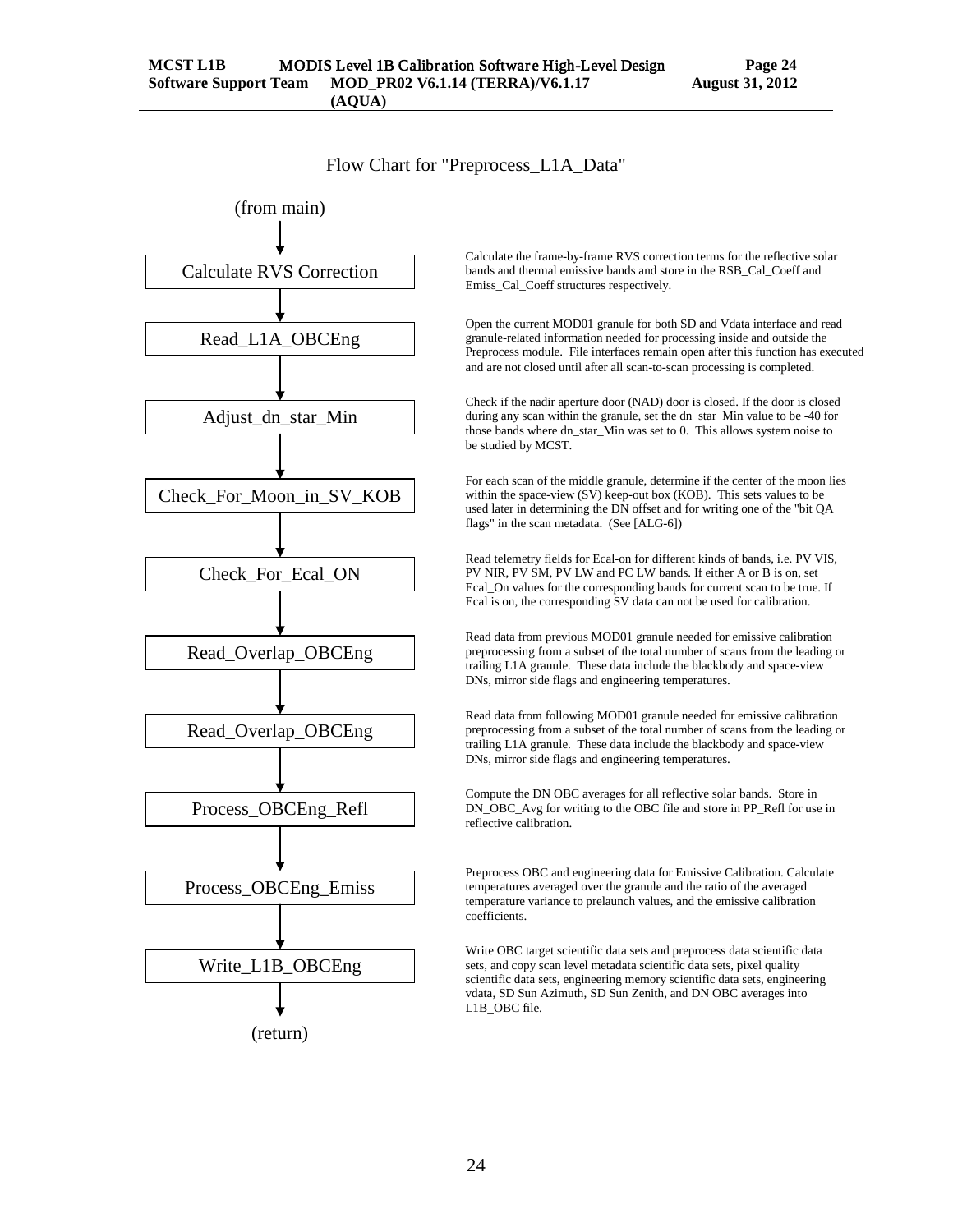Flow Chart for "L1B\_Setup"

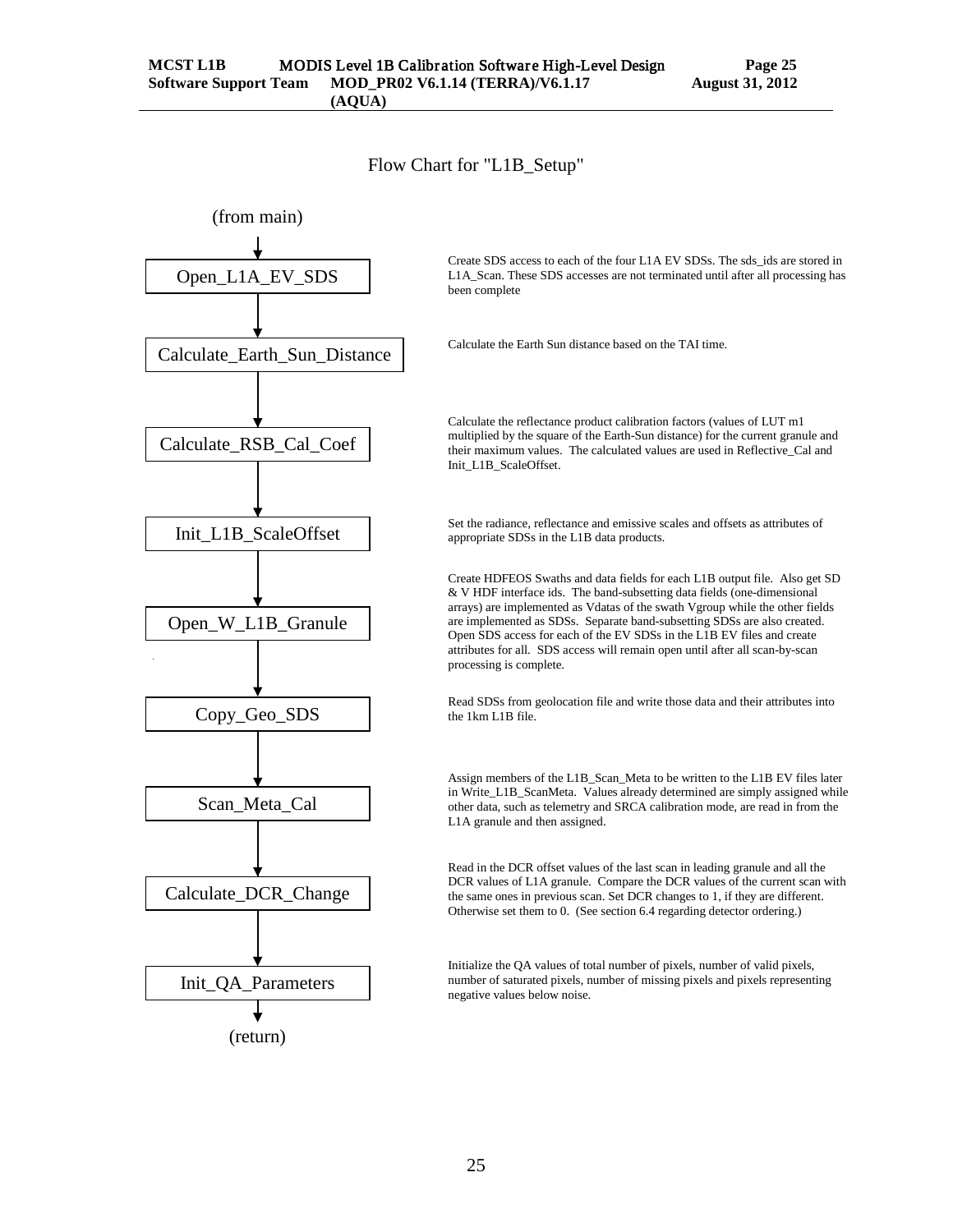PDL for "Emissive\_Cal"

#### **BEGIN PDL**

- Initialize some indexes and variables, check inputs.
- LOOP through all bands of the 1km night resolution
	- IF band is band 26 (a reflective band)
		- Increment detector index by 10 and skip to next band.
	- END IF
	- **LOOP** through all detectors
		- Accomplish uncertainty-related calculations that are independent of frame.
		- **LOOP** through all frames
			- Assign DN\_ev from appropriate L1A array element.
			- **IF L1A DN value corresponds to missing** 
				- Assign L1A\_DN\_MISSING\_SI to the scaled integer variable.
				- Assign BAD\_DATA\_UI to the uncertainty index variable.
				- $\blacksquare$  Increment the missing pixels variable.
				- Decrement the valid pixels variable.
				- Trip the bad data flag variable.
				- Skip to next frame.
			- END IF

*(make similar checks as above for dead detector, sector rotation, saturated pixel, moon in space view port, invalid space view DN average, and negative calibration coefficient)*

- Compute dn by subtracting the average space view DN value from the DN value.
- IF PCX correction switch is on and instrument is MODIS/Terra (PFM)
	- IF band is band 31
		- Save the dn value in an array for use with subsequent bands
	- **ELSE IF band is one of the MODIS bands 32 through 36** 
		- Form the cross talk correction to dn and add to dn
	- END IF
- END IF
- Compute L\_ev radiance using algorithms in the algorithms documents.
- IF radiance exceeds the maximum for scaling to SI
	- Assign TEB\_OR\_RSB\_GT\_MAX\_SI to the scaled integer variable.
	- Assign BAD DATA UI to the uncertainty index variable.
	- $\blacksquare$  Increment the missing pixels variable.
	- Decrement the valid pixels variable.
	- Trip the bad data flag variable.
	- Skip to next frame.
- END IF
- IF radiance is less than NeDL (the LUT value)
	- Flip the "flag" to 1 (used to set a QA item later)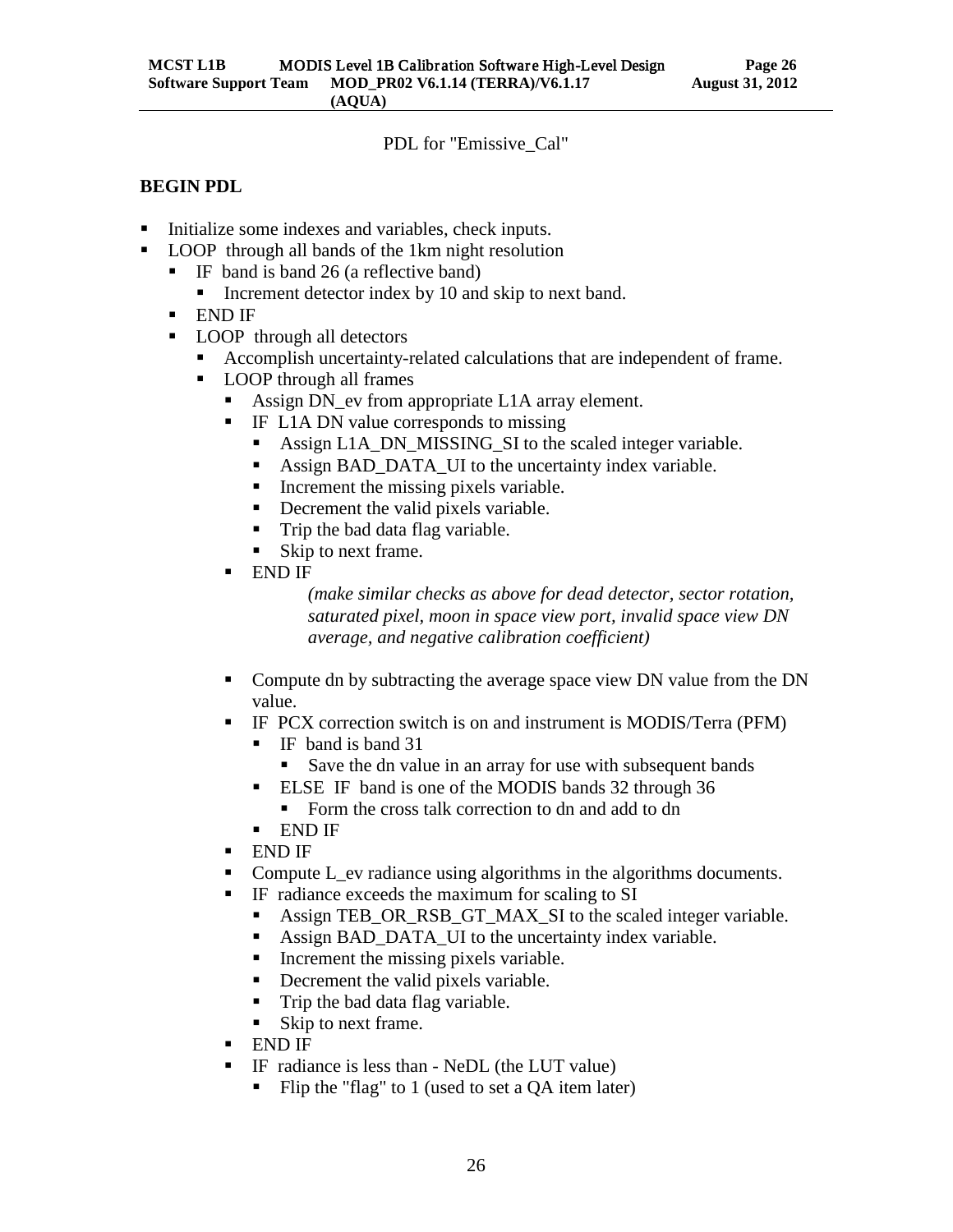- Increment variable negative\_value\_below\_noise\_pixels
- Decrement valid pixels variable
- Trip the bad data flag for this band
- *(note that we do not set an unusable data value for SI)*
- END IF
- Convert the radiance to scaled integer and store in the L1B scan (*if the radiance is less than the minimum for scaling, set SI to 0, which is equivalent to saying that the radiance equals the minimum for scaling*)
- IF radiance  $\leq$  0 or dn is  $\leq$  0 or the nadir aperture door is closed
	- Set uncertainty index to BAD\_DATA\_UI
- ELSE
	- compute and assign uncertainty index
- END IF
- **END LOOP** over frames
- **END LOOP** over detectors
- n increment B emiss
- **END LOOP** over bands
- IF the "flag" value has been tripped
	- Set the Bit\_QA\_Flags value that negative below noise occurred
- END IF

**END PDL**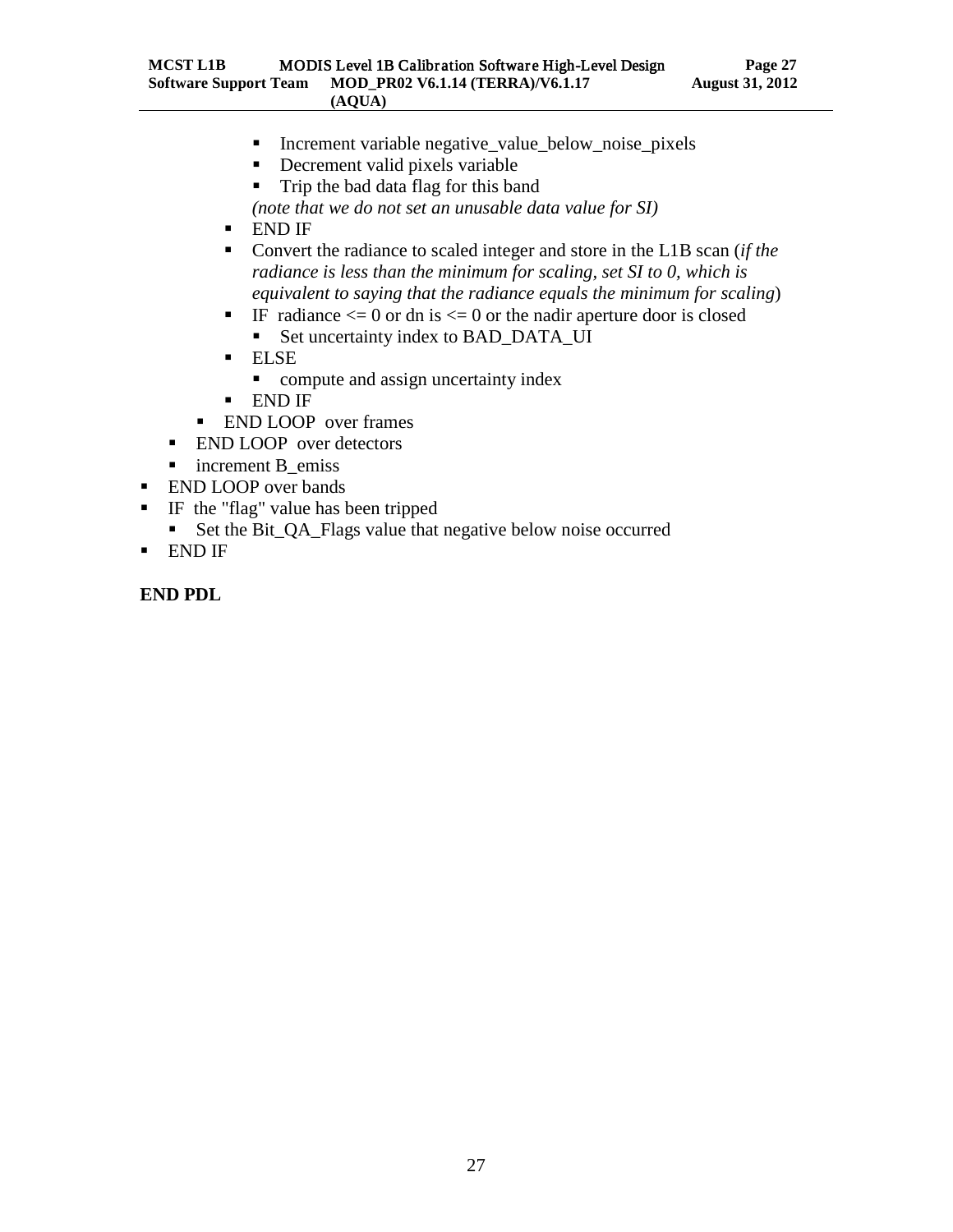#### PDL for "Reflective\_Cal"

#### **BEGIN PDL**

- Initialize extended indices, to be incremented within loops.
- Initialize mirr\_side and dT\_inst variables (independent of loops).
- LOOP through level 1A band groups
	- **LOOP** through individual bands within this band group
		- $\blacksquare$  IF this band is an emissive band
			- Increment detector index appropriately and continue to next band within this resolution.
		- END IF
		- Make assignments and calculations that are independent of detector and frame.
		- LOOP through all detectors in this band, D
			- Accomplish a set of calculations that are independent of frame. Most of these relate to computation of uncertainty.
			- LOOP through all frames at this resolution, F.
				- Set the subsample index, sample\_index, based on F.
				- Based on resolution, assign values from the resolution-dependent arrays to local variables. This is accomplished with one block "if" to avoid having to repeat "if" statements many times within the innermost loop.
				- **IF L1A DN value corresponds to missing** 
					- Assign the L1A\_DN\_MISSING\_SI to the scaled integer variable.
					- Assign the BAD DATA UI to the uncertainty index variable.
					- Increment missing pixels variable.
					- Decrement the valid pixels variable.
					- Trip the bad data flag variable.
					- Skip to next frame.
				- END IF

*(Perform similar checks as above for dead detector, dead subframe, sector rotation, saturated detector and invalid average OBC DN)*

- Subtract average OBC (SV or BB) DN value [ALG-14].
- **IF SWIR band** 
	- compute the magnitude of the out-of-band spectral leak and subtract it from dn [ALG-23].
- END IF
- Convert dn to  $dn^*$  [ALG-14].
- Convert dn\* to dn\*\*  $[ALG-19]$ .
- IF dn\*\* is below bottom end of dynamic range for scaling
	- Set the scaled integer to RSB\_DN\_STAR\_BELOW\_MIN\_SI
	- Set the uncertainty index to BAD\_DATA\_UI.
	- Increment the negative value below noise pixels variable.
	- Decrement the valid pixels variable.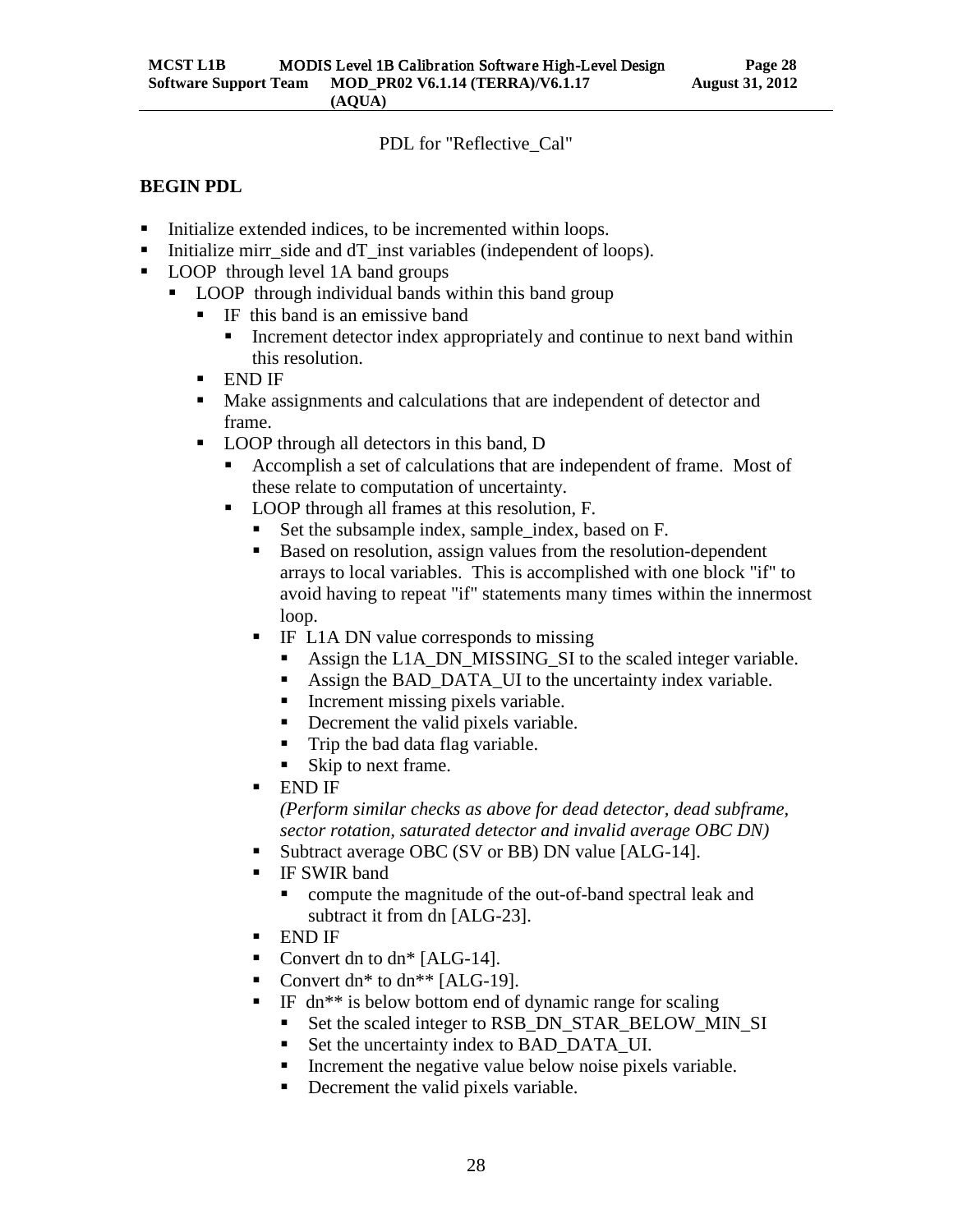- Trip the bad data flag variable.
- Skip to next frame.
- **ELSE IF** dn<sup>\*\*</sup> is above the end of dynamic range for scaling
	- Set the scaled integer to TEB\_OR\_RSB\_GT\_MAX \_SI
	- Set the uncertainty index to BAD\_DATA\_UI.
	- **Increment the negative value below noise pixels variable.**
	- Decrement the valid pixels variable.
	- Trip the bad data flag variable.
	- Skip to next frame.
- ELSE
	- Convert dn<sup>\*\*</sup> to the scaled integer
- END IF
- IF nadir aperture door is closed
	- Set the most significant bit of the scaled integer, up to the maximum specified in the file specs.
- END IF
- IF dn  $\leq$  0 or dn\*  $\leq$  0 or temperature correction was not valid or NAD is closed
	- Set uncertainty index to BAD\_DATA\_UI
- ELSE
	- Compute percent uncertainty [ALG-21]
	- Convert to uncertainty index
- END IF
- **END LOOP** over frames at resolution
- **END LOOP** over detectors
- **END LOOP** over bands
- **END LOOP** over resolutions

# **END PDL**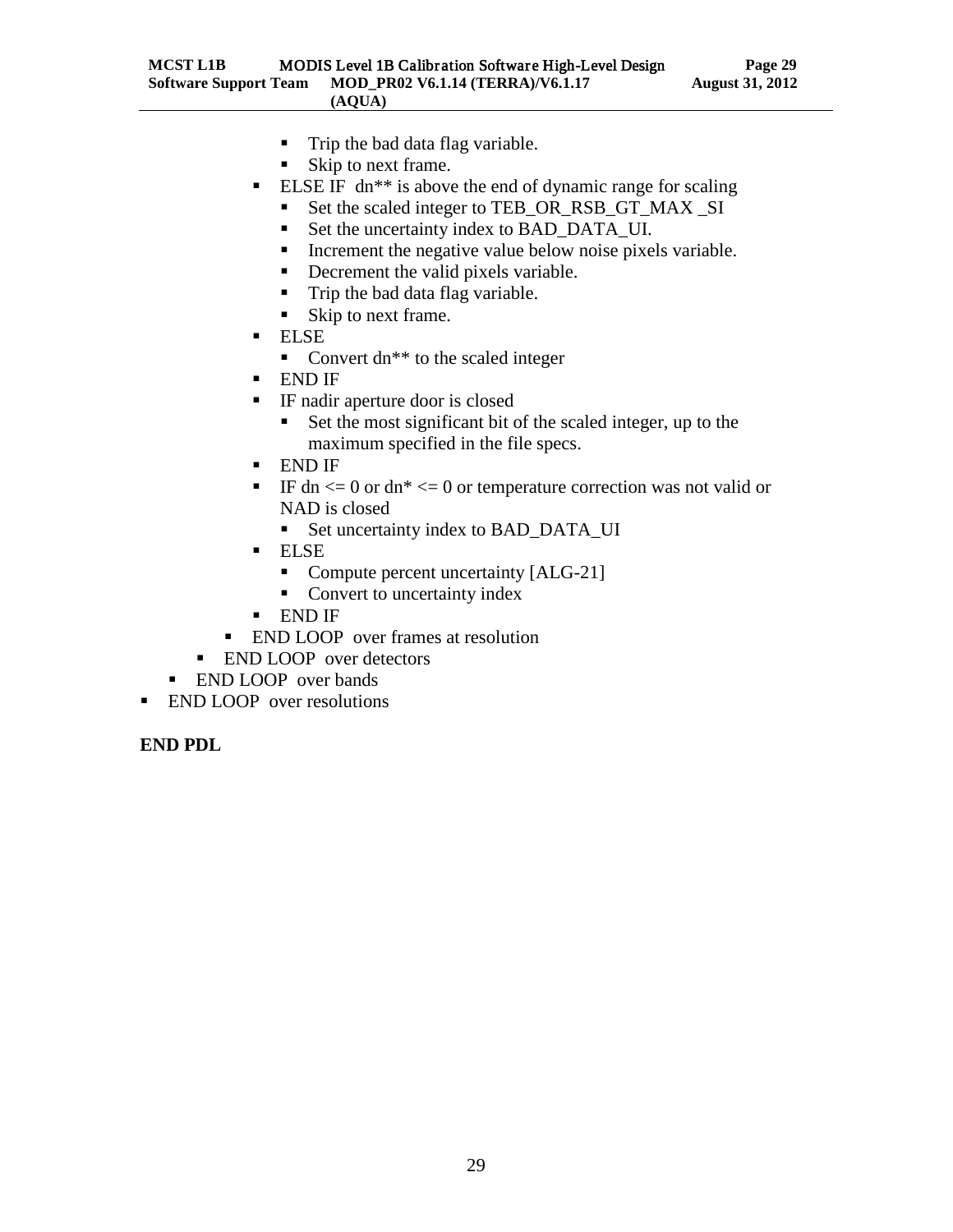# <span id="page-33-0"></span>*Section 4 Code Function Tree*

| <b>Name</b>                                        | "C" file     |
|----------------------------------------------------|--------------|
| main                                               | L1B.c        |
| Open_and_Read_L1A                                  | Granule.c    |
| Get_Satellite_ID                                   | Granule.c    |
| Read_Lookup_Tables                                 | L1B_Tables.c |
| Read_Refl_Tables                                   | L1B_Tables.c |
| Read_LUT_Tables                                    | L1B_Tables.c |
| Read_L1B_SDS_LUT                                   | L1B_Tables.c |
| TDLUT_GetAlgorithm                                 | L1B_Tables.c |
| TDLUT_ReadStepFunction                             | L1B Tables.c |
| TDLUT_ReadPiecewiseLinearFunction                  | L1B_Tables.c |
| (similar to Read_Refl_Tables)<br>Read_Emiss_Tables | L1B_Tables.c |
| Read_QA_Tables<br>(similar to Read_Refl_Tables)    | L1B_Tables.c |
| Determine_Other_Missing_Scans                      | L1B_Setup.c  |
| Determine_Split_Scans                              | L1B_Setup.c  |
| Get_Split_Scan_Indexes                             | L1B_Setup.c  |
| Preprocess_L1A_Data                                | Preprocess.c |
| Calcuate_RVS_Correction                            | Preprocess.c |
| Read_L1A_OBCEng                                    | Preprocess.c |
| Check_For_Ecal_On                                  | Preprocess.c |
| Check_If_Sector_Rotated                            | Preprocess.c |
| Read_Convert_Temperatures                          | Preprocess.c |
| Fill_Invalid_Temp_DNs                              | Preprocess.c |
| Compute_BB_Temperature                             | Preprocess.c |
| Get_Electronics_index                              | Preprocess.c |
| Adjust_dn_star_Min                                 | Preprocess.c |
| Check_For_Moon_in_SV_KOB                           | Preprocess.c |
| Read_Overlap_OBCEng                                | Preprocess.c |
| (similar to Read_L1A_OBCEng plus the following)    |              |
| Get_Satellite_ID                                   | Granule.c    |
| Process_OBCEng_Refl                                | Preprocess.c |
| Fill_250m_DN_OBC_Avg                               | Preprocess.c |
| Get_DN_Avg_SDev_Rejects                            | Preprocess.c |
| Pack_Rejects_In_Outlier_Mask                       | Preprocess.c |
| Fill_500m_DN_OBC_Avg                               | Preprocess.c |
| (similar to Fill_250m_DN_OBC_Avg)                  |              |
| Fill_1km_day_DN_OBC_Avg                            | Preprocess.c |
| (similar to Fill_250m_DN_OBC_Avg)                  |              |
| Fill_Band_26_DN_OBC_Avg                            | Preprocess.c |
| (similar to Fill_250m_DN_OBC_Avg)                  |              |
| Get_Temp_Avg_And_Variance                          | Preprocess.c |
| Process_OBCEng_Emiss                               | Preprocess.c |
| Granule_Average_Temperature                        | Preprocess.c |
| Calculate_Temp_QA                                  | Preprocess.c |
| Get_Temp_Avg_And_Variance                          | Preprocess.c |
| Granule_Average_Temperature                        | Preprocess.c |
| Calculate_PP_Planck_Mir                            | Preprocess.c |
| Calculate_Planck                                   | Preprocess.c |
| Get_Leading_Gran_Emiss_Coeff                       | Preprocess.c |
| Get_Emiss_Coeff_Per_Scan                           | Preprocess.c |
| Get_DN_Avg_SDev_Rejects                            | Preprocess.c |
| Get_DN_Avg_SDev_Rejects_LowN                       | Preprocess.c |
|                                                    |              |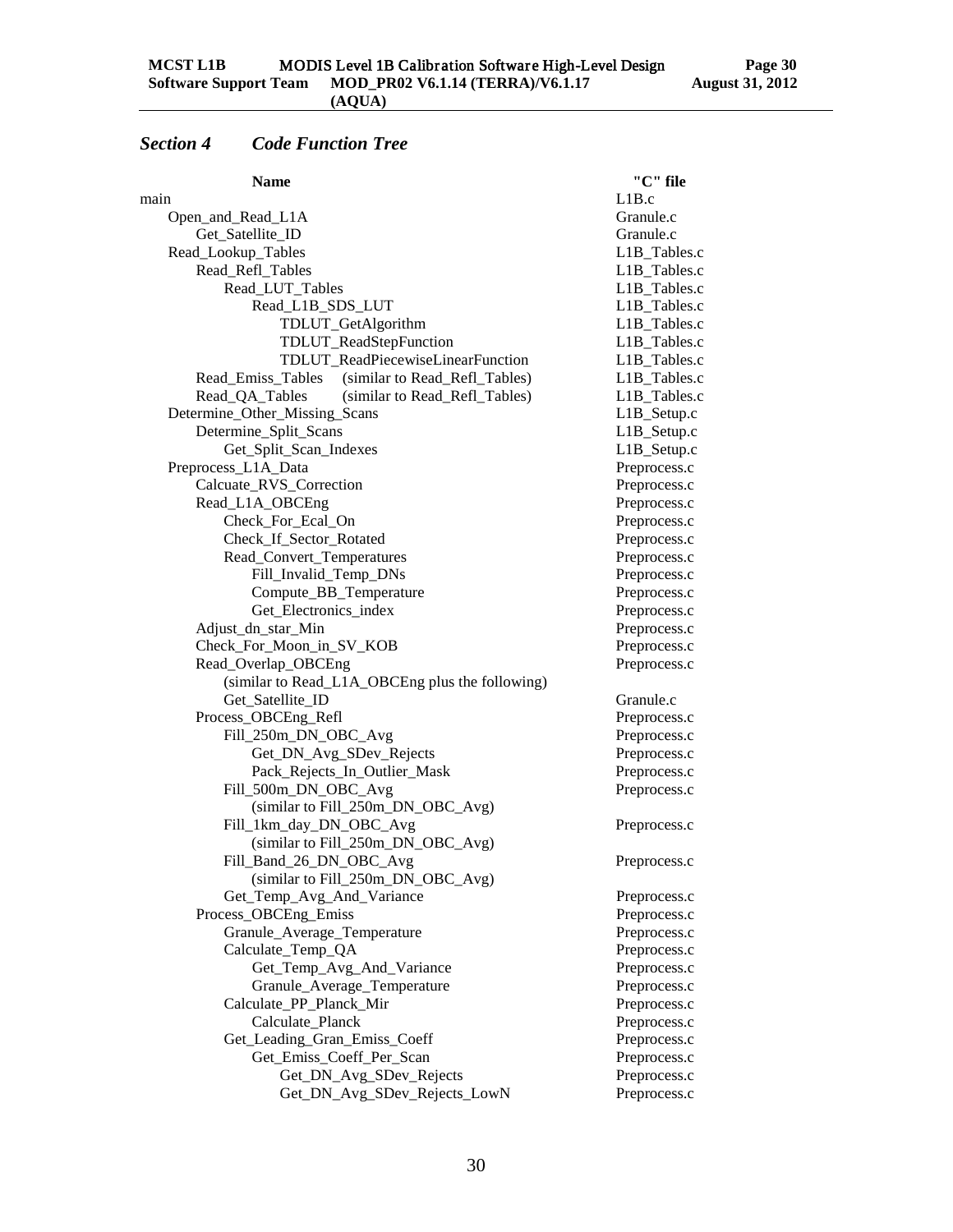| sort_int16_array                                             | Preprocess.c     |
|--------------------------------------------------------------|------------------|
| Get_DN_Avg_SDev_Rejects                                      | Preprocess.c     |
| Pack_Rejects_In_Outlier_Mask                                 | Preprocess.c     |
| Calculate_Planck                                             | Preprocess.c     |
| Get_Middle_Gran_Emiss_Coeff                                  | Preprocess.c     |
| (similar to Get_Leading_Gran_Emiss_Coeff plus the following) |                  |
| Pack_Rejects_In_Outlier_Mask                                 | Preprocess.c     |
| Get_Trailing_Gran_Emiss_Coeff                                | Preprocess.c     |
| (similar to Get_Leading_Gran_Emiss_Coeff)                    |                  |
| Get_All_Emiss_Coeff                                          | Preprocess.c     |
| Cross_Granule_Sliding_Average                                | Preprocess.c     |
| Write_L1B_OBCEng                                             | Preprocess.c     |
| Write_Geo_OBC_SDS                                            | Preprocess.c     |
| Copy_EngMemData                                              | Preprocess.c     |
| Copy_ScanMetadata                                            | Preprocess.c     |
| Copy_PixelQualityData                                        | Preprocess.c     |
| Copy_EngVdata                                                | Preprocess.c     |
| L1B_Setup                                                    | L1B_Setup.c      |
| Open_L1A_EV_SDS                                              | L1B_Setup.c      |
| Calculate_Earth_Sun_Distance                                 | L1B_Setup.c      |
| Calculate_RSB_Cal_Coeff                                      | L1B_Setup.c      |
| Init_L1B_ScaleOffset                                         | L1B_Setup.c      |
| Open_W_L1B_Granule                                           | L1B_Setup.c      |
| Create_L1B_Swath                                             | L1B_Setup.c      |
| Write_Swath_Band_Number                                      | L1B_Setup.c      |
| Open_L1B_EV_SDS                                              | L1B_Setup.c      |
| Set_L1B_EV_SDS_Attrs                                         | L1B_Setup.c      |
| Set_Unit_Range_Fillvalue                                     | L1B_Setup.c      |
| Set_UI_ConvertToPercent_Attrs                                | L1B_Setup.c      |
|                                                              | L1B_Setup.c      |
| Get_SDS_id                                                   | L1B_Setup.c      |
| Set_SDS_Attributes                                           | L1B_Setup.c      |
| Create_Band_Subsetting_SDS                                   |                  |
| Copy_Geo_SDS                                                 | L1B_Setup.c      |
| Scan_Meta_Cal                                                | L1B_Setup.c      |
| Calculate_DCR_Change                                         | L1B_Setup.c      |
| Init_QA_Parameters                                           | L1B_Setup.c      |
| Read_L1A_EV_Scan                                             | Granule.c        |
| Emissive_Cal                                                 | Emissive_Cal.c   |
| Reflective_Cal                                               | Reflective_Cal.c |
| Aggregate_L1B                                                | Granule.c        |
| Compute_Aggregates                                           | Granule.c        |
| Band 26 Crosstalk Correction                                 | Reflective Cal.c |
| Copy_Band_26_Data                                            | Reflective Cal.c |
| Write_L1B_EV_Scan                                            | Granule.c        |
| Write_L1B_SI_UI                                              | Granule.c        |
| Write_L1B_ScanMeta                                           | L1B_Setup.c      |
| Gran_Meta_Cal                                                | Metadata.c       |
| Get_Elec_Config_Status                                       | Metadata.c       |
| Get_Elec_Config_Status_Per_Gran                              | Metadata.c       |
| Get_Electronics_Status                                       | Metadata.c       |
| Write_Gran_Metadata                                          | Metadata.c       |
| Write_Global_Metadata                                        | Metadata.c       |
| Close_L1A_Granule                                            | Granule.c        |
| Close_L1B_Granule                                            | Granule.c        |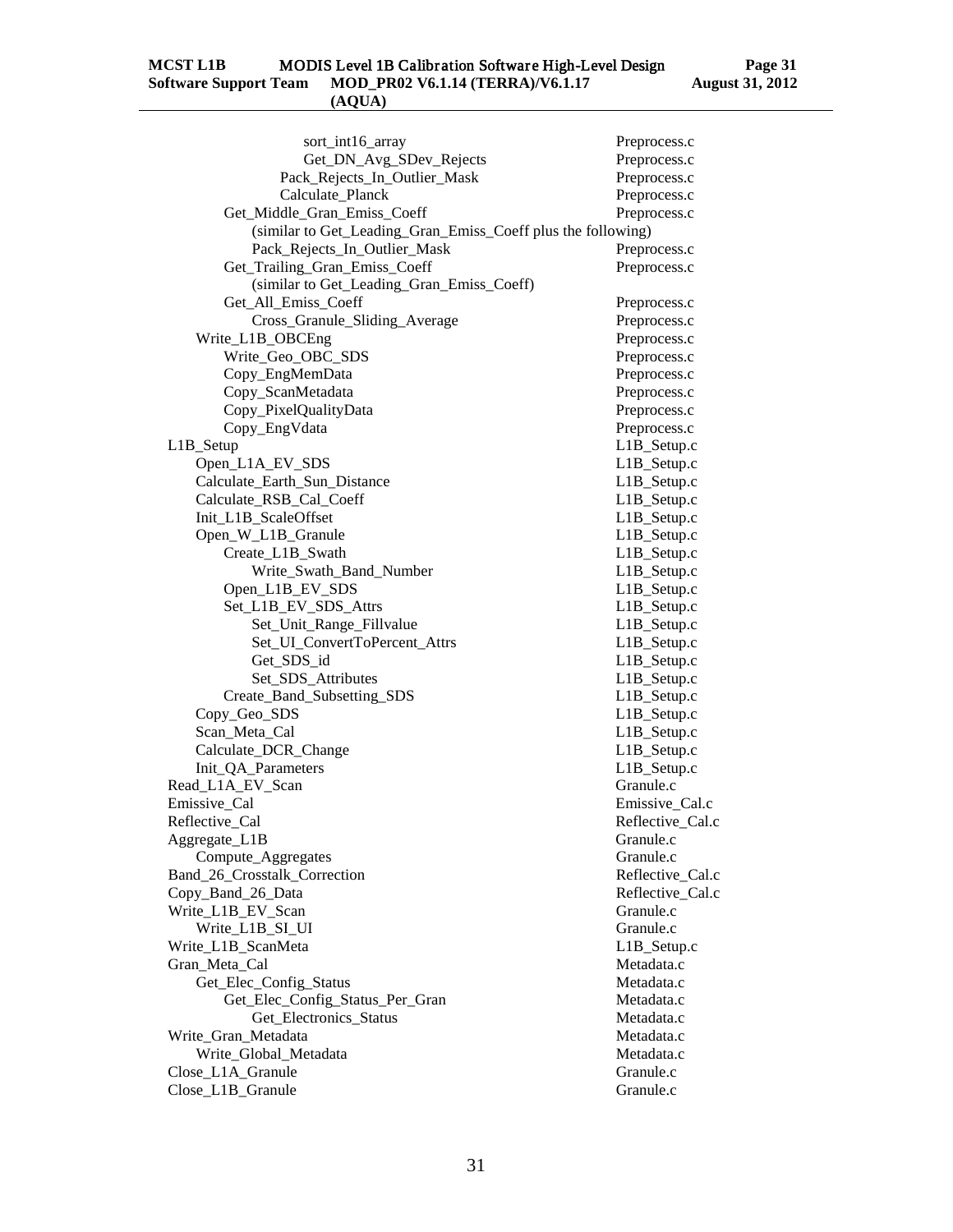#### <span id="page-35-0"></span>*Section 5 Miscellaneous Implementation Notes*

This section provides miscellaneous implementation notes that are of importance to developers:

- Variance and Standard Deviation Formulas Used in Level 1B
- Platform-Dependent Behavior In Math Functions
- **Presence of Band 26 SDSs and Implementation**
- Detector order conventions
- Impact of missing MOD01 scan data
- <span id="page-35-1"></span>• Split scans

#### **5.1 Variance and Standard Deviation Formulas Used in Level 1B**

The variance is defined to be the square of the standard deviation, σ. Calculations of variance or  $\sigma$  are used in several places in Level 1B. This section summarizes the formulas used and the implementation issues.

Approximation to variance of probability distribution:

$$
\text{var} = \frac{1}{N - 1} \sum_{i=1}^{N} (x_i - \overline{x})^2
$$
 (5.1.1)

Mathematically equivalent formula:

$$
\text{var} = \frac{1}{N-1} \Big[ \sum_{i=1}^{N} x_i^2 - \frac{1}{N} \big( \sum_{i=1}^{N} x_i \big) \big( \sum_{i=1}^{N} x_i \big) \Big] \tag{5.1.2}
$$

We use Equation 5.1.2 in Level 1B because it is simpler to code and is computationally more efficient than Equation 5.1.1. However, Eq. 5.1.2 was found to be numerically inaccurate at the float32 precision level for some calculations in Level 1B. Essentially, two very large numbers were being subtracted from each other and needed precision was lost. These calculations affected only the temperature QA metadata. We have implemented the code using double precision in all places (type "double") to reduce the loss of accuracy in these calculations.

#### <span id="page-35-2"></span>**5.2 Platform-Dependent Behavior in Math Functions**

When porting MOD\_PR02 from the development SGI platform to a DEC ALPHA, discrepancies arose due to the use of some math library functions ("pow", for example). Although there were no warnings generated in compilation, the DEC ALPHA required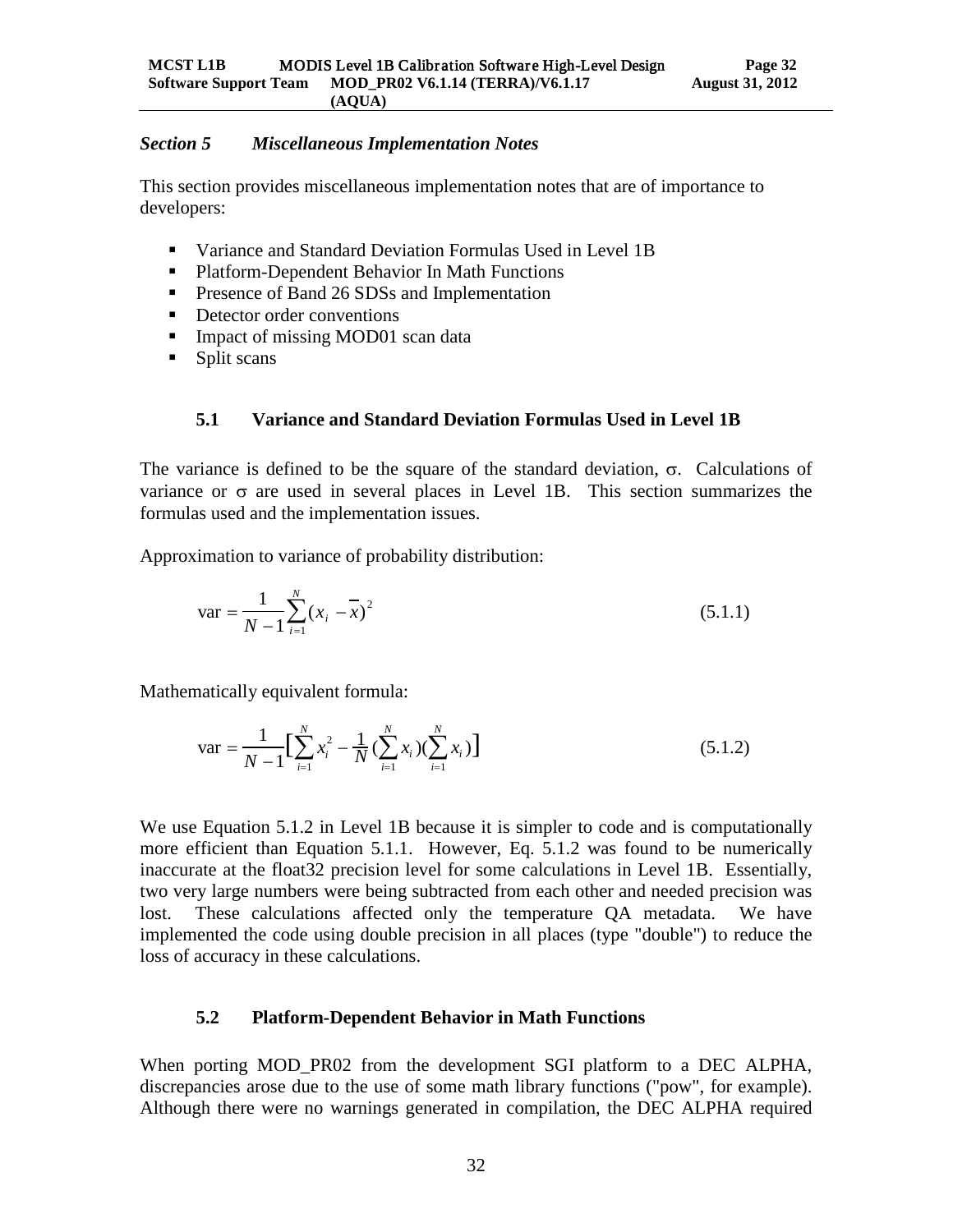that the input arguments have an explicit cast to the correct data type (double, in the case of the arguments to "pow"). Consequently, all math functions should use explicit casts even though ANSI C would seem to not require this. EOSDIS coding guidelines recommend such unnecessary casts for all functions, not just math functions.

For example:

int32 n; float  $32$  t, r; ...  $t = pow (r, n);$  /\* worked on SGI but not on DEC \*/ ...  $t = pow ((double) t, (double) n);$  /\* worked on both SGI and DEC \*/

As a precaution, casts were used in all math functions based on the UNIX man pages descriptions of the function prototypes.

# <span id="page-36-0"></span>**5.3 Presence of Band 26 SDSs and Implementation**

Band 26, a reflective solar band, is transmitted from MODIS as part of the night band group (all bands, 20 through 36). In the Level 1B output 1km product, however, it is desirable to populate the reflective band SDS "EV\_1KM\_RefSB" and the associated uncertainty SDS with fill values when the instrument is in night mode to keep product volume manageable. This means that the Band 26 data during night mode (real data) would be lost when going from the MOD01 granule to the MOD021KM granule. Adding the Band 26 data into the reflective solar band SDSs would cause the product to increase to full volume size, which is very undesirable. Thus, to prevent the data from being lost, separate Band 26 SDSs were created for the scaled integer and uncertainty index. These SDSs are present in the 1km product day or night mode. In day mode, the values in these SDS are duplicated in the EV\_1KM\_RefSB SDS and the associated uncertainty SDS. However, this is a relatively small volume penalty (7.68 MB) as compared to adding 191 MB to a night mode granule.

When the Band 26 SDSs were added to the product, it was thought that after the A&E period the product might be removed. Since adding the SDSs to the product involved many changes spread throughout the code, these were all placed inside preprocessor statements for two reasons: (1) to allow the Band 26 SDSs to be "switched" off rather than having to remove all associated code, and (2) to clearly identify the band 26-related lines of code if these lines ever have to be removed. Thus, in several places throughout the code and some header files, there are sections of code such as the following:

```
 /************************* Begin Band 26 Section **************************/
#ifdef WRITE_BAND_26_SDS
.
.
.
```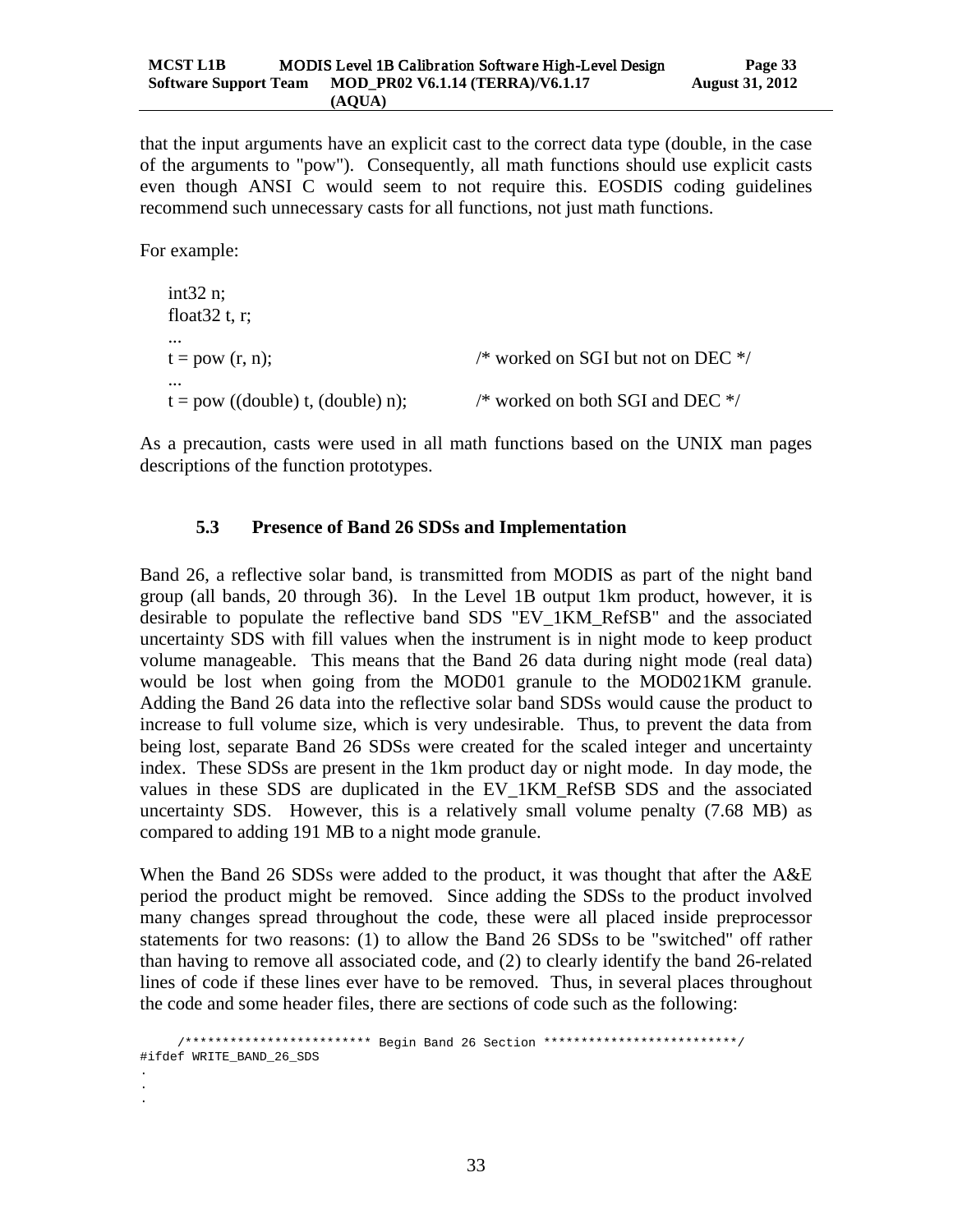#endif /\* WRITE\_BAND\_26\_SDS \*/ /\*\*\*\*\*\*\*\*\*\*\*\*\*\*\*\*\*\*\*\*\*\*\*\*\*\* End Band 26 Section \*\*\*\*\*\*\*\*\*\*\*\*\*\*\*\*\*\*\*\*\*\*\*\*\*\*\*/

The code lines enclosed in the #ifdef block are only Band-26-related lines of code. Currently, the macro WRITE\_BAND\_26\_SDS is defined (Granule.h). If the definition is removed or commented out, then the Band 26 SDSs will not be written to the 1km product and no other changes should occur in any other data item in the products. The Band 26 product is currently being produced, however (as of August 16, 2006).

#### <span id="page-37-0"></span>**5.4 Detector Order Conventions**

There are two detector order conventions implicit within the Level 1B data products:

- "SBRS order": Increasing detector number is opposite to the satellite track direction (this is the convention of the manufacturer -- Santa Barbara Research Systems).
- " "product order": Increasing detector number is along the satellite track direction (this allows consecutive scans to be easily concatenated to form an image).

Table 5.1 below summarizes the conventions implied in the input and output data for MOD\_PR02 (Level 0 is not an input, but is included for reference):

| File type              | Convention: data applied to                          |
|------------------------|------------------------------------------------------|
| Level 0                | SBRS order: all data                                 |
| MOD01                  | product order: sector DN data (EV, BB, SD, SRCA, SV) |
|                        | SBRS order: all other data                           |
| Level 1B LUT HDF files | product order: all data                              |
| MOD021KM,              | product order: all data                              |
| MOD02HKM,              |                                                      |
| MOD02QKM               |                                                      |
| MOD02OBC               | SBRS order: "fpa_dcr_offsets", "raw_pv_gains"        |
|                        | product order: all other data                        |

<span id="page-37-1"></span>

|  |  |  |  |  | Table 5.1 Summary of Detector Order Convention in Files related to MOD_PR02 |  |  |
|--|--|--|--|--|-----------------------------------------------------------------------------|--|--|
|--|--|--|--|--|-----------------------------------------------------------------------------|--|--|

The ordering of all data in the Level 0 file follows the SBRS convention. MOD\_PR01 ingests the Level 0 file and reverses the detector order of the digital number data for the Earth view (EV), blackbody (BB), space-view (SV), solar diffuser (SD) and spectroradiometric calibration assembly (SRCA) sectors. All other data in the MOD01 granule remain in SBRS order.

All detector-dependent lookup table inputs to MOD\_PR02 are in product order. Since MOD\_PR01 has already reversed the detector order of the sector DN data, no detector order reversal is needed within MOD\_PR02 to calibrate the science data. However, to obtain all data in the EV products to have detector order in "product" order, the detector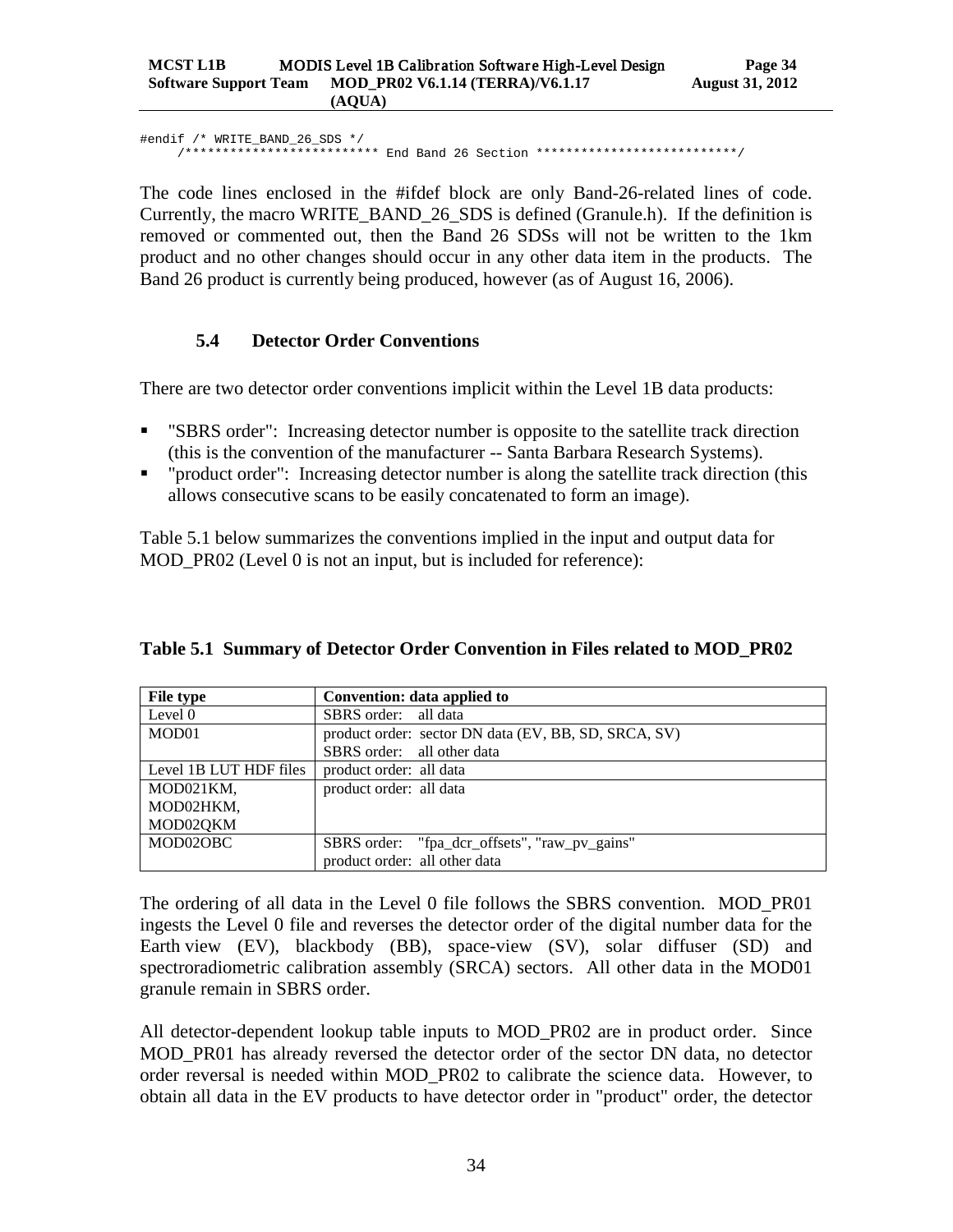order of the DCR SDSs of MOD01 (in SBRS order) are reversed in function Calculate\_DCR\_Change to yield product order for all DCR change SDSs in the MOD02 products. No other detector order reversals are accomplished in MOD\_PR02.

The net result of the above is that all three EV products of MOD\_PR02 have the product order convention for all data. However, two data sets in the OBC file remain in SBRS order.

# <span id="page-38-0"></span>**5.5 Impact of Missing MOD01 Scan Data**

The following situations have occurred: (1) a MOD01 granule has scans flagged as completely missing (containing no valid data) and (2) a MOD01 granule may be "empty" (the number of scans is zero).

In MOD01 test granules provided by SDST, the situation of completely missing scans occurred one time. A test granule had the first 32 scans of sector data missing (although the engineering Vdata for these scans did not appear to be missing). For the scans identified as having no valid data:

- the first element of the MOD01 SDS "Scan quality array" for those scans were set to  $0$  (zero).
- the "Mirror Side" values were set to -1 (not described in the current MOD01 file specification),
- the "Scan Type" was set to "Other", and
- $\bullet$  the sector DN values for those scans were set to -32767 (not described in the current MOD01 file specification) rather than -1 (which should be that "missing" DN value).

Within MOD PR02, the above conditions influenced the design of "main" and various functions called by "Preprocess\_L1A\_Data". Within "main", the Scan quality array is used to determine a completely missing scan. Since the mirror side is used as an index in arrays, it must be checked prior to use.

In the initial MODIS data processed at the GDAAC, some "empty" MOD01 granules were produced. These granules had the "Number of Scans" attribute set to zero. If this occurs for the current MOD01 granule, MOD\_PR02 errors out under the assumption that processing for higher order PGEs should not be carried out. A special failure exit code of 233 is used as a flag for operations personnel (all other failures result in an exit code of 1). However, if this occurs for the previous or following MOD01 granule, MOD\_PR02 will continue processing the scans of the current granule. When sliding averages over scan are computed which normally would need the scan data from the previous or following granules, the code essentially ignores the missing scans, resulting in a reduced baseline of data for the averages near the temporal boundary of the current granule.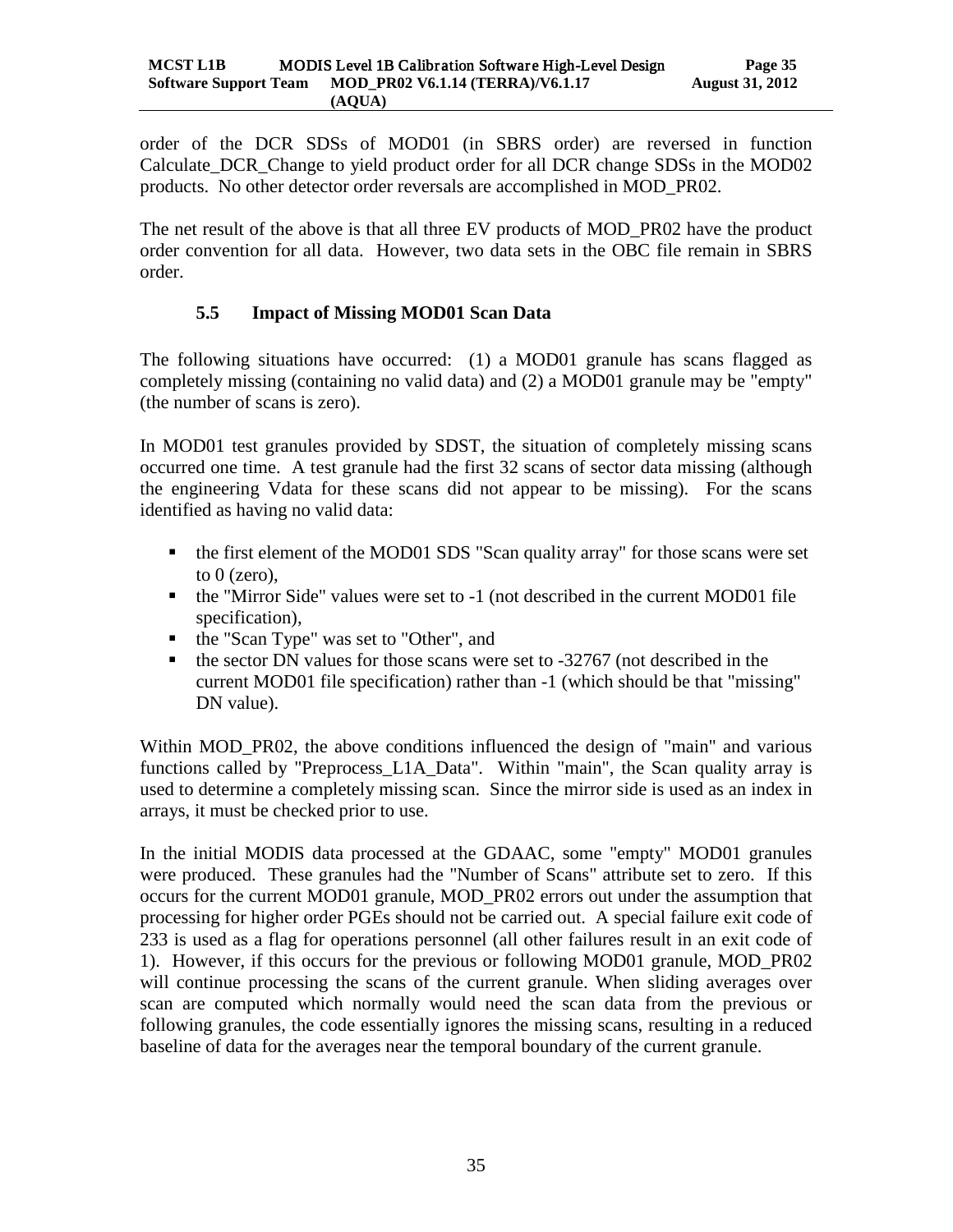# **5.6 Split Scans**

<span id="page-39-0"></span>A single scan which "splits" may appear in the MOD01 product as the result of corruption in the Level 0 packet header (such as a corrupted timestamp). The characteristics of the split scan are typically:

- A repeated time, such as SD start time,
- A repeated mirror side value, and
- A low frame count on some sectors in one scan and a low frame count on the other sectors of the adjacent scan.

The consequences of the split scan include EV missing data in the Level 1B images, greater than 204 scans in some granules and missing calibration sector data in some scans, preventing calibration of the EV data.

In Version 2.4.1 of the MOD\_PR02 code, the following was incorporated to address the split scan problem:

- Macros were raised to allow up to 208 scans (the previous limit was 204 scans).
- An algorithm was included to detect a split scan.
- When a split scan is detected, the code treats the EV data as "entirely missing scan" (65535 value of scaled integer), for both parts of the split scan.

MOD\_PR01 code has been modified to reduce (but not eliminate) the incidences of split scans. To maximize the calibrated output, the L1B code was modified to make detection of these optional (through a control switch in a LUT).

One of the consequences of the MOD\_PR01 code modification is that the second element of the scan quality array was often negative due to a counting bug in L1A code, though this has since been fixed. Rather than treating the scan as missing, a control switch allows the L1B code to ignore the invalid value and calibrate the scan.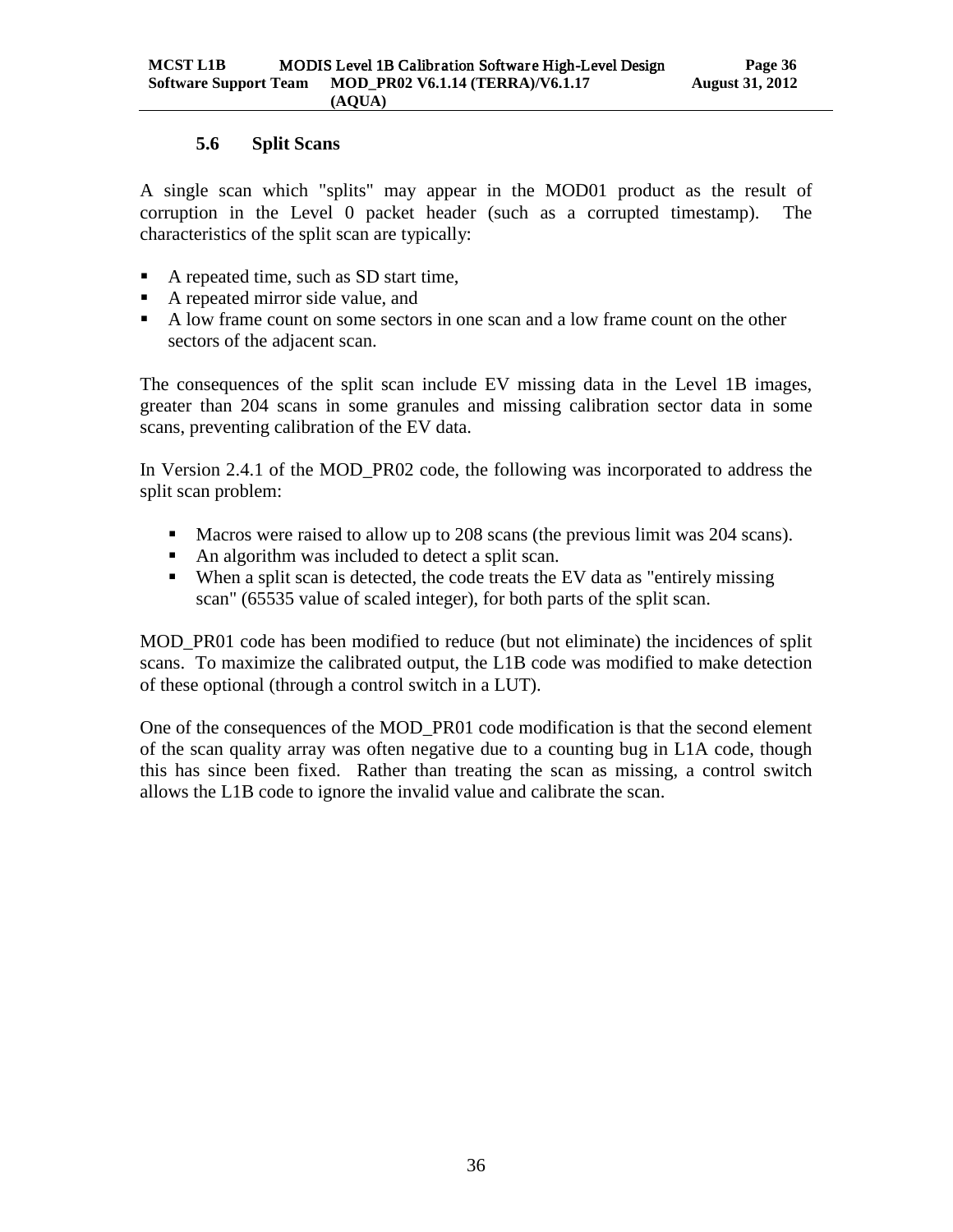# <span id="page-40-0"></span>*Section 6 Acronyms*

| <b>ASCII</b>  | American Standard Code for Information Interchange, a machine-portable                               |
|---------------|------------------------------------------------------------------------------------------------------|
|               | data file format, used to represent text.                                                            |
| <b>BB</b>     | Black Body (one of the on-board calibrators of MODIS)                                                |
| <b>DAAC</b>   | Distributed Data Active Archive Center                                                               |
| <b>DN</b>     | Digital number -- upper case refers to uncorrected (raw) value as recorded                           |
|               | by the MODIS instrument                                                                              |
| dn            | Digital Number -- lower case refers to DN corrected for the electronic                               |
|               | background (zero point) DN value.                                                                    |
| $dn*$         | For reflective bands, this is dn corrected for all known instrument effects                          |
| <b>ECS</b>    | such as temperature effects and mirror side response vs. scan angle (RVS).<br><b>EOS</b> Core System |
| <b>EOS</b>    | Earth Observing System.                                                                              |
| EV            | <b>Earth View</b>                                                                                    |
| <b>FPA</b>    | focal plane assembly                                                                                 |
| geolocation   | The geolocation code (same as MOD_PR03) ingests an intermediate L1A                                  |
|               | granule and generates geolocation quantities (latitude, longitude, etc.) for                         |
|               | the 5-minute granule.                                                                                |
| <b>GSFC</b>   | <b>Goddard Space Flight Center</b>                                                                   |
| <b>GDAAC</b>  | Goddard Space Flight Center Distributed Data Active Archive Center                                   |
| <b>HDF</b>    | Hierarchical Data Format. The format was developed and is maintained by                              |
|               | the National Center for Supercomputing Applications (NCSA) at the                                    |
|               | University of Illinois at Urbana-Champaign                                                           |
| HDF-EOS       | Hierarchical Data Format-Earth Observing System and the software library                             |
|               | that implements it.                                                                                  |
| L1A           | Level 1A -- in general, the algorithms and code which transform the 2-hour                           |
|               | binary Level 0 MODIS file to a set of 5-minute duration HDF files.                                   |
| L1B           | Level 1B -- in general, the algorithms and code which are used to calibrate                          |
|               | the MODIS data stored in a Level 1A file.                                                            |
| <b>LUT</b>    | Look-Up Table. Generally an input value or array to the L1B code which                               |
|               | resides in one of three files: the Emissive Lookup Tables file, the                                  |
|               | Reflective Lookup Tables file, or the QA Lookup Tables file.                                         |
| <b>LWIR</b>   | Long-Wave Infrared -- usually refers to MODIS bands 27-36.                                           |
| <b>MCF</b>    | Metadata configuration file -- a necessary input for the SDP toolkit for                             |
|               | creating ECS core and archive metadata. Defined the basic structure and                              |
|               | valid contents for the metadata. In some cases, values placed into the                               |
|               | output products are defined within the MCF.                                                          |
| <b>MCST</b>   | <b>MODIS Characterization Support Team</b>                                                           |
| <b>MODIS</b>  | Moderate Resolution Imaging Spectro-Radiometer                                                       |
| <b>MODAPS</b> | <b>MODIS Adaptive Processing System</b>                                                              |
| MOD_PR        | MODIS Process -- leading part of the name of any major processing code                               |
|               | in the MODIS data processing system (the L1A code is MOD_PR01, the                                   |
|               | L1B code is MOD_PR02, etc.)                                                                          |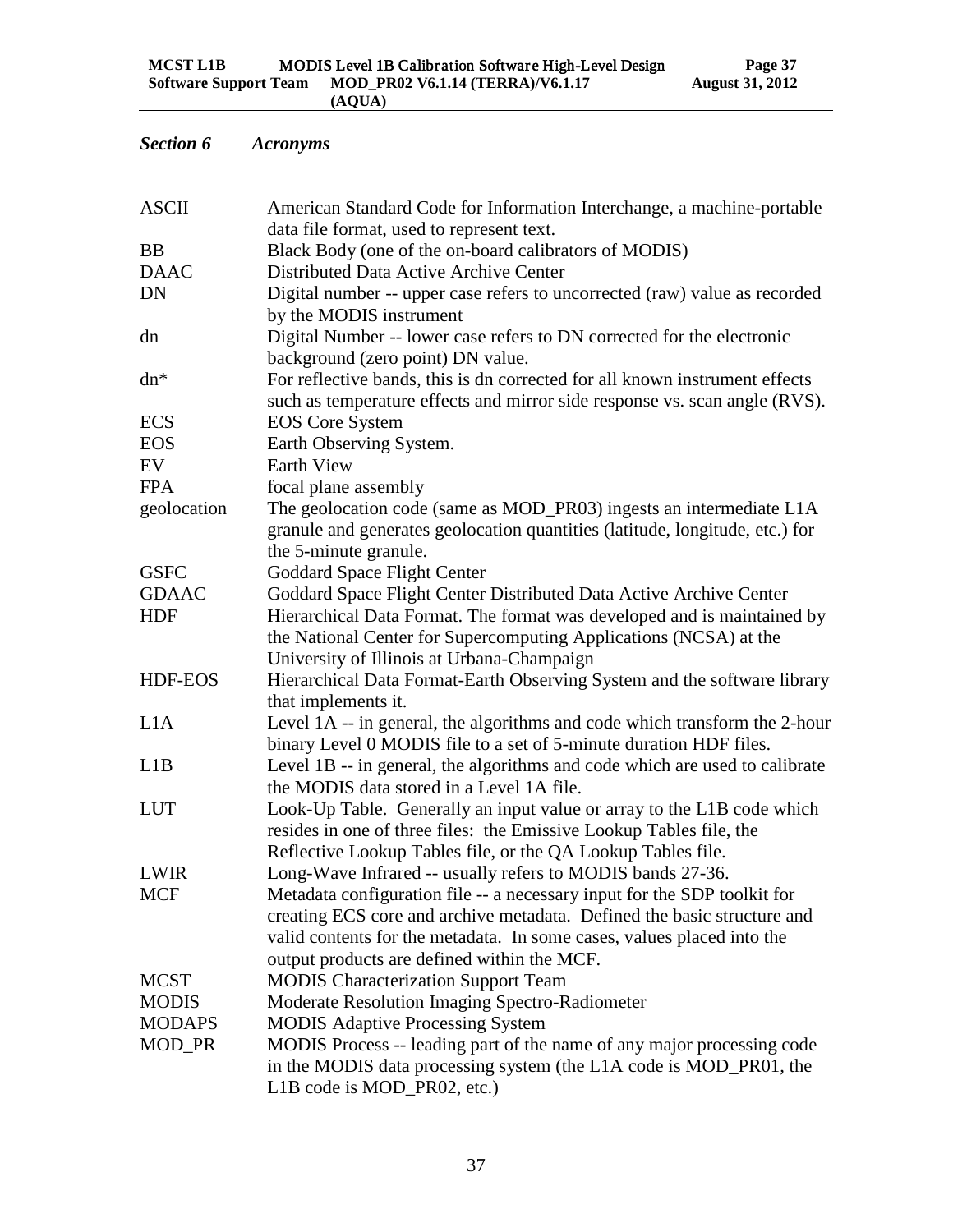| <b>MCST L1B</b>              | <b>MODIS Level 1B Calibration Software High-Level Design</b> | Page 38                |
|------------------------------|--------------------------------------------------------------|------------------------|
| <b>Software Support Team</b> | MOD PR02 V6.1.14 (TERRA)/V6.1.17                             | <b>August 31, 2012</b> |
|                              | (AOUA)                                                       |                        |

| <b>MWIR</b>  | Medium-Wave Infrared -- usually refers to MODIS bands 20, 21, 22, 23,<br>24, 25                                                                                                                                                                                                                  |
|--------------|--------------------------------------------------------------------------------------------------------------------------------------------------------------------------------------------------------------------------------------------------------------------------------------------------|
| <b>NASA</b>  | National Aeronautics and Space Administration                                                                                                                                                                                                                                                    |
| <b>NCSA</b>  | National Center for Supercomputing Applications -- the developers of<br>HDF.                                                                                                                                                                                                                     |
| <b>NIR</b>   | Near Infrared -- usually refers to the following MODIS bands: 1, 2, 13lo,<br>13hi, 14lo, 14hi, 15, 16, 17, 18, 19                                                                                                                                                                                |
| <b>OBC</b>   | On Board Calibrator -- usually one of the following: Solar diffuser (SD),<br>spectro-radiometric calibration assembly (SRCA), blackbody (BB), space-<br>view $(SV)$ .                                                                                                                            |
| <b>PCF</b>   | Process Control File -- a necessary input for any process which utilizes the<br>SDP toolkit. Contains the logical unit numbers (LUNs) and universal<br>references (URs) for the input files, LUT files, and output files for the code<br>being run as well as LUNs for other inputs and outputs. |
| <b>PFM</b>   | Prototype Flight Model -- the MODIS instrument on board the Terra<br>satellite.                                                                                                                                                                                                                  |
| <b>PGE</b>   | Process Generation Executive -- Run by MODAPS, contains one or more<br>processes generating the data products stored by MODAPS. PGE01<br>contains MOD_PR01 and MOD_PR03. PGE02 contains MOD_PR02 and<br>MOD_PR02QA.                                                                              |
| QA           | <b>Quality Assurance</b>                                                                                                                                                                                                                                                                         |
| RSB or       | Reflective Solar bands -- MODIS bands 1-12, 13lo, 13hi, 14lo, 14hi, 15-                                                                                                                                                                                                                          |
| <b>RefSB</b> | 19, 26                                                                                                                                                                                                                                                                                           |
| <b>SD</b>    | Solar Diffuser (one of the on-board calibrators of MODIS) or<br>Science Data (in the context of HDF).                                                                                                                                                                                            |
| <b>SDP</b>   | Science Data Processing -- Name for the toolkit developed and used by<br>ECS for the MODIS project.                                                                                                                                                                                              |
| <b>SDS</b>   | Scientific Data Set. One of the basic HDF data types. Consists of a self-<br>describing multi-dimensional array of numbers and various attributes<br>associated with those numbers.                                                                                                              |
| <b>SDST</b>  | <b>Science Data Support Team</b>                                                                                                                                                                                                                                                                 |
| <b>SRCA</b>  | Spectro-Radiometric Calibration Assembly (one of the on-board<br>calibrators of MODIS)                                                                                                                                                                                                           |
| <b>SV</b>    | Space-View (used to establish the electronic zero point of MODIS<br>detectors)                                                                                                                                                                                                                   |
| <b>SWIR</b>  | Short-wave infrared -- generally refers to MODIS bands 5,6,7 and 26                                                                                                                                                                                                                              |
| <b>TBD</b>   | To Be Defined or Determined                                                                                                                                                                                                                                                                      |
| <b>TEB</b>   | Thermal emissive bands -- MODIS bands 20-25, 27-36                                                                                                                                                                                                                                               |
| <b>UR</b>    | <b>Universal Reference</b>                                                                                                                                                                                                                                                                       |
| Vdata        | One of the basic HDF data types. Equivalent to a data base or table having<br>a set of records with each record having a common set of fields.                                                                                                                                                   |
| <b>VIS</b>   | Visual -- refers to the following MODIS bands: $3, 4, 8, 9, 10, 11, 12$                                                                                                                                                                                                                          |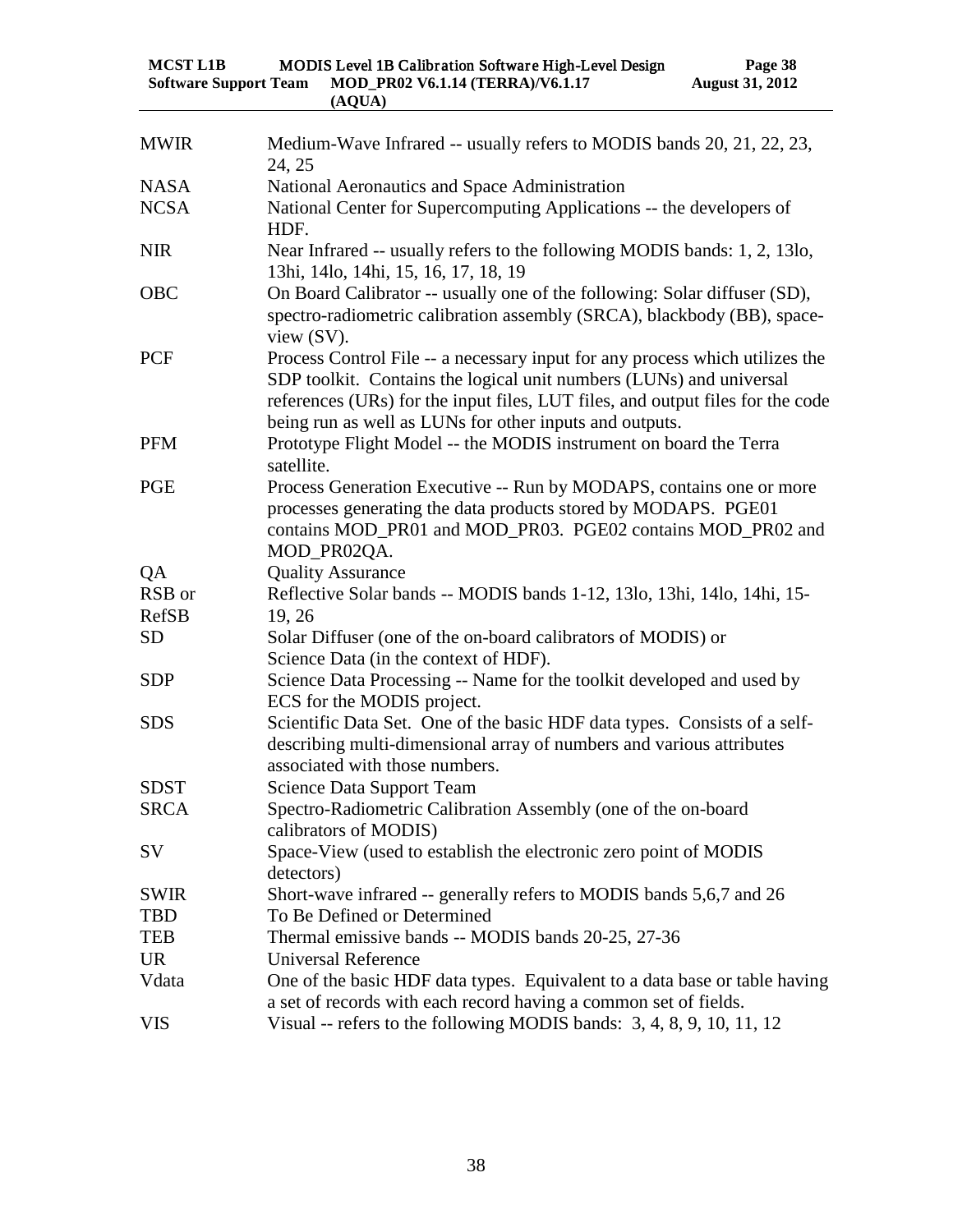#### <span id="page-42-1"></span><span id="page-42-0"></span>*Section 7 References and Other Applicable Documents*

# **7.1 Libraries**

- LIB-1 "HDF Users Guide v4.1r3". Available on-line from **[http://www.hdfgroup.org/ftp/HDF/Documentation/HDF4.1r3/Users\\_Guid](http://www.hdfgroup.org/ftp/HDF/Documentation/HDF4.1r3/Users_Guide/) [e/.](http://www.hdfgroup.org/ftp/HDF/Documentation/HDF4.1r3/Users_Guide/)**
- LIB-2 "HDF-EOS Library Users Guide for the ECS Project, Volume 1: Overview and Examples". 170-TP-500-001, June 1999. Available at **<http://edhs1.gsfc.nasa.gov/waisdata/sdp/pdf/tp17050001.pdf>**
- LIB-3 "Release 8 SDP Toolkit Users' Guide for the ECS Project", Raytheon Systems Company, Upper Marlboro, MD, January, 2012. Available on-line at [http://newsroom.gsfc.nasa.gov/sdptoolkit/docs/333eed001toc.html.](http://newsroom.gsfc.nasa.gov/sdptoolkit/docs/333eed001toc.html)

# <span id="page-42-2"></span>**7.2 File Specifications**

| $FS-1$ | "MODIS Level 1A Data Product Format", Version 6.0.0, June 27, 2012 is          |
|--------|--------------------------------------------------------------------------------|
|        | available on-line at                                                           |
|        | https://modaps.nascom.nasa.gov:9500/software/ftp/filespec/collection6/Level    |
|        | 1. You must first register at https://modaps.nascom.nasa.gov:9500/ to use that |
|        | site.                                                                          |
| $FS-2$ | "MODIS Geolocation Version 5 Product Format", Version 6.0.3, June 27,          |
|        | 2012 is available on-line at                                                   |
|        | https://modaps.nascom.nasa.gov:9500/software/ftp/filespec/collection6/Level    |
|        | 1. You must first register at https://modaps.nascom.nasa.gov:9500/ to use that |
|        | site.                                                                          |
| $FS-3$ | L1B EV 250m product file specification (MOD02QKM.fs, MYD02QKM.fs).             |
|        | L1B versions (collections) 5 and 6 are available at                            |
|        | http://mcst.gsfc.nasa.gov/l1b/documents.                                       |
| $FS-4$ | L1B EV 500m product file specification (MOD02HKM.fs, MYD02HKM.fs).             |
|        | L1B versions (collections) 5 and 6 are available at                            |
|        | http://mcst.gsfc.nasa.gov/l1b/documents.                                       |
| $FS-5$ | L1B EV 1km product file specification (MOD021KM.fs, MYD021KM.fs).              |
|        | L1B versions (collections) 5 and 6 are available at                            |
|        | http://mcst.gsfc.nasa.gov/l1b/documents.                                       |
| $FS-6$ | L1B OBC product file specification (MOD02OBC.fs, MYD02OBC.fs). L1B             |
|        | versions (collections) 5 and 6 are available at                                |
|        | http://mcst.gsfc.nasa.gov/l1b/documents.                                       |
| $FS-7$ | MODIS Characterization Support Team, "MODIS LUT Information Guide              |
|        | for Level 1B", MCST Internal Memorandum # M1036. This serves as a file         |
|        | specification for the contents of the three lookup table files.                |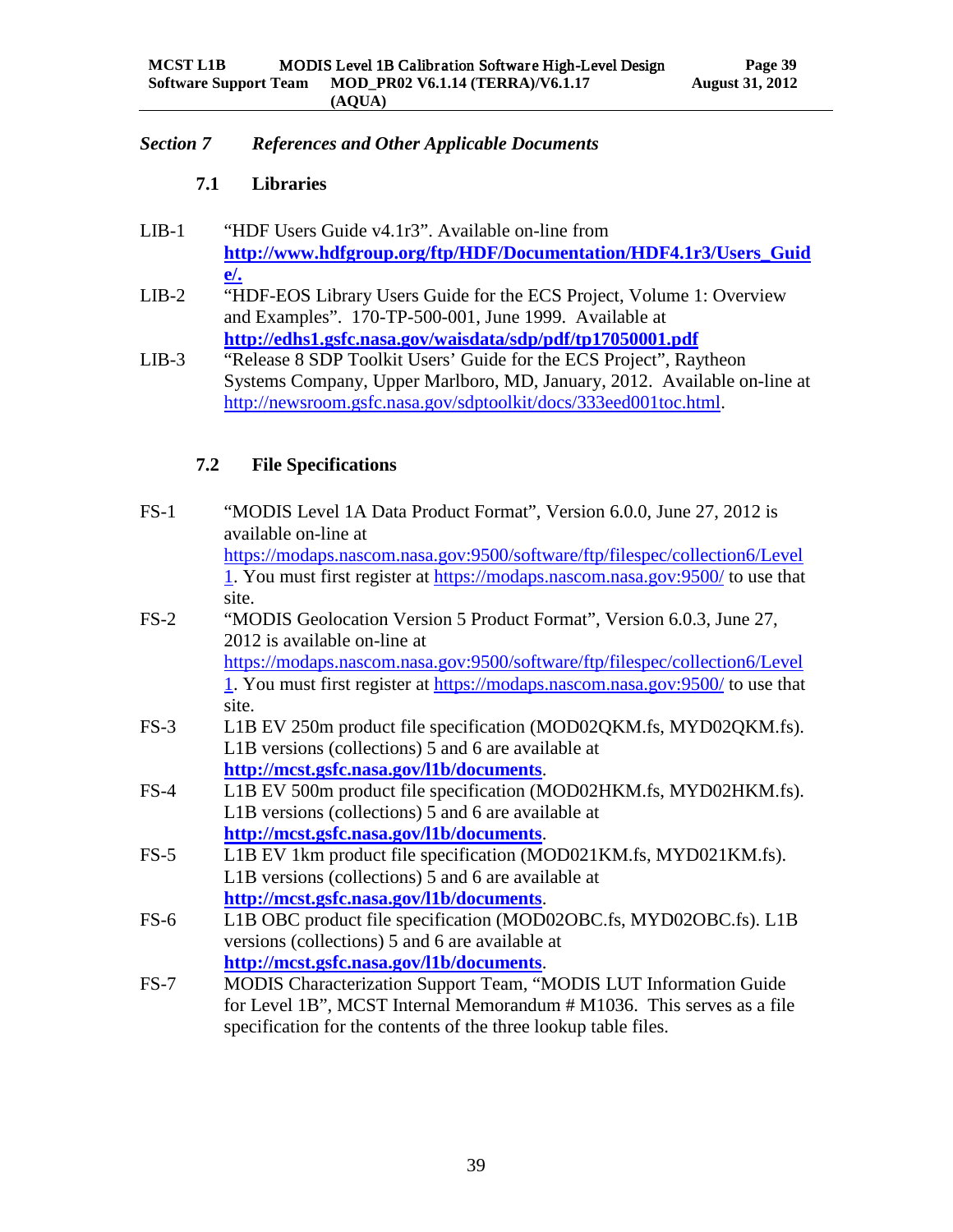#### <span id="page-43-0"></span>**7.3 Algorithm Documents**

(these designations are indicated in some of the flow charts in section 4 for cross-reference purposes)

- ATBD "MODIS Level 1B Algorithm Theoretical Basis Document Version 2.0 [ATBD-MOD-01]", Draft, MCM-ATBD-01-U-DNCN, May, 1997 *(The ATBD has been amended/superseded by the following 24 documents)* ATBD "MODIS Level 1B Algorithm Theoretical Basis Document Version 3.0, (internal designation M1058), December 14, 2005 ALG-1 Guenther, B., G. D. Godden, X. Xiong, E.J. Knight, S. Y. Qiu, H. Montgomery, M. M. Hopkins, M. G. Khayat, and Z. Hao, "Prelaunch Algorithm and Data Format for the Level 1B Calibration Products for the EOS AM-1 Moderate Resolution Imaging Spectroradiometer (MODIS)", *IEEE Transactions on Geoscience and Remote Sensing*, 36, 1142 (1998). ALG-2 "Reflective Band Calibration Algorithm Change Design Document for Version 2.1 of the MODIS Level 1B Software System", MODIS Characterization Support Team (MCST). ALG-3 Xiong, X., and Dorman, T., "Preliminary Investigation of the On-Board Calibrator (OBC) Blackbody Temperature Calibration Algorithm", MCST Internal Memorandum, March 24, 1998. ALG-4 Xiong, X., "Prototype On-Orbit L *vs.* DN Algorithm for MODIS Thermal Emissive Bands (Update 2)", MCST Internal Memorandum # M0133, March 10, 1998. ALG-5 Xiong, X., and G. Godden, "MODIS PC Bands Crosstalk Correction Algorithm for L1B Coding", MCST Internal Memorandum # M0215, March 9, 1998. ALG-6 Godden, G. *et. al.*, "A common algorithm for handling the instrument and electronic backgrounds for the reflective and thermal bands", MCST Internal Memorandum # M0656, April 28, 1999. ALG-7 McKay, A., miscellaneous notes, dated February 2, 1999. ALG-8 Rogers, J., "Moon in Space View Port -- notes on translation of Al McKay's Algorithm to Equations for input to L1B". ALG-9 Berriman, G.B. and G. Fireman, "Handling of Reflectance and Radiance Calibration Scales of Reflective Solar Bands Inside Level 1B", MCST Internal Memorandum # M0652, April 22 1999. (Revised May 7, 1999) ALG-10 Fireman, G. and B. Berriman, , "Handling of Saturation of PFM Reflective Band Detectors inside Level 1B", MCST Internal Memorandum # M0657, April 28 1999. ALG-11 Chiang, K.,and X. Xiong, "Changes in the Calibration Algorithm and LUT due to RVS and the Updated Fitting Method for Thermal Emissive Infrared Bands", MCST Internal Memorandum # M0651, April 22, 1999.
- ALG-12 Xiong, X., X. Wang and G. Godden, "LUT Formats for OBC Emissivity, OBC Temperature Offset, and Scan Cavity Emissivity (Update 1)", MCST Internal Memorandum # M0639, May 6, 1999.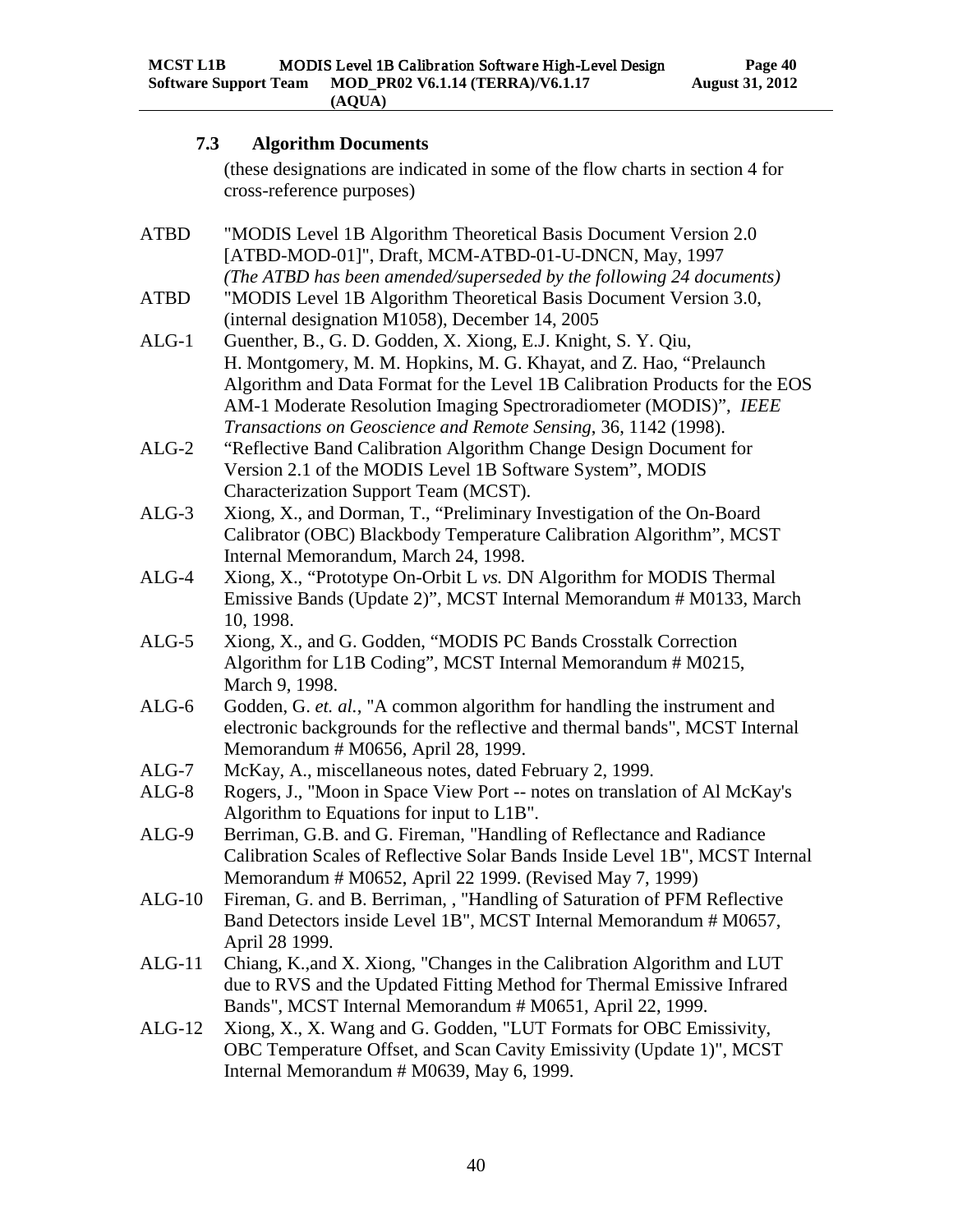- ALG-13 Xiong, X., *et. al.*, "A Common Algorithm for Computing the Instrument Temperature in the L1B Code and New LUT Format", MCST Internal Memorandum # MO677, May 9, 1999.
- ALG-14 Berriman, B. and G. Reichert, "Level 1B Uncertainty Calculations for Reflective Solar Bands", MCST Internal Memorandum # M0703, May 27, 1999.
- ALG-15 Xiong, X. *et. al.*, "Thermal Sensors Selected for MODIS Scan Cavity Temperature and its Computing Algorithm", MCST Internal Memorandum # M0678, May 12, 1999.
- ALG-16 Rogers, J. and X. Xiong, "Algorithm Modification for Computing MODIS Instrument Temperature in L1B Code", MCST Internal Memorandum # M0681, May 13, 1999.
- ALG-17 Adimi, F. *et. al.*, "ADC Correction Algorithm for all bands", MCST Internal Memorandum # M0765, July 30, 1999.
- ALG-18 Fireman, G., "Detector Quality Flag LUT Criteria Revision", MCST Internal Memorandum # M0914, June 23, 2000.
- ALG-19 Berriman, B., "Calculation of the Digital Signals Written to the Level 1B Data Products for the Reflective Solar Bands", MCST Internal Memorandum # M0825, October 27, 1999.
- ALG-20 Chiang, K. *et. al.*, "PFM Reflectance Uncertainty Algorithm (ReflUncert) update 2", MCST Internal Memorandum, November 24, 1999.
- ALG-21 Chiang, K., "PFM TEB Radiometric Uncertainty and LUT Format -- Update 2", MCST Internal Memorandum # M0792, December 6, 1999.
- ALG-22 Esposito, J., and B. Berriman, "How to Determine Whether the MODIS Nadir Pixel Sees Day or Night", November 1, 1999.
- <span id="page-44-0"></span>ALG-23 Xiong, X., "SWIR Correction Algorithm Change in L1B", MCST Internal Memo, December 1, 2000.

# **7.4 Other documents**

OTH-1 "MODIS Command, Telemetry, Science and Engineering Description", Document 151840, Release C, Santa Barbara Research Center, August 2000. It is available at **[ftp://mcst.hbsss](ftp://mcst.hbsss-sigma.com/pub/permanent/IOT/document_archive/SBRS_151840_Rev_C.zip)[sigma.com/pub/permanent/IOT/document\\_archive/SBRS\\_151840\\_Rev\\_C](ftp://mcst.hbsss-sigma.com/pub/permanent/IOT/document_archive/SBRS_151840_Rev_C.zip) [.zip.](ftp://mcst.hbsss-sigma.com/pub/permanent/IOT/document_archive/SBRS_151840_Rev_C.zip)**

# <span id="page-44-1"></span>**7.5 Standards and Requirements**

- STD-1 "MODIS Software Development Standards and Guidelines", SDST-022C, Change Notice 1, September 11, 1997.
- STD-2 "MODIS Version 2 Science Computing Facility Software Delivery Guide", SDST-096, Revision B, Change Notice 1, December 3, 1998.
- STD-3 "MODIS V2 SSI&T Procedures and Agreement with the GDAAC", GSFC Distributed Active Archive Center (DAAC), March 9, 1998.